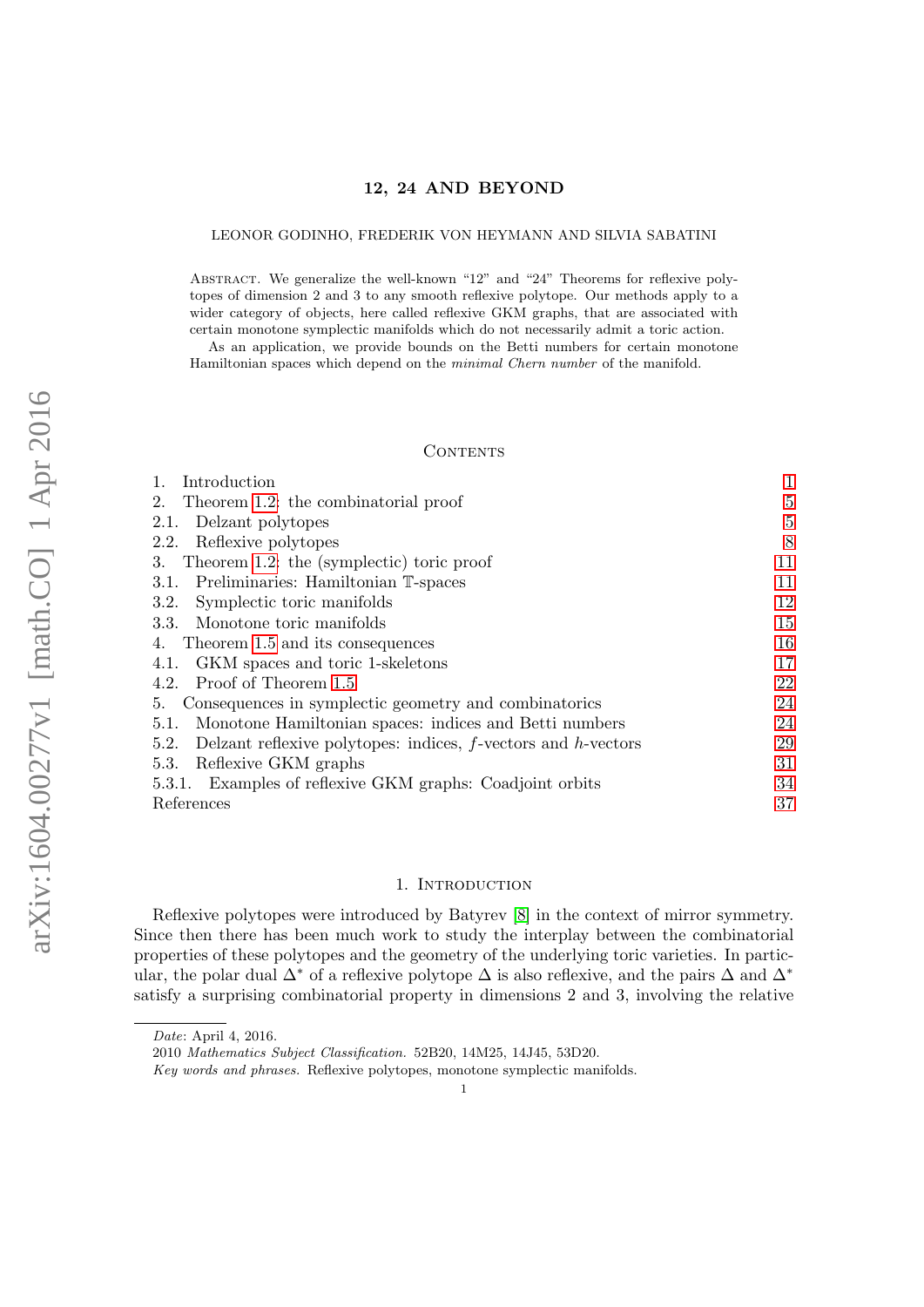length of their edges. We recall that the relative length  $l(e)$  of an edge e of  $\Delta$  is the number of its integral points minus 1.

<span id="page-1-1"></span>**Theorem 1.1.** Let  $\Delta$  be a reflexive polytope of dimension n with edge set  $\Delta[1]$ .

• If  $n=2$  then

<span id="page-1-2"></span>
$$
\sum_{e \in \Delta[1]} l(e) + \sum_{f \in \Delta^*[1]} l(f) = 12; \tag{1.1}
$$

• If  $n=3$  then

e∈∆[1]

<span id="page-1-3"></span>
$$
\sum_{e \in \Delta[1]} l(e)l(e^*) = 24, \qquad (1.2)
$$

where  $\Delta^*[1]$  denotes the edge set of the dual polytope  $\Delta^*$ , and  $e^*$  is the edge in  $\Delta^*[1]$  dual to  $e \in \Delta[1]$ .

Theorem [1.1](#page-1-1) has many proofs. A non enlightening one is given by exhaustion, since there is only a finite number of reflexive polytopes in each dimension (up to lattice isomorphisms). However, this method does not add meaning to the statement, in the sense that it does not explain where the 12 and 24 come from. Equation [\(1.1\)](#page-1-2) has deeper and more intriguing proofs involving, for instance, modular forms, toric geometry and certain relations in  $SL_2(\mathbb{Z})$  (see the beautiful notes [\[45\]](#page-38-0) and [\[32\]](#page-37-1)). The first non-trivial proof of [\(1.2\)](#page-1-3) involves toric geometry and was given by Dais, who showed that it is a direct consequence of [\[9,](#page-37-2) Corollary 7.[1](#page-1-4)0], a result by Batyrev and himself.<sup>1</sup> Another purely combinatorial proof is given in [\[30,](#page-37-3) Section 5.1.2].

There have been several attempts to generalize Theorem [1.1.](#page-1-1) In [\[45,](#page-38-0) Sect. 9.2], Poonen and Rodriguez-Villegas hint at the possibility of using the Todd genus of the associated toric variety  $M<sub>\Delta</sub>$  to retrieve combinatorial information on  $\Delta$ . In dimensions 2 and 3 the Todd genus is extremely easy to compute, since it is a combination of the Chern numbers  $c_n[M_\Delta]$  and  $c_1c_{n-1}[M_\Delta]$ . However, in higher dimensions it becomes complicated as it involves more Chern numbers.

In this work we use the Chern number  $c_1c_{n-1}[M_{\Delta}]$  to generalize Theorem [1.1](#page-1-1) to all Delzant reflexive polytopes, i.e. those arising from smooth Fano toric varieties, since it is exactly the sum of the relative lengths of the edges of  $\Delta$ . The key idea behind our results is the existence of a differential equation relating the more general Hirzebruch genus to this Chern number [\[48,](#page-38-1) Theorem 2]:

<span id="page-1-5"></span>
$$
\sum_{\substack{\in\Delta[1]}} l(e) = c_1 c_{n-1} [M_\Delta] = 6 \frac{d^2 \chi_y (M_\Delta)}{dy^2} |_{y=-1} + \frac{5n - 3n^2}{12} \chi_{-1} (M_\Delta). \tag{1.3}
$$

The Hirzebruch genus is *rigid* for symplectic manifolds admitting Hamiltonian  $S^1$ -actions [\[23,](#page-37-4) Cor. 3.1], hence in particular for smooth Fano toric varieties. This allows us to obtain the following result (see Sect. [4.2](#page-21-0) and page [24\)](#page-23-2).

<span id="page-1-0"></span>**Theorem 1.2.** Let  $\Delta$  be a Delzant reflexive polytope of dimension  $n \geq 2$ . Denote by  $\Delta[1]$  the set of its edges, and by  $l(e)$  the relative length of e, for every  $e \in \Delta[1]$ . Let

<span id="page-1-4"></span><sup>&</sup>lt;sup>1</sup>In [\[9,](#page-37-2) Cor. 7.10] the Euler characteristic  $e_{st}(\overline{Z}_f)$  is 24, since  $\overline{Z}_f$  is a K3 surface for  $d=3$ . Notice that there is a misprint:  $(-1)^i$  on the right hand side of the formula should be  $(-1)^{i-1}$ .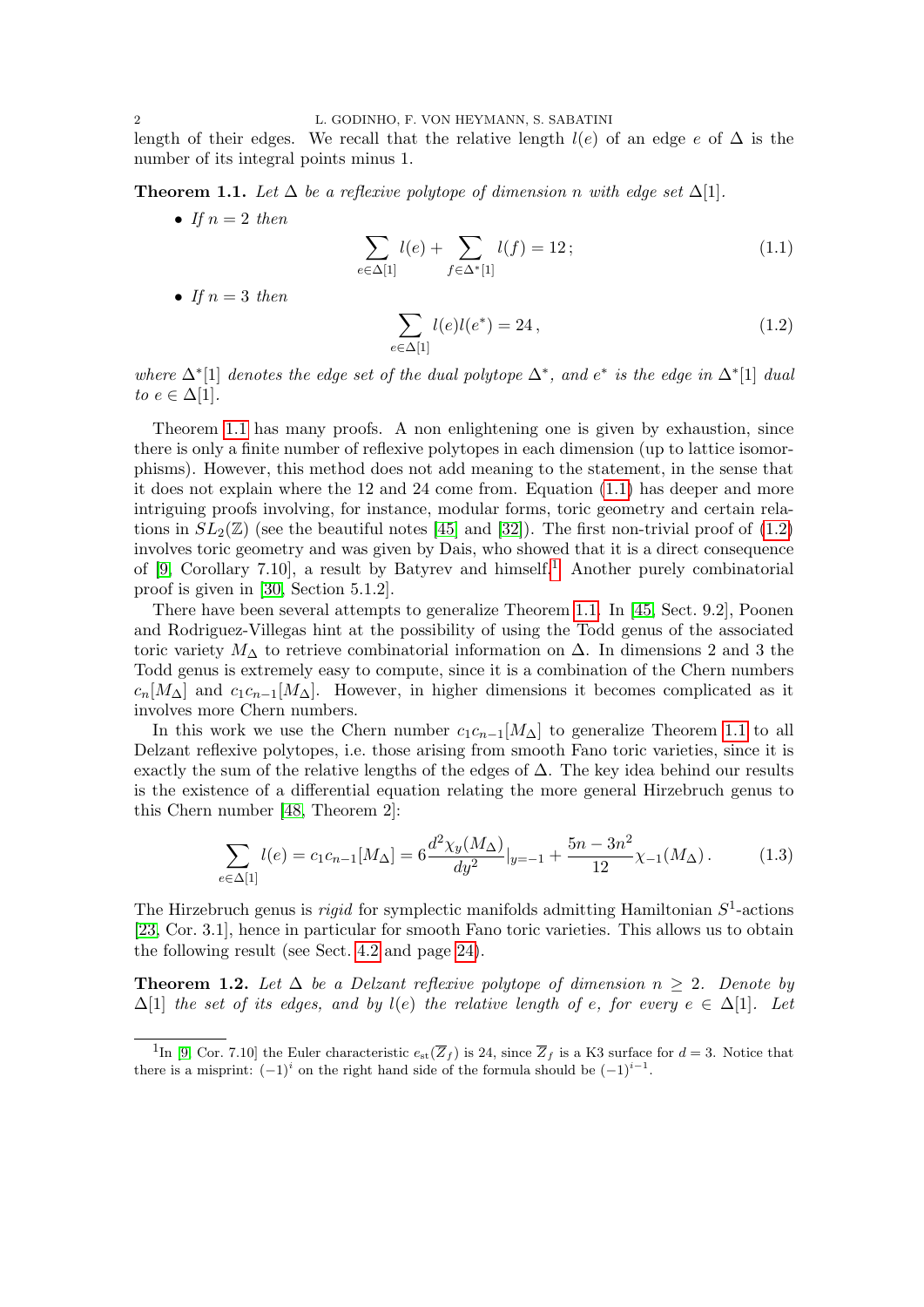12, 24 AND BEYOND 3  $\mathbf{f} = (f_0, \ldots, f_n)$  be the f-vector of  $\Delta$ . Then  $\sum$  $e \in \Delta[1]$  $l(e)$  only depends on **f**. More precisely,

<span id="page-2-0"></span>
$$
\sum_{e \in \Delta[1]} l(e) = 12f_2 + (5 - 3n)f_1.
$$
\n(1.4)

Expressing [\(1.4\)](#page-2-0) in terms of the h-vector  $\mathbf{h} = (h_0, \ldots, h_n)$  of  $\Delta$  we obtain

<span id="page-2-1"></span>
$$
\sum_{e \in \Delta[1]} l(e) = C(n, \mathbf{h}) := \begin{cases} 12 \sum_{k=1}^{m} \left[ k^2 h_{m-k} \right] - m \sum_{k=0}^{n} h_k & \text{if } n = 2m \text{ is even} \\ 12 \sum_{k=1}^{m} \left[ k(k+1) h_{m-k} \right] - (m-1) \sum_{k=0}^{n} h_k & \text{if } n = 2m+1 \text{ is odd.} \end{cases}
$$
(1.5)

## <span id="page-2-2"></span>Remark 1.3

(1) Using the Dehn-Sommerville relations for simple polytopes, [\(1.4\)](#page-2-0) is equivalent to

$$
\sum_{e \in \Delta[1]} l(e) = \frac{24 f_3}{n - 2} + (3 - n) f_1, \qquad (1.6)
$$

for all  $n \geq 3$ .

(2) Theorem [1.2](#page-1-0) admits an immediate generalization to smooth Gorenstein polytopes. Indeed, if r is the index of a Gorenstein polytope  $\Delta$ , then  $r\Delta$  is reflexive and Theorem [1.2](#page-1-0) implies that

$$
\sum_{e \in \Delta[1]} l(e) = \frac{1}{r} (12f_2 + (5 - 3n)f_1).
$$
 (1.7)

We provide two alternative simpler proofs of Theorem [1.2](#page-1-0) that do not involve the Hirzebruch genus. One is entirely combinatorial (see Sect. [2.2](#page-7-0) and page [10\)](#page-9-0), and the other uses symplectic toric geometry (see Sect. [3.3](#page-14-0) and page [16\)](#page-15-1).

Remark 1.4 The non-smooth case builds on our results, and is the subject of a forthcoming paper [\[22\]](#page-37-5).

Theorem [1.2](#page-1-0) is a very special case of a much more general phenomenon that does not involve toric geometry, but only a much smaller symmetry. From the Delzant Theorem [\[19\]](#page-37-6), to every n-dimensional smooth–or Delzant–polytope one can associate a compact symplectic manifold of dimension 2n endowed with a Hamiltonian action of a torus of dimension n, called **symplectic toric manifold** (see Sect. [3\)](#page-10-0). When the torus acting is just a circle, and the fixed points are isolated, the symplectic manifold  $(M, \omega)$  together with the moment map  $\psi: (M, \omega) \to \mathbb{R}$  is called a **Hamiltonian**  $S^1$ -space. This category includes that of Hamiltonian GKM spaces, introduced in the seminal paper [\[24\]](#page-37-7), which also plays an important role in this paper. Many of these Hamiltonian  $S^1$ -spaces posses special sets of smoothly embedded 2-spheres, called toric 1-skeletons. Geometrically, the class of a toric 1-skeleton in  $H_2(M; \mathbb{Z})$  is Poincaré Dual to  $c_{n-1}$  (see Lemma [4.13\)](#page-20-0). When the manifold is symplectic toric with moment polytope  $\Delta$ , the 1-skeleton is unique, and corresponds to the pre-image of the edges of  $\Delta$  by the moment map. A similar statement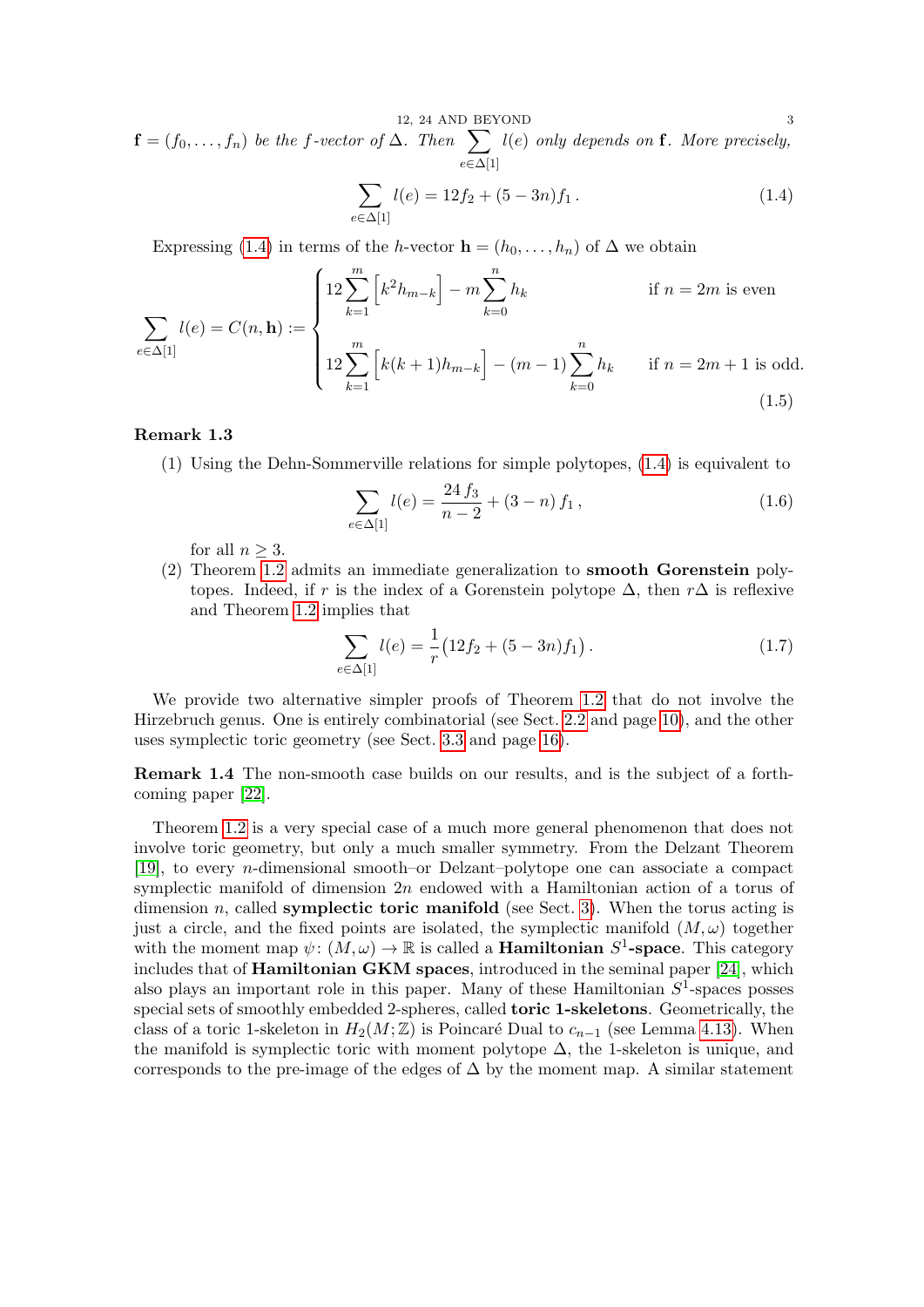is true for Hamiltonian GKM-spaces (see Sect. [4\)](#page-15-0). Note that there are no examples known of Hamiltonian  $S^1$ -spaces that do not admit a toric 1-skeleton.

If  $\Delta$  is the Delzant polytope associated to a symplectic toric manifold  $(M, \omega, \psi)$ , the h-vector of  $\Delta$  corresponds to the vector  $\mathbf{b} := (b_0, \ldots, b_{2n})$  of even Betti numbers of M. Then Theorem [1.2](#page-1-0) is a consequence of a more general result, where we define  $C(n, \mathbf{b})$  to be  $C(n, h)$ , with  $h_j$  replaced by  $b_{2i}$ , for all  $j = 0, \ldots, n$ , namely

$$
C(n, \mathbf{b}) := \begin{cases} 12 \sum_{k=1}^{\frac{n}{2}} \left[ k^2 b_{n-2k}(M) \right] - \frac{n}{2} \chi(M) & \text{if } n \text{ is even} \\ 12 \sum_{k=1}^{\frac{n-1}{2}} \left[ k(k+1)b_{n-1-2k}(M) \right] - \left( \frac{n-3}{2} \right) \chi(M) & \text{if } n \text{ is odd.} \end{cases}
$$
(1.8)

<span id="page-3-0"></span>**Theorem 1.5.** Let  $(M, \omega, \psi)$  be a Hamiltonian  $S^1$ -space of dimension  $2n$ , and let **b** :=  $(b_0, \ldots, b_{2n})$  be the vector of its even Betti numbers. Let  $c_1 \in H^2(M; \mathbb{Z})$  be the first Chern class of the tangent bundle. If  $(M, \omega, \psi)$  admits a toric 1-skeleton  $S = \cup_{e \in E} \{S_e^2\}$ , then the sum of the integrals of  $c_1$  on the spheres corresponding to the toric 1-skeleton only depends on the topology of M. More precisely

$$
\sum_{e \in E} c_1[S_e^2] = C(n, \mathbf{b}).
$$
\n(1.9)

In particular, if  $(M, \omega, \psi)$  is a symplectic toric manifold with moment polytope  $\Delta$ , and  $\mathcal{S} = \cup_{e \in \Delta[1]} S_e^2$  is the set of spheres in one-to-one correspondence with the edges of the moment polytope  $\Delta$ , then

<span id="page-3-1"></span>
$$
\sum_{e \in E} c_1 [S_e^2] = 12f_2 + (5 - 3n)f_1, \qquad (1.10)
$$

where  $\mathbf{f} = (f_0, \ldots, f_n)$  is the f-vector of  $\Delta$ .

The proof of Theorem [1.5](#page-3-0) is given in Section [4.](#page-15-0) For the particular case of  $(1.10)$  see Theorem [3.4.](#page-12-0)

Inspired by the Mukai conjecture [\[43\]](#page-38-2), in Sect. [5.1](#page-23-1) we apply this theorem to monotone **Hamiltonian**  $S^1$ -spaces  $(M, \omega, \psi)$ , namely those for which  $c_1 = r[\omega]$ , for some  $r > 0$ , obtaining restrictions for the Betti numbers of M depending on the **index**  $k_0$  of  $(M, \omega)$ . This is defined as the largest integer k such that  $c_1 = k \eta$ , for some non-zero  $\eta \in H^2(M; \mathbb{Z})$ . In [\[46,](#page-38-3) Cor. 1.3] it is shown that, for Hamiltonian  $S^1$ -spaces, one has  $1 \leq k_0 \leq n+1$ , the same bound that holds for Fano manifolds [\[42,](#page-38-4) Cor. 7.17]. Here we prove that for every  $k_0 \geq n-2$  $k_0 \geq n-2$ , if the sequence of even Betti numbers is unimodal<sup>2</sup>, then there are finitely many possibilities for the Betti numbers of M. In particular, if  $k_0 = n + 1$ , then  $b_{2j} = 1$ for all  $j = 0, \ldots, n$ . If  $k_0 = n$  then  $b_{2j} = 1$  for all  $j = 0, \ldots, n$  for n odd, and, if n is even,  $b_{2j} = 1$  for all  $j \in \{0, \ldots, n\} \setminus \{\frac{n}{2}\}\$  and  $b_n = 2$  (see Corollaries [5.5,](#page-24-0) [5.7](#page-26-0) and [5.8\)](#page-26-1). For smooth toric Fano manifolds, we obtain restrictions for the possible h-vectors (see Corollaries [5.10](#page-29-0) and [5.12\)](#page-29-1). The results in Corollary [5.12](#page-29-1) are not new, since Fano varieties of large index are completely classified. Nevertheless, our methods are different and do not involve any of the algebraic/toric geometric tools usually used in this classification.

<span id="page-3-2"></span><sup>&</sup>lt;sup>2</sup>A sequence  $(b_0, \ldots, b_N)$  is called unimodal if  $b_i \leq b_{i+1}$  for all  $i \leq \frac{N}{2} - 1$ .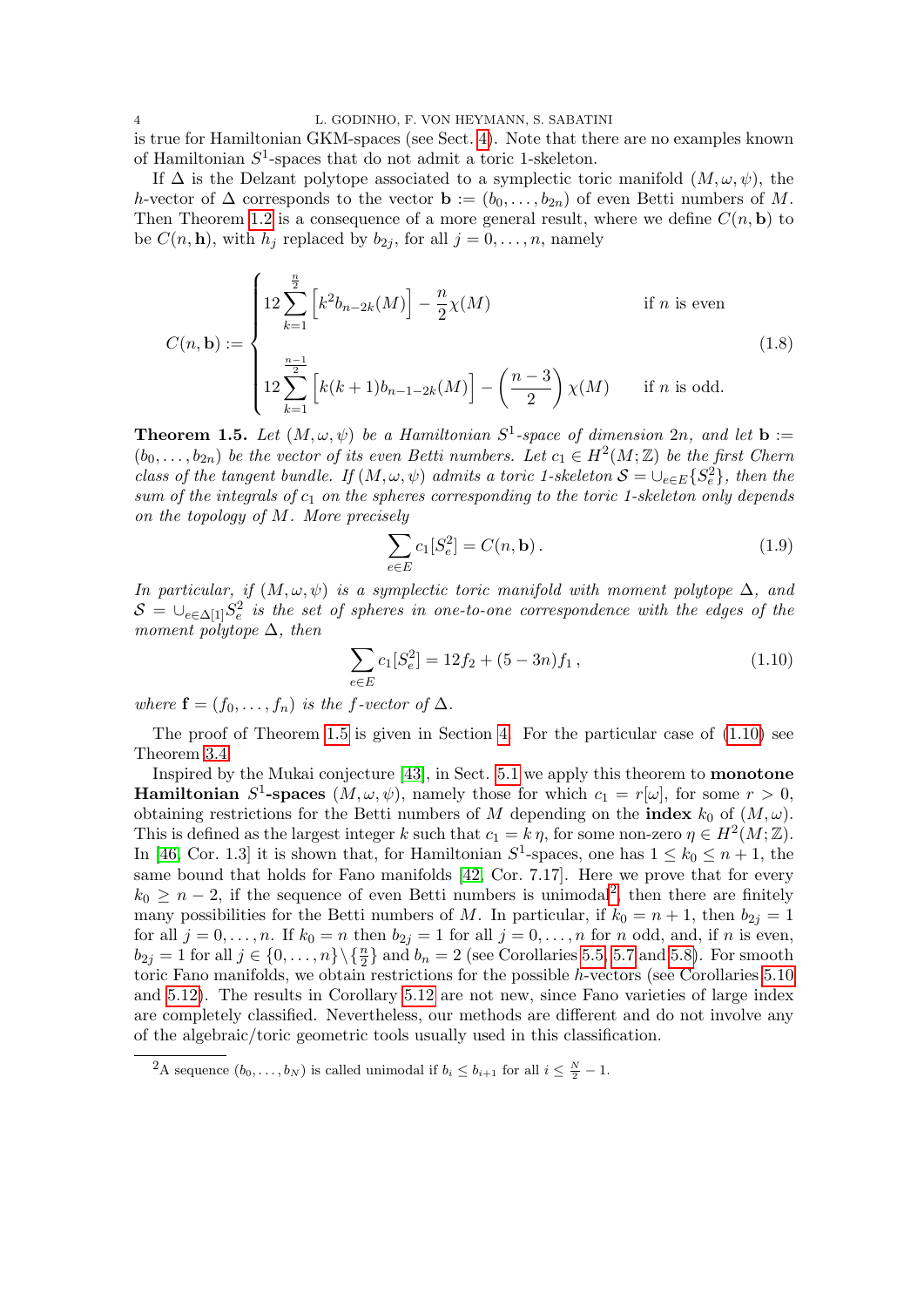In Sect. [5.3](#page-30-0) we generalize the concept of a reflexive (Delzant) polytope to that of a reflexive (GKM) graph, which shares many of its properties, and we prove the analogue of Theorem [1.2](#page-1-0) for these objects (see Corollary [5.20\)](#page-32-0). Finally, in Sect. [5.3.1](#page-33-0) we exhibit a class of reflexive GKM graphs, namely those associated with coadjoint orbits endowed with a monotone symplectic structure.



<span id="page-4-4"></span>Figure 1.1. Examples of reflexive GKM graphs, see Example [5.24.](#page-35-0)

Acknowledgements We would like to thank Dimitrios Dais for explaining the proof of [\(1.2\)](#page-1-3) to us, and Michael Lennox Wong for helping us with the proof of Proposition [5.23.](#page-35-1) Moreover, we are grateful to Klaus Altman, Christian Haase, Lutz Hille, Benjamin Nill, Milena Pabiniak, Sinai Robins, Thomas Rot, Jörg Schürmann, and Kristin Shaw for fruitful discussions.

## 2. Theorem [1.2:](#page-1-0) the combinatorial proof

<span id="page-4-1"></span><span id="page-4-0"></span>2.1. Delzant polytopes. Consider  $\mathbb{R}^n$  with the standard scalar product  $\langle \cdot, \cdot \rangle$  and lattice  $\mathbb{Z}^n \subset \mathbb{R}^n$ . We recall that an integral vector  $w \in \mathbb{Z}^n$  is called **primitive** in the lattice  $\mathbb{Z}^n$ if  $w = m \cdot \widetilde{w}$ , for some  $\widetilde{w} \in \mathbb{Z}^n$  and  $m \in \mathbb{Z}$ , implies  $m = \pm 1$ .<br>Let  $\Delta$  be an *n* dimensional polytope in  $\mathbb{P}^n$ . Then  $\Delta$  adm

Let  $\Delta$  be an *n*-dimensional polytope in  $\mathbb{R}^n$ . Then  $\Delta$  admits a (unique) minimal representation as an intersection of half spaces

<span id="page-4-2"></span>
$$
\Delta = \bigcap_{i=1}^{k} \{ x \in \mathbb{R}^n \mid \langle x, l_i \rangle \le m_i \}.
$$
\n(2.1)

The hyperplanes  $H_i = \{x \in \mathbb{R}^n \mid \langle x, l_i \rangle = m_i\}$  are exactly those supporting the  $(n-1)$ dimensional faces of  $\Delta$ , called **facets**. If  $\Delta$  is **integral**, namely all the vertices belong to  $\mathbb{Z}^n$ , then each  $l_i$  in [\(2.1\)](#page-4-2) can be chosen to be in  $\mathbb{Z}^n$ , or more precisely it can be chosen to be the (unique) primitive *outward normal* vector to  $H_i$ . With such a choice, the  $m_i$ 's in the equations above are uniquely determined.

<span id="page-4-3"></span>**Definition 2.1.** Let  $\Delta$  be an n-dimensional polytope in  $\mathbb{R}^n$ , and consider the lattice  $\mathbb{Z}^n \subset$  $\mathbb{R}^n$ . Such a polytope is called **Delzant** if:

- (D1) it is simple, i.e. there are exactly n edges meeting at each vertex;
- (D2) it is rational, i.e. the edges meeting at each vertex v are of the form  $v + tw_i$  with  $t \geq 0$  and  $w_i \in \mathbb{Z}^n$ ;
- (D3) it is smooth at each vertex, i.e. for every vertex the corresponding  $w_1, \ldots, w_n \in \mathbb{Z}^n$ defined in (D2) can be chosen to be a basis of  $\mathbb{Z}^n$  (i.e.  $\mathbb{Z}\langle w_1,\ldots,w_n\rangle=\mathbb{Z}^n$ ).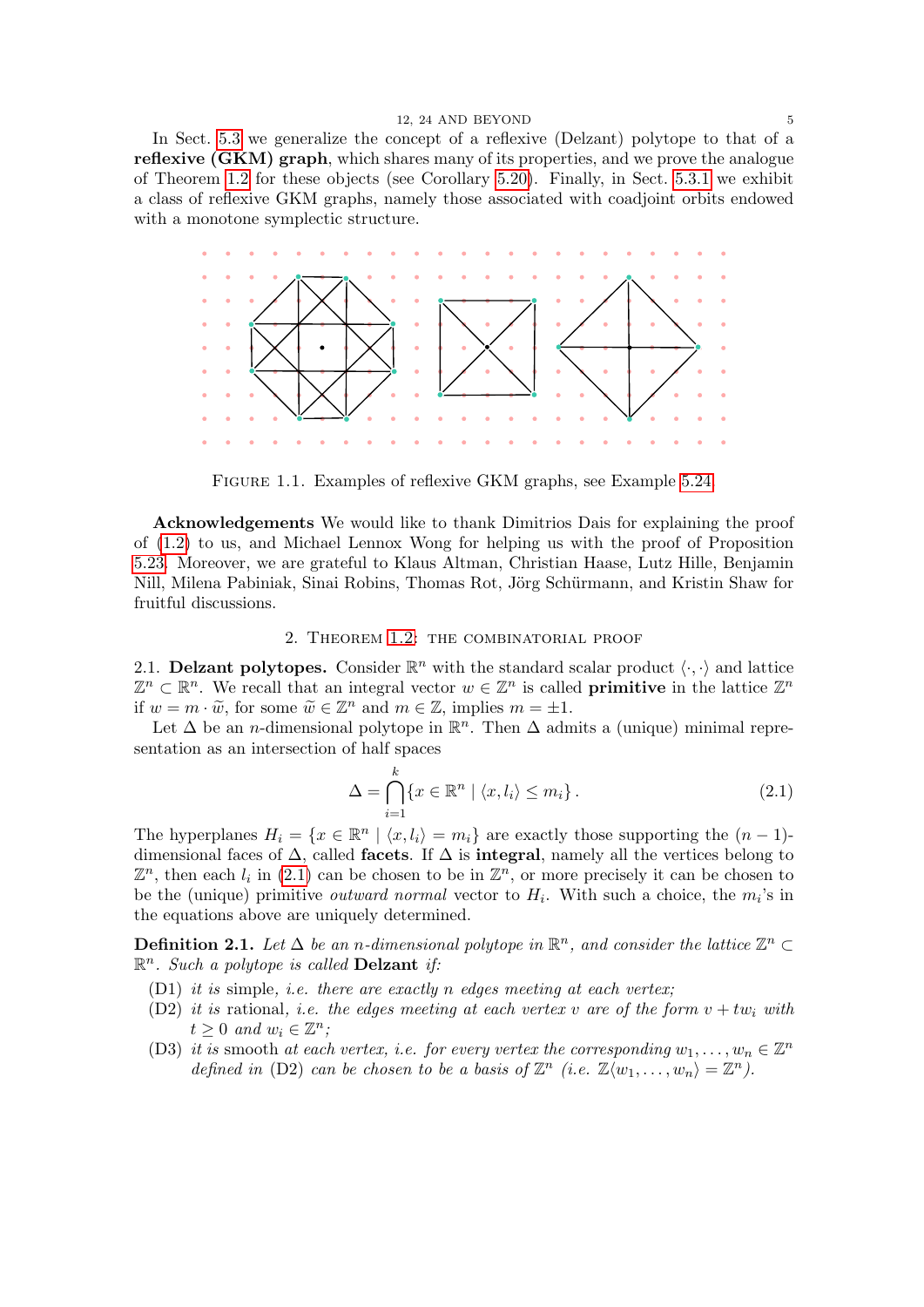Henceforth, the vectors  $w_1, \ldots, w_n$  defining the directions of the edges at v are always chosen so that  $(D2)$  and  $(D3)$  are satisfied, and are called the **weights** at the vertex v.

Remark 2.2 Delzant polytopes are also known in combinatorics and toric geometry literature as *smooth* or *unimodular polytopes* (see [\[17,](#page-37-8) Def. 2.4.2 (b)])

Definition 2.3. Let  $\Delta$  be an n-dimensional simple polytope.

- We denote the set of its i-dimensional faces by  $\Delta[i]$ , for all  $i = 0, \ldots, n$ .
- The f-vector of  $\Delta$  is given by  $\mathbf{f} = (f_0, \ldots, f_n)$ , where  $f_i$  is the cardinality of  $\Delta[i]$ ;
- The h-vector of  $\Delta$  is given by  $\mathbf{h} = (h_0, \ldots, h_n)$ , where

$$
h_j = \sum_{i=0}^j (-1)^{j-i} \binom{n-i}{n-j} f_{n-i} \text{ for all } j = 0, \dots, n.
$$

Some authors define the h-vector for simplicial polytopes, i.e., the duals of simple poly-topes (see, e.g., [\[51,](#page-38-5) [1\]](#page-36-1)). Note that dualization transforms  $f_i$  into  $f_{n-i-1}$ .

<span id="page-5-1"></span>**Proposition 2.4.** Let  $\Delta$  be an n-dimensional Delzant polytope, and let  $u, v \in \Delta[0]$  be vertices that are connected by an edge e in  $\Delta[1]$ . Let  $\{w_1, \ldots, w_n\}$  and  $\{\tilde{w}_1, \ldots, \tilde{w}_n\}$  be the weights at u and v, respectively. We may assume that  $w_1$  and  $\tilde{w}_1$  point along e, hence  $\tilde{w}_1 = -w_1.$ 

Then, for every  $i \in \{2, \ldots, n\}$ , there exists  $j_i \in \{2, \ldots, n\}$  such that

$$
w_i - \tilde{w}_{j_i} = a_i w_1
$$

for some  $a_i \in \mathbb{Z}$ .

It will be clear from the proof that each  $a_i$  is uniquely determined by the edge  $e$  and by the 2-dimensional face  $F_i$  contained in the affine space  $u + \mathbb{R}\langle w_1, w_i \rangle = v + \mathbb{R}\langle \tilde{w}_1, \tilde{w}_{j_i} \rangle$ , for all  $i = 2, \ldots, n$ , where  $\mathbb{R}\langle w, \tilde{w} \rangle$  denotes the R-linear span of w and  $\tilde{w}$ . Henceforth we denote  $a_i$  by  $a_i^e$ , and call it the **normal contribution of**  $e$  **in (the face)**  $F_i$  (containing e).

*Proof.* Let  $F_i$  be the 2-dimensional face of  $\Delta$  that is contained in  $u + \mathbb{R}\langle w_1, w_i \rangle$ . Consider the edge  $e_{j_i} \in \Delta[1]$  starting at v and belonging to  $F_i$ , and let  $\tilde{w}_{j_i}$  be the weight at v along  $e_{j_i}$ . Note that  $\tilde{w}_{j_i} \in \mathbb{R}\langle w_1, w_i \rangle$ .

By condition (D3) in Definition [2.1,](#page-4-3)  $\{w_1, w_i\}$  can be extended to a lattice basis of  $\mathbb{Z}^n$ . Hence there exists  $\alpha, \beta \in \mathbb{Z}$  such that  $\alpha w_1 + \beta w_i = \tilde{w}_{j_i}$ . Since  $\tilde{w}_1 = -w_1$  and  $\{\tilde{w}_1, \tilde{w}_{j_i}\}$ can also be extended to a lattice basis of  $\mathbb{Z}^n$ , we deduce that  $\beta = \pm 1$ . As  $\beta = -1$  would imply that e has points in the interior of  $F_i$ , the claim follows.

The next theorem is one of the key ingredients to prove Theorem [1.2.](#page-1-0)

<span id="page-5-0"></span>**Theorem 2.5.** Let  $\Delta$  be a Delzant polytope of dimension  $n \geq 2$  with f-vector  $f =$  $(f_0, \ldots, f_n)$ . Then

$$
\sum_{e \in \Delta[1]} \sum_{i=2}^{n} a_i^e = 12f_2 - 3(n-1)f_1 \tag{2.2}
$$

where the  $a_i^e$ 's are the normal contributions to the edge  $e$ .

Theorem [2.5](#page-5-0) is a generalization to every dimension of the following well-known fact in dimension 2, whose proof is inspired by toric geometry, but can be made entirely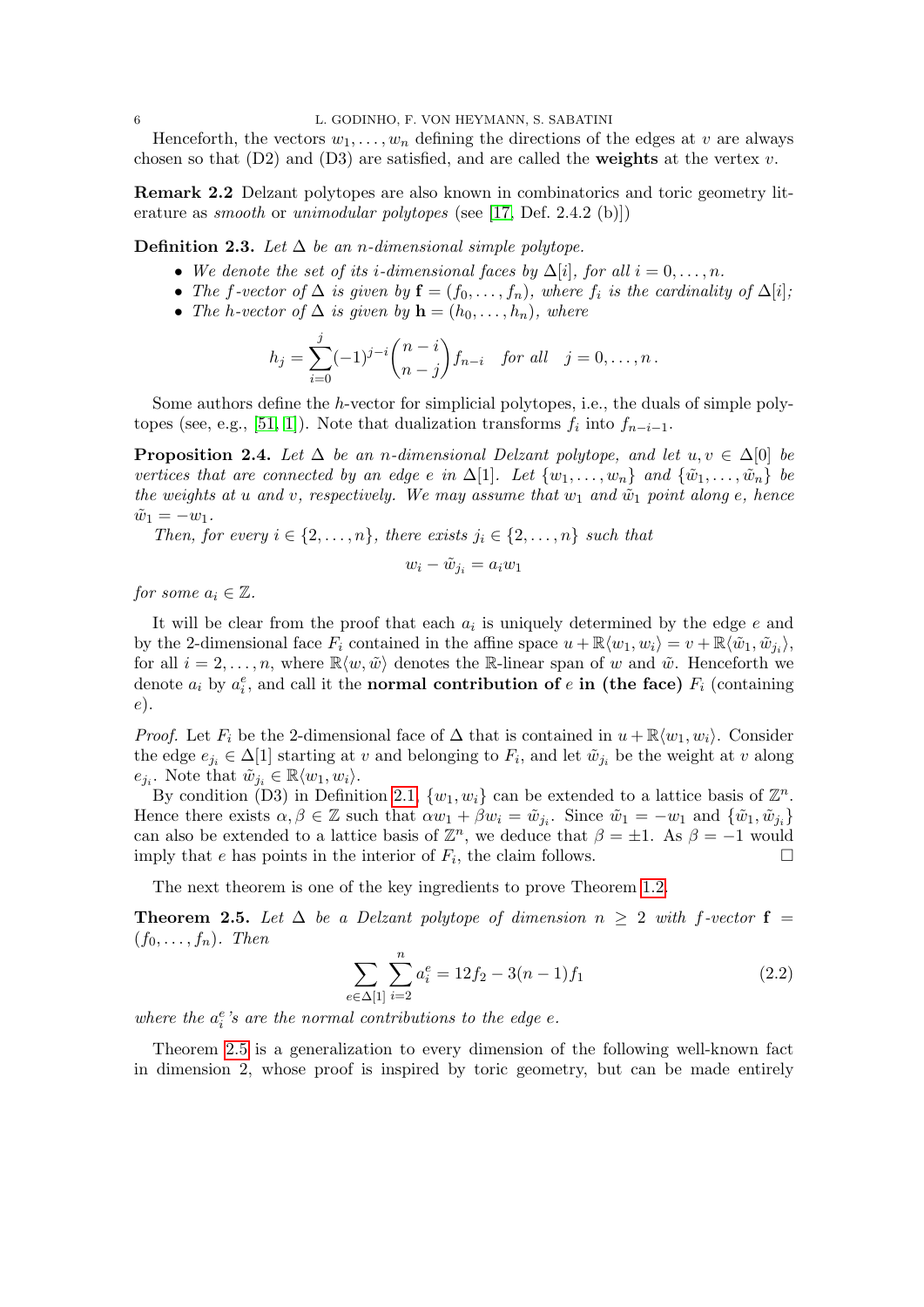combinatorial (see [\[44,](#page-38-6) Result 57], [\[21,](#page-37-9) pages 43-44], and in a similar fashion [\[30,](#page-37-3) Theorem 5.1.9]).

<span id="page-6-0"></span>**Proposition 2.6.** If  $\Delta$  is a 2-dimensional Delzant polytope, then

$$
\sum_{e \in \Delta[1]} a^e = 12 - 3|\Delta[0]|,
$$

where  $a^e$  is the (only) normal contribution of e (in  $\Delta$ ), as defined in Proposition [2.4.](#page-5-1)

The idea to prove Theorem [2.5](#page-5-0) is to use Proposition [2.6](#page-6-0) for each 2-dimensional face of ∆. In order to do so, we first need to prove the following result.

<span id="page-6-2"></span>**Lemma 2.7.** Given a Delzant polytope  $\Delta$  of dimension  $n \geq 2$ , each face  $F \in \Delta[2]$  is a Delzant polytope of dimension 2 with respect to a lattice  $\ell_F \subseteq \mathbb{Z}^n$ .

*Proof.* For each vertex u in F, let  $w_1^u$  and  $w_2^u$  be the two weights at u pointing along the edges of  $F$  starting at  $u$ . For each such vertex, define the two-dimensional lattice  $\ell^u := \mathbb{Z}\langle w_1^u, w_2^u \rangle$ . We claim that  $\ell^u$  is independent of  $u \in F[0]$ , the set of vertices of F, and call this lattice  $\ell_F$ . This follows easily from the fact that, by (D3) in Definition [2.1,](#page-4-3) at each vertex u the set  $\{w_1^u, w_2^u\}$  extends to a Z-basis of  $\mathbb{Z}^n$ , and the linear span  $\mathbb{R}\langle w_1^u, w_2^u \rangle$ does not change with  $u \in F[0]$ . Hence F is a Delzant polytope in  $\mathbb{R}\langle w_1^u, w_2^u \rangle$  w.r.t. the lattice  $\ell_F$  (cf. Definition [2.1,](#page-4-3) where one needs to replace  $\mathbb{R}^n$  with  $\mathbb{R}\langle w_1^u, w_2^u \rangle$  and the lattice  $\mathbb{Z}^n$  with  $\ell_F$ ). n with  $\ell_F$ ).

Clearly the same proof can be adapted to prove that every face  $F \in \Delta[k]$  is a Delzant polytope w.r.t. a lattice  $\ell_F \subseteq \mathbb{Z}^n$ , for all  $k = 0, \ldots, n$ .

*Proof of Theorem [2.5.](#page-5-0)* Let  $F \in \Delta[2]$ . Define  $\Phi \colon \mathbb{R}\langle w_1^u, w_2^u \rangle \to \mathbb{R}^2$  to be a linear map that brings  $\ell_F$  to  $\mathbb{Z}^2$ , and, more precisely, a Z-basis of  $\ell_F$  to the standard Z-basis of  $\mathbb{Z}^2$ . Under this transformation, the 'translated face'  $-u + F \subset \mathbb{R}^n$ , for  $u \in F[0]$ , is mapped to a Delzant polygon  $\widetilde{F}$  in  $\mathbb{R}^2$ , endowed with lattice  $\mathbb{Z}^2$ . Also, for each  $u \in F[0]$  and  $e \in F[1]$ contained in  $\{u + tw_1^u, t \geq 0\}$ , the normal contribution  $a_F^e$  of e in F is the same as the normal contribution of the edge of  $\tilde{F}$  contained in  $\{t\Phi(w_1^u), t \geq 0\}$ . Hence Proposition [2.6](#page-6-0) implies that

<span id="page-6-1"></span>
$$
\sum_{e \in F[1]} a_F^e = 12 - 3|F[0]|.
$$
\n(2.3)

Moreover, it is easy to check that

$$
\sum_{e \in \Delta[1]} \sum_{i=2}^{n} a_i^e = \sum_{F \in \Delta[2]} \sum_{e \in F[1]} a_F^e.
$$
 (2.4)

From [\(2.3\)](#page-6-1) we can conclude that

$$
\sum_{e \in \Delta[1]} \sum_{i=2}^n a_i^e = \sum_{F \in \Delta[2]} \sum_{e \in F[1]} a_F^e = 12f_2 - 3\binom{n}{2}f_0,
$$

where  $\binom{n}{2}$  $n_2$ ) is precisely the number of 2-dimensional faces containing a given vertex (here we used that  $\Delta$  is a simple polytope, see (D1) in Definition [2.1\)](#page-4-3). The conclusion follows from observing that  $2f_1 = nf_0$ .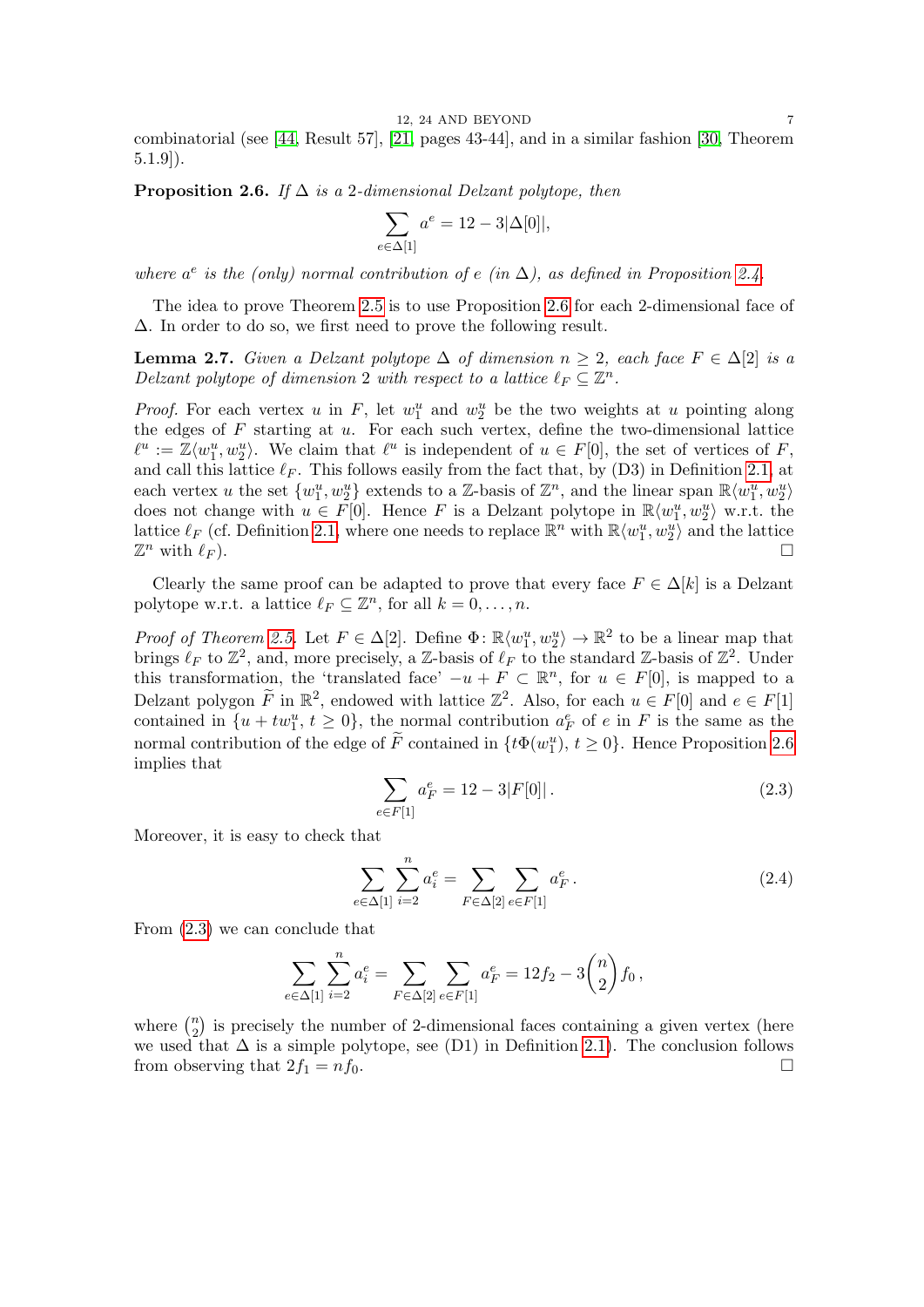<span id="page-7-0"></span>2.2. Reflexive polytopes. First we recall the definition of a reflexive polytope, as it was first introduced by Batyrev in [\[8\]](#page-37-0).

**Definition 2.8.** Let  $\Delta$  be an n-dimensional polytope. Then  $\Delta$  is called **reflexive** if it is an integral polytope in  $\mathbb{R}^n$  containing **0** in its interior such that

<span id="page-7-1"></span>
$$
\Delta = \bigcap_{i=1}^{k} \{ x \in \mathbb{R}^n \mid \langle x, l_i \rangle \le 1 \},\tag{2.5}
$$

where the  $l_i \in \mathbb{Z}^n$  are the primitive outward normal vectors to the hyperplanes  $H_i$  defining the facets, for  $i = 1, \ldots, k$ .

Reflexive polytopes have many properties. For instance, from [\(2.5\)](#page-7-1) it is easy to see that 0 must be the only interior integral point. Another important property is related to the dual polytope ∆<sup>∗</sup> , defined as

$$
\Delta^* = \{ y \in \mathbb{R}^n \mid \langle x, y \rangle \ge -1 \quad \text{for all} \quad x \in \Delta \}. \tag{2.6}
$$

Indeed, a lattice polytope  $\Delta$  containing 0 is reflexive if and only if  $\Delta^*$  is an integral polytope; more is true:  $\Delta$  is reflexive if and only if  $\Delta^*$  is reflexive (see [\[8,](#page-37-0) Theorem 4.1.6]). Moreover, since 0 is in the interior of  $\Delta$ , we have  $\Delta^{**} = \Delta$ . Finally, since every reflexive polytope contains only one interior integer point, a result of Lagarias and Ziegler [\[38\]](#page-38-7) implies that, up to lattice isomorphism, there is only a finite number of reflexive polytopes in each dimension.

There exists a duality between faces of  $\Delta$  of codimension k and faces of  $\Delta^*$  of dimension k − 1. Indeed every face F of  $\Delta$  of codimension k can be written as  $F = \bigcap_{l=1}^{k} H_{j_l} \cap \Delta$ , where  $H_{j_l} = \{x \in \mathbb{R}^n \mid \langle x, l_{j_l} \rangle = 1\}$  is a hyperplane supporting one of the facets of  $\Delta$ , for  $l = 1, \ldots, k$ . Then  $F^*$  is defined to be the convex hull of the points  $-l_{j_1}, \ldots, -l_{j_k}$  of  $\Delta^*$ . For instance, for  $n = 2$  the dual of a vertex v in  $\Delta$  is an edge  $e^*$  in  $\Delta^*$ , and for  $n = 3$  the dual of an edge  $e$  in  $\Delta$  is an edge  $e^*$  in  $\Delta^*$ .

<span id="page-7-3"></span>**Definition 2.9.** Let  $e = (v_1, v_2)$  be a segment in  $\mathbb{R}^n$  from  $v_1$  to  $v_2$  such that

$$
v_2 - v_1 = l(e)w
$$

for some primitive  $w \in \mathbb{Z}^n$  and  $l(e) \in \mathbb{R}^+$ . Then  $l(e)$  is called the **relative length** of e.

For lattice polytopes, the relative length is well-defined for each of their edges. In particular this holds for reflexive polytopes. In dimensions 2 and 3, the relative lengths of the edges of  $\Delta$  and those of the dual are related by the striking formulas of Theorem [1.1.](#page-1-1)

One of the main goals of this section is to provide an entirely combinatorial proof of Theorem [1.2,](#page-1-0) which is a generalization of Theorem [1.1](#page-1-1) to every dimension for *Delzant* reflexive polytopes (see Definition [2.1\)](#page-4-3). Theorem [1.2](#page-1-0) has two additional proofs: the first is the translation of the combinatorial proof to toric geometry (it was indeed the 'toric geometry proof' that inspired the combinatorial one); the second involves the Hirzebruch genus of a Hamiltonian space, and allows us to generalize Theorem [1.2](#page-1-0) to the much broader category of objects called reflexive GKM graphs (see Sect. [4.2](#page-21-0) and [5.3\)](#page-30-0).

The next proposition is not new (see [\[20,](#page-37-10) Prop. 1.8] and [\[41,](#page-38-8) Sect. 3]). However, since this note is aimed at readers coming from different backgrounds, we include a proof for the sake of clarity and completeness.

<span id="page-7-2"></span>**Proposition 2.10.** Let  $\Delta \subset \mathbb{R}^n$  be an n-dimensional Delzant polytope with 0 in its interior. Then the following conditions are equivalent: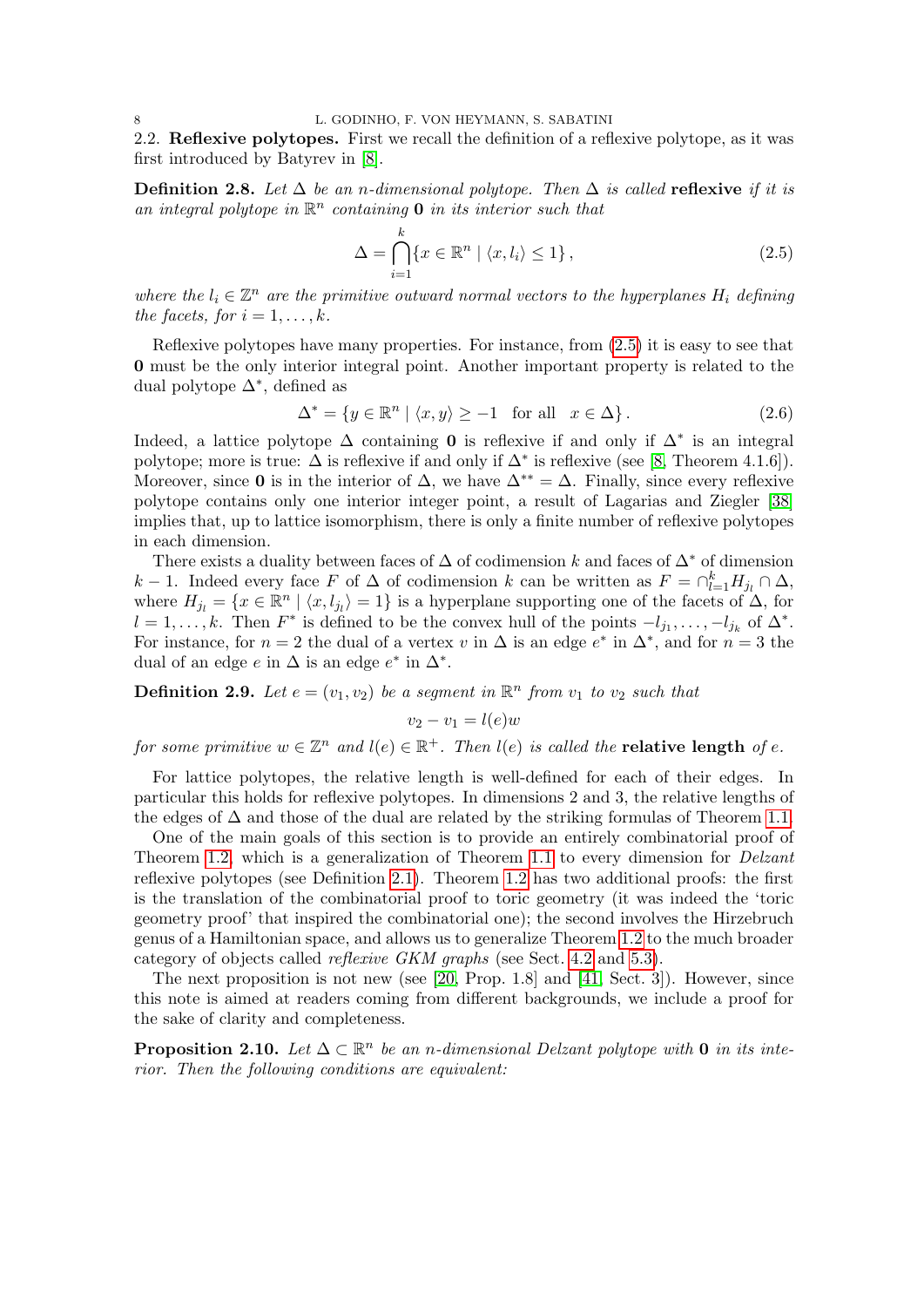(i)  $\Delta$  is a reflexive polytope;

(ii) For every vertex  $v \in \Delta$  we have

<span id="page-8-0"></span>
$$
\sum_{j=1}^{n} w_j = -v \tag{2.7}
$$

where  $w_1, \ldots, w_n$  are the weights at v.

Remark 2.11 Condition (ii) above corresponds exactly to the vertex-Fano condition defined by McDuff in [\[41\]](#page-38-8) for Delzant polytopes (see [\[41,](#page-38-8) Def. 3.1]): here such polytopes are called monotone. This condition is the key idea to generalize the concept of reflexive polytope to that of reflexive GKM graph (see Definition [5.13\)](#page-31-0).

*Proof of Prop. [2.10.](#page-7-2)* (i)  $\implies$  (ii) Assume that  $\Delta$  is a Delzant reflexive polytope containing the origin 0 in its interior. Let v be a vertex of  $\Delta$ , and consider the hyperplanes  $H_i =$  $\{x \in \mathbb{R}^n \mid \langle x, l_i \rangle = 1\}$  supporting the facets of  $\Delta$  containing v, where  $l_i$  is the outward primitive integral vector orthogonal to  $H_i$ . Since, by assumption,  $\Delta$  is Delzant, property (D3) implies that **0** can be written as  $\mathbf{0} = v + k_1 w_1 + \cdots + k_n w_n$ , for some unique *n*-tuple of integers  $k_1, \ldots, k_n$ . Pick one of the hyperplanes  $H_i$  containing v, and suppose that the vectors  $w_1, \ldots, \widehat{w_i}, \ldots, w_n$  are tangent to  $H_i$ . Then

$$
0 = \langle v + k_1 w_1 + \dots + k_n w_n, l_i \rangle = \langle v, l_i \rangle + k_i \langle w_i, l_i \rangle = 1 + k_i \langle w_i, l_i \rangle.
$$

Observe that  $k_i$  and  $\langle w_i, l_i \rangle$  are both integers, and that their product is  $-1$ . From the choice of  $l_i$  and  $w_i$  it follows that  $\langle w_i, l_i \rangle = -1$ , implying  $k_i = 1$ . Since the above argument holds for every  $i = 1, ..., n$  and for every vertex  $v \in \Delta$ , (ii) follows.

(ii)  $\implies$  (i) Let  $\Delta$  be a Delzant polytope of dimension n containing the origin in its interior, let v be one of its vertices and  $w_1, \ldots, w_n$  as in (ii). From the smoothness of  $\Delta$  it follows that there exists a lattice transformation taking the vectors  $w_1, \ldots, w_n$ to the standard vectors  $e_1 = (1, 0, \ldots, 0), \ldots, e_n = (0, \ldots, 0, 1)$ , and so the hyperplanes containing v become  $H'_i = \{x_i = h_i\}$ , for some  $h_i \in \mathbb{Z}$ , for every  $i = 1, ..., n$ . However, [\(2.7\)](#page-8-0) forces all the  $h_i$ 's to be −1, implying that  $\Delta$  is reflexive.  $\Box$ 

We introduce the following definition.

**Definition 2.12.** Let  $\Delta$  be a rational polytope, i.e. the edges meeting at each vertex v are of the form  $v + tw_i$  with  $t \geq 0$  and  $w_i \in \mathbb{Z}^n$ , for all  $i = 1, ..., k(v)$  (here  $k(v)$  denotes the number of edges incident to v).

(i) The **cone at** v is defined to be

$$
\mathcal{C}_v:=\{\sum_{j=1}^{k(v)}t_jw_j\mid t_j\geq 0\}.
$$

(ii) The tangent cone (or vertex cone) at v is the affine cone  $\mathcal{C}_v^{\text{aff}}$  given by  $v + \mathcal{C}_v$ .

The above concepts are defined for rational polytopes, but can be easily generalized to non-rational ones.

Remark 2.13 It is clear that the collection of tangent cones at the vertices determines the polytope itself (indeed, the collection of vertices does), but the collection of cones in general does not. However, Proposition [2.10](#page-7-2) (ii) implies that, for Delzant reflexive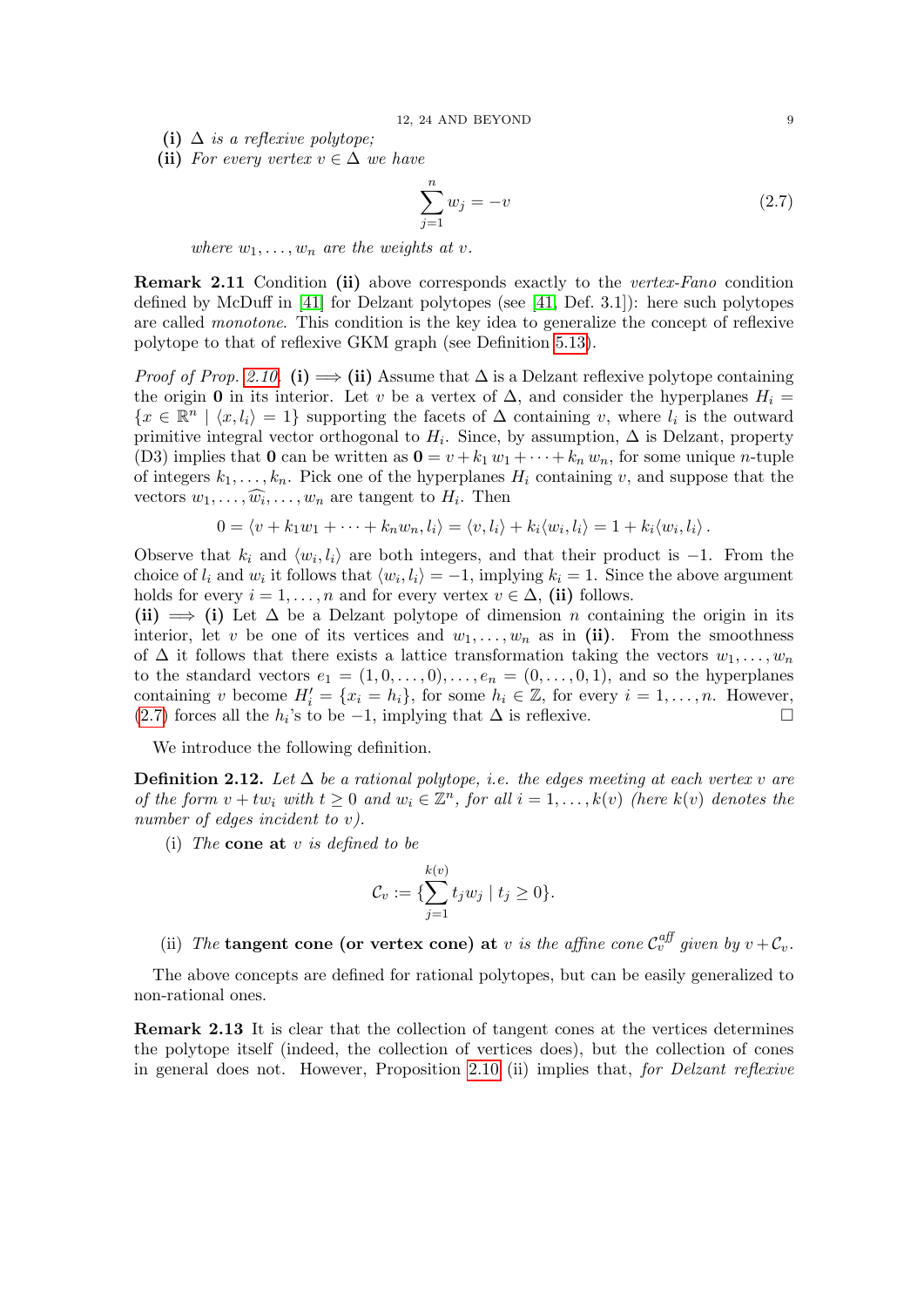polytopes knowing the cone at a vertex  $v$  is equivalent to knowing its tangent cone. Hence every Delzant reflexive polytope is determined by the collection of cones at its vertices.

The next proposition is the second key ingredient to prove Theorem [1.2.](#page-1-0)

<span id="page-9-1"></span>**Proposition 2.14.** Let  $\Delta$  be an n-dimensional Delzant reflexive polytope, and  $l(e)$  the relative length of  $e \in \Delta[1]$ . Then, for each  $e \in \Delta[1]$ , we have

<span id="page-9-0"></span>
$$
l(e) = 2 + \sum_{i=2}^{n} a_i^e,
$$
\n(2.8)

where the  $a_i^e$ 's are the normal contributions to the edge e, as in Proposition [2.4.](#page-5-1)

*Proof.* Let  $e \in \Delta[1]$  with endpoints u and v. Assume that  $\{w_1, \ldots, w_n\}$  and  $\{\tilde{w}_1, \ldots, \tilde{w}_n\}$ are the weights at u and v, respectively, and that  $w_e := w_1 = -\tilde{w}_1$ .

Observe that  $v - u = l(e) \cdot w_e$ . On the other hand, since  $\Delta$  is reflexive, Proposition [2.10](#page-7-2) implies that

$$
v - u = \sum_{i=1}^{n} w_i - \sum_{i=1}^{n} \tilde{w}_i = \left(2 + \sum_{i=2}^{n} a_i^e\right) \cdot w_e.
$$

Proposition [2.10](#page-7-2) is crucial in the proof of Proposition [2.14:](#page-9-1) for Delzant reflexive polytopes it allows us to turn a 'metric quantity' (the relative length  $l(e)$ ) into an 'intrinsic' property of the polytope, namely the sum of the normal contributions.

Proof of Theorem [1.2.](#page-1-0) (Combinatorial) By Proposition [2.14](#page-9-1) and Theorem [2.5](#page-5-0) we have that

$$
\sum_{e \in \Delta[1]} l(e) = \sum_{e \in \Delta[1]} \left(2 + \sum_{i=2}^n a_i^e\right) = 12f_2 + (5 - 3n)f_1.
$$

To pass from  $(1.4)$  to  $(1.5)$  it is sufficient to express the f-vector in terms of the h-vector by the formula  $f_k = \sum_{l=k}^n {l \choose k}$  $\binom{l}{k}h_{n-l}$ , which holds for all  $k = 0, \ldots, n$ . The details are left to the reader.  $\Box$ 

<span id="page-9-4"></span>Corollary 2.15. As special cases we have:

• If  $\Delta$  is a Delzant reflexive polytope of dimension 2 then

<span id="page-9-2"></span>
$$
\sum_{e \in \Delta[1]} l(e) + |\Delta[0]| = 12. \tag{2.9}
$$

• If  $\Delta$  is a Delzant reflexive polytope of dimension 3 then

<span id="page-9-3"></span>
$$
\sum_{e \in \Delta[1]} l(e) = 24. \tag{2.10}
$$

**Remark 2.16** Equations  $(2.9)$  and  $(2.10)$  are special cases of  $(1.1)$  and  $(1.2)$ , since the smoothness of  $\Delta$  implies that  $l(f) = 1$  for all  $f \in E^*$ . Indeed, for  $n = 2$  it is easy to see that, if v is a vertex of  $\Delta$  and  $w_1, w_2$  are the weights at v, then  $|\det(w_1, w_2)| = l(e^*),$ where  $e^*$  is the edge in  $\Delta^*$  dual to v. Hence, for Delzant polytopes of dimension 2, we have  $\sum_{f\in E^*} l(f) = |V|$ . Analogously, for  $n=3$  we have  $l(f) = 1$  for all  $f \in E^*$ . Indeed, let  $H_1$ and  $H_2$  be the two hyperplanes supporting the facets  $F_1$  and  $F_2$  of  $\Delta$  intersecting in the edge  $e$ , and let  $l_1$  and  $l_2$  be the two primitive outward normal vectors to  $F_1$  and  $F_2$ . From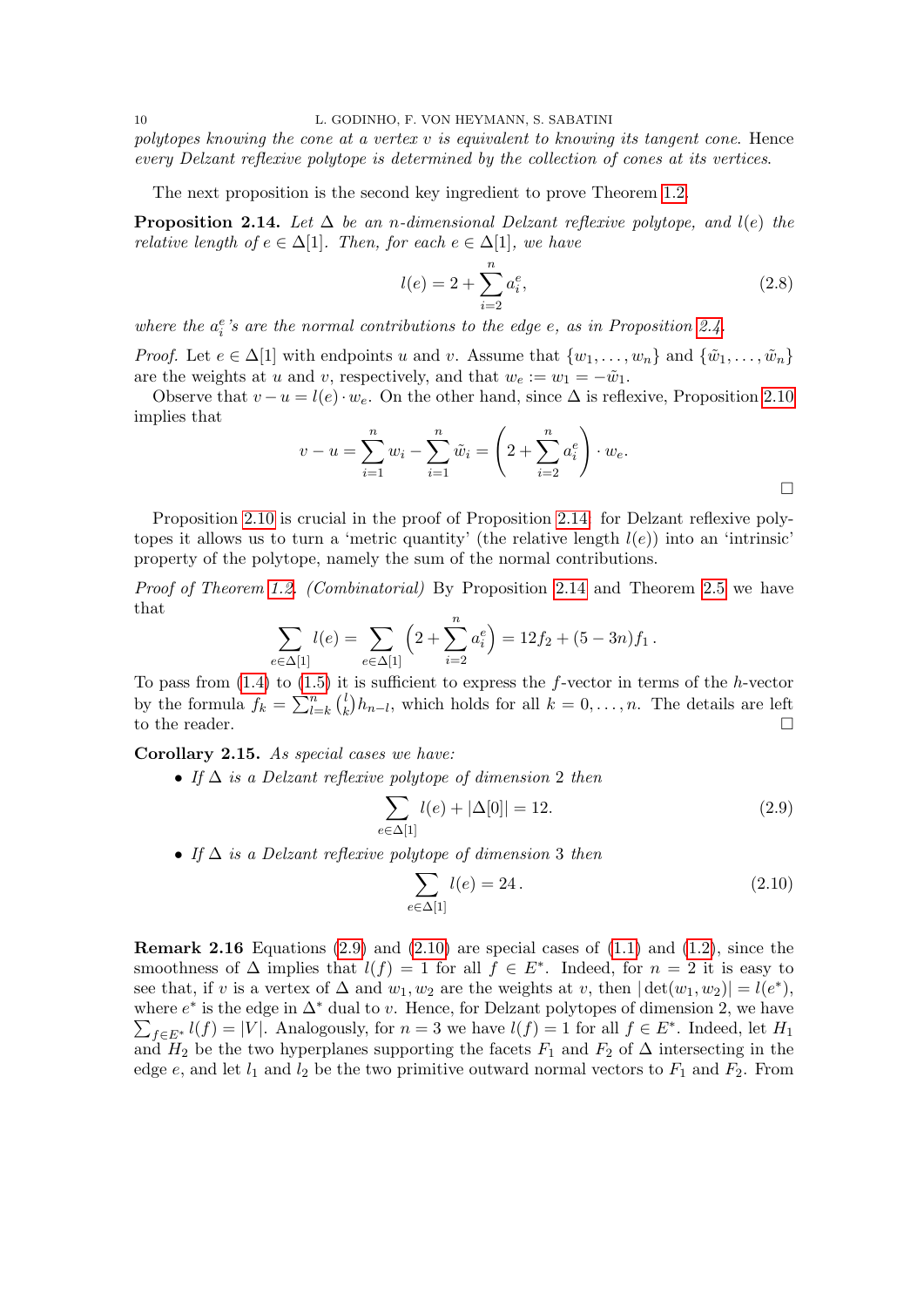

<span id="page-10-4"></span>FIGURE 2.1. Delzant reflexive polygons

the smoothness of  $\Delta$ , there exists a  $GL(3,\mathbb{Z})$  transformation that sends a neighborhood of e in  $\Delta$  into a cone in  $\mathbb{R}^3$  with apex generated by the vector  $(0,0,1)$ , with  $l_1$  and  $l_2$ becoming the vectors  $(-1, 0, 0)$  and  $(0, -1, 0)$ . Then the edge dual to e becomes the segment connecting  $(1, 0, 0)$  to  $(0, 1, 0)$ , which has relative length 1. Since relative lengths are invariant under  $GL(3, \mathbb{Z})$  transformations, it follows that  $\tilde{l}(f) = 1$  for all  $f \in E^*$ .

### 3. THEOREM [1.2:](#page-1-0) THE (SYMPLECTIC) TORIC PROOF

<span id="page-10-1"></span><span id="page-10-0"></span>3.1. Preliminaries: Hamiltonian  $\mathbb{T}$ -spaces. Let  $\mathbb{T}$  be a compact real torus of dimension d with integral lattice  $\ell \subset Lie(\mathbb{T})$  acting effectively on a compact symplectic manifold M with a discrete fixed point set  $M<sup>T</sup>$ . Assume that the action is Hamiltonian, i.e. that there exists a smooth  $\overline{\mathbb{I}}$ -invariant map  $\psi \colon M \to Lie(\mathbb{T})^*$  such that

<span id="page-10-3"></span>
$$
d\langle \psi(\cdot), \xi \rangle = -\iota_{\xi} \mu \omega, \tag{3.1}
$$

where  $\xi^{\#}$  is the vector field associated to  $\xi \in Lie(\mathbb{T})$ . (Here  $\langle \cdot, \cdot \rangle$  denotes the pairing between  $Lie(\mathbb{T})^*$  and  $Lie(\mathbb{T})$ .) We call a triple  $(M, \omega, \psi)$  with these properties a **Hamil**tonian T-space. Let  $J: TM \to TM$  be an almost complex structure which is compatible with  $\omega$ . Since the set of such structures is contractible, we can define complex invariants of the tangent bundle. At each fixed point  $p \in M^{\mathbb{T}}$  we can define a multiset of elements  $w_1, \ldots, w_n \in \ell^* \subset Lie(\mathbb{T})^*$ , called weights of the T-action at p, which determine the action of  $\mathbb T$  on a neighborhood of p. Namely, there exist coordinates  $z_1, \ldots, z_n$  around  $p = (0, \ldots, 0)$  where the T-action can be written as

<span id="page-10-2"></span>
$$
\exp(\xi) \cdot (z_1, \dots, z_n) = (e^{2\pi i w_1(\xi)} z_1, \dots, e^{2\pi i w_n(\xi)} z_n), \quad \text{for all} \quad \xi \in Lie(\mathbb{T}). \tag{3.2}
$$

Note that, since the action is required to have isolated fixed points, none of the above weights can be zero.

Moreover, we can define Chern classes. Let

$$
c = \sum_{j=0}^{n} c_j \in H^{2*}(M; \mathbb{Z})
$$

be the total Chern class of the tangent bundle  $(TM, J)$ . The total equivariant Chern class

$$
c^{\mathbb{T}} = \sum_{j=0}^{n} c_j^{\mathbb{T}} \in H_{\mathbb{T}}^{2*}(M; \mathbb{Z})
$$

of  $(TM, J)$  is defined to be the total (ordinary) Chern class of the bundle

$$
TM \times_{\mathbb{T}} E \mathbb{T} \to M \times_{\mathbb{T}} E \mathbb{T},
$$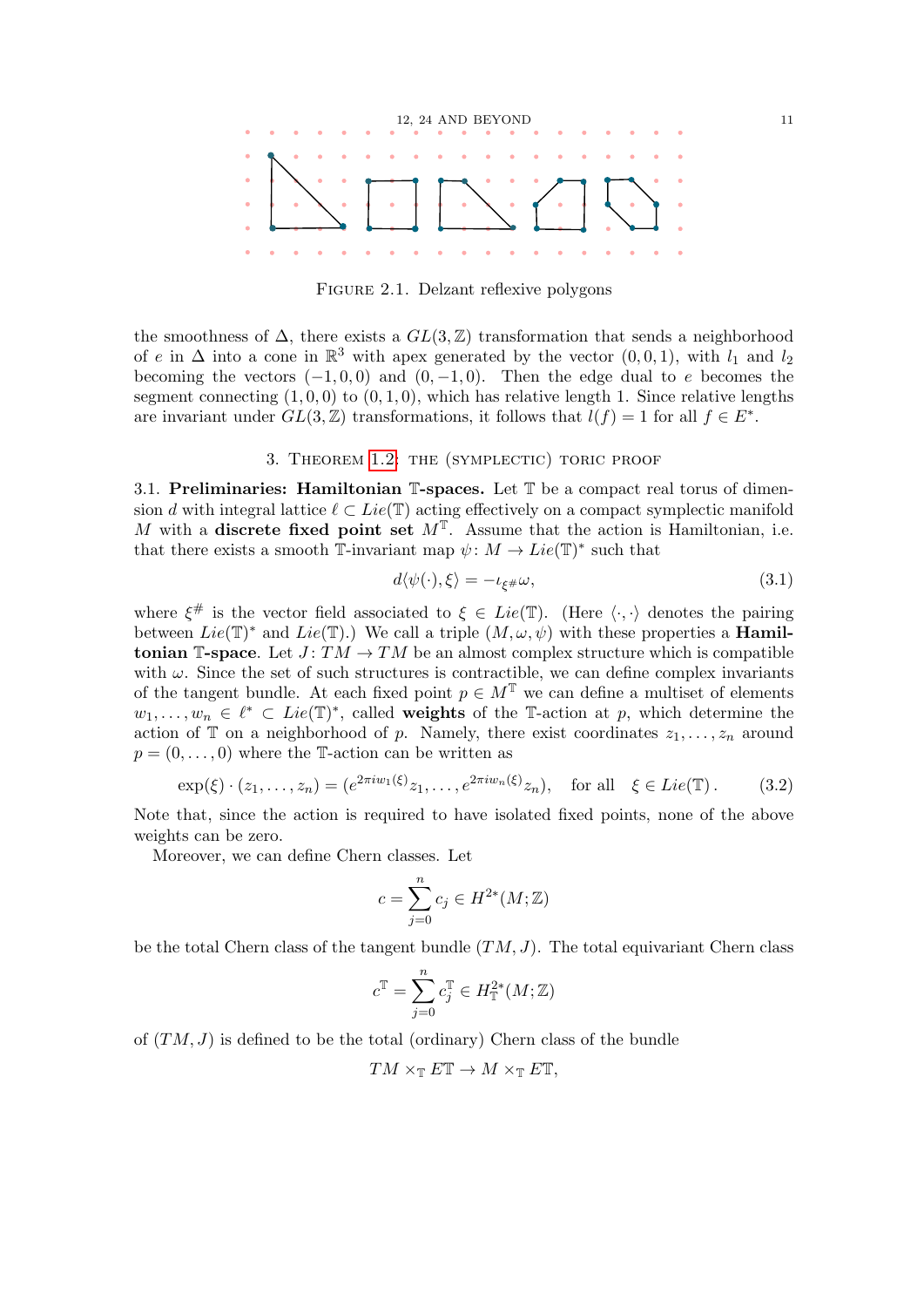where  $E\mathbb{T} \to B\mathbb{T} \simeq (\mathbb{C}P^{\infty} \times \cdots \times \mathbb{C}P^{\infty})^{\dim(\mathbb{T})}$  is the classifying bundle for  $\mathbb{T}$ . From naturality of equivariant Chern classes, it follows that

$$
c^{\mathbb{T}}(p) = \prod_{j=1}^{n} (1 + w_j) \in H_{\mathbb{T}}^{2*}(\text{pt}; \mathbb{Z}),
$$

where  $w_1, \ldots, w_n$  are the weights of the T-action at p. In particular,

$$
c_j^{\mathbb{T}}(p) = \sigma_j(w_1, \ldots, w_n),
$$

where  $\sigma_i(x_1,\ldots,x_n)$  denotes the elementary symmetric polynomial of degree j in  $x_1,\ldots,x_n$ . Moreover, the restriction map

$$
r\colon H^*_\mathbb{T}(M;\mathbb{Z})\to H^*(M;\mathbb{Z}),
$$

induced by the trivial homomorphism  $\{1\} \to \mathbb{T}$ , maps  $c^{\mathbb{T}}$  to c.

### <span id="page-11-0"></span>3.2. Symplectic toric manifolds.

Definition 3.1. A symplectic toric manifold is a Hamiltonian  $\mathbb{T}\text{-}space$   $(M, \omega, \psi)$ , where the dimension of  $\mathbb T$  is half the dimension of the manifold M.

For any Hamiltonian T-space  $(M, \omega, \psi)$ , the Atiyah [\[5\]](#page-37-11) and Guillemin-Sternberg [\[27\]](#page-37-12) Convexity Theorem asserts that the image of the moment map  $\psi(M) \subset Lie(\mathbb{T})^*$  is a convex polytope  $\Delta$ . If, in addition,  $(M, \omega, \psi)$  is a symplectic toric manifold, then the moment polytope  $\Delta$  is Delzant (see Definition [2.1\)](#page-4-3).

By the Delzant Theorem [\[19\]](#page-37-6), a symplectic toric manifold  $(M, \omega, \psi)$  is completely determined (up to equivariant symplectomorphisms) by the moment polytope  $\Delta$ . Moreover, to each Delzant polytope  $\Delta$  one can associate a symplectic toric manifold  $(M_\Delta, \omega, \psi)$  such that  $\psi(M_{\Delta}) = \Delta$ .

Choosing a splitting of the torus  $\mathbb{T} = S^1 \times \cdots \times S^1$ , one can identify  $Lie(\mathbb{T})^*$  with  $\mathbb{R}^n$ , and  $\ell^*$  with  $\mathbb{Z}^n$ , regarding  $\Delta$  as a polytope in  $\mathbb{R}^n$ . Symplectic toric manifolds satisfy the following well-known properties.

<span id="page-11-1"></span>**Lemma 3.2.** Let  $(M, \omega, \psi)$  be a symplectic toric manifold and  $\Delta$  its moment polytope. Then,

- (1) the moment map  $\psi$  defines a bijection between the fixed point set  $M^{\mathbb{T}}$  and the vertices of  $\Delta$ :
- (2) for each vertex v of  $\Delta$ , the weights at v from Definition [2.1](#page-4-3) are precisely the weights of the T-action at  $p := \psi^{-1}(v)$  defined in  $(3.2)$ ;
- (3) every edge e of  $\Delta$  with direction vector  $w \in \ell^*$  is the image of a smoothly embedded, symplectic, T-invariant 2-sphere  $S_e^2 := \psi^{-1}(e) \subset M$ , with stabilizer  $K_e :=$  $\exp(\ker(w)) \subset \mathbb{T}$ , a codimension-1 subtorus of  $\mathbb{T}$ .

It follows that

$$
\mathcal{S}:=\bigcup_{e\in\Delta[1]}S_e^2
$$

is a union of smoothly embedded, symplectic T-invariant 2-spheres. Each of these spheres is endowed with a Hamiltonian action of the quotient circle  $T/K_e$  and so it is also a symplectic toric manifold. We call  $S$  (the union of these spheres) the **toric 1-skeleton** of the symplectic toric manifold  $(M, \omega, \psi)$ .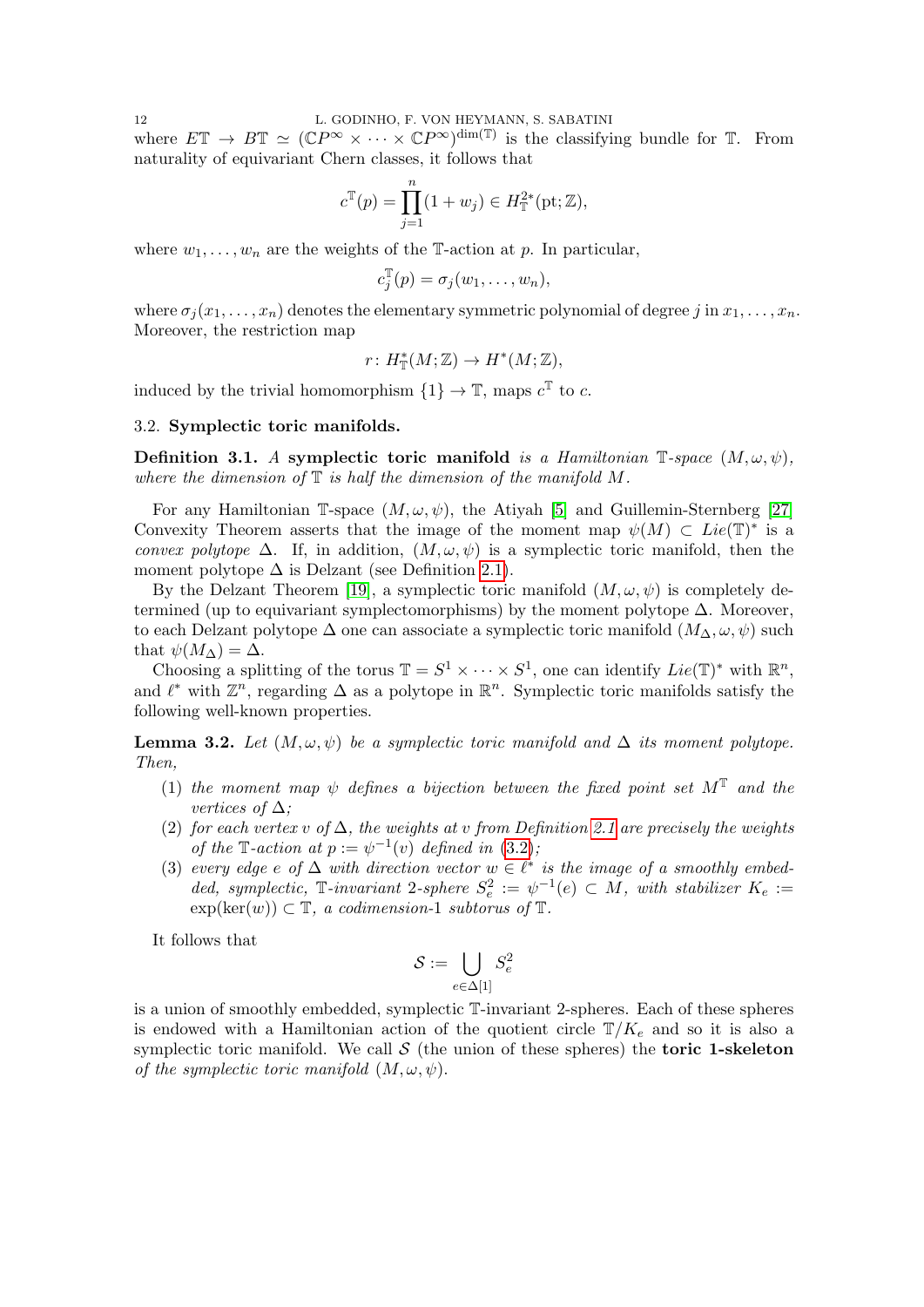The following result is well-known, and its proof can be found, for example, in [\[44,](#page-38-6) Result 57]. This is indeed a restatement, using the language of toric manifolds, of Proposition [2.6.](#page-6-0)

<span id="page-12-1"></span>**Proposition 3.3.** Let  $(M, \omega, \psi)$  be a 4-dimensional symplectic toric manifold and  $\Delta$  its moment polytope. Then the sum of the intersection numbers of the spheres in its toric 1-skeleton is equal to

$$
12-3|\Delta[0]|.
$$

We are now ready to prove Theorem [1.5](#page-3-0) in the symplectic toric case.

<span id="page-12-0"></span>**Theorem 3.4.** Let  $(M, \omega, \psi)$  be a symplectic toric manifold with toric 1-skeleton S. Then

<span id="page-12-3"></span>
$$
\sum_{e \in \Delta[1]} c_1[S_e^2] = 12f_2 + (5 - 3n)f_1,
$$
\n(3.3)

where  $\mathbf{f} = (f_0, \ldots, f_n)$  is the f-vector of the moment polytope  $\Delta = \psi(M)$ .

*Proof.* Denote by  $\iota_{S_e^2}: S_e^2 \hookrightarrow M$  the inclusion map. Observe that

$$
\iota_{S_e^2}^* c_1 = c_1(TS_e^2) + c_1(\nu_{S_e^2}),
$$

where  $\nu_{S_e^2}$  is the normal bundle of  $S_e^2$  inside M, which splits T-equivariantly as a sum of  $n-1$  line bundles  $\nu_j^e$ . Hence,

$$
\sum_{S_e^2 \in S} c_1[S_e^2] = \sum_{S_e^2 \in S} \int_{S_e^2} c_1(TS_e^2) + c_1(\nu_{S_e^2}) = 2f_1 + \sum_{S_e^2 \in S} \int_{S_e^2} c_1(\nu_{S_e^2})
$$
  
=  $2f_1 + \sum_{S_e^2 \in S} \sum_{i=1}^{n-1} \int_{S_e^2} c_1(\nu_j^e),$ 

where we used the fact that

$$
\int_{S_e^2} c_1(TS_e^2) = \chi(S_e^2) = 2.
$$

For every  $F \in \Delta[2]$ , the preimage  $\psi^{-1}(F)$  is a 4-dimensional toric submanifold  $M_F$  of M for an appropriate subtorus of T (this is the symplectic toric counterpart of Lemma [2.7\)](#page-6-2). Let  $\mathcal{S}_F$  be the corresponding toric 1-skeleton, which, of course, is a subset of S. Moreover, since the splitting of each normal bundle  $\nu_{S_e^2}$  is T-invariant, each bundle  $\nu_j^e$  can be identified with the normal bundle of  $S_e^2$  inside a suitable 4-dimensional submanifold  $M_F$ , corresponding to a 2-face  $F \in \Delta[2]$  that has e as an edge, and so will be denoted by

$$
\nu_j^e = \nu_F^e.
$$

We then have

<span id="page-12-2"></span>
$$
\sum_{S_e^2 \in \mathcal{S}} \sum_{i=1}^{n-1} \int_{S_e^2} c_1(\nu_i^e) = \sum_{S_e^2 \in \mathcal{S}} \sum_{F \in \Delta[2]} \int_{S_e^2} c_1(\nu_F^e) = \sum_{F \in \Delta[2]} \sum_{S_e^2 \in \mathcal{S}_F} \int_{S_e^2} c_1(\nu_F^e),
$$
(3.4)

where  $F[1]$  is the set of edges of F. On the other hand,

$$
\sum_{S_e^2 \in \mathcal{S}_F} \int_{S_e^2} c_1(\nu_F^e)
$$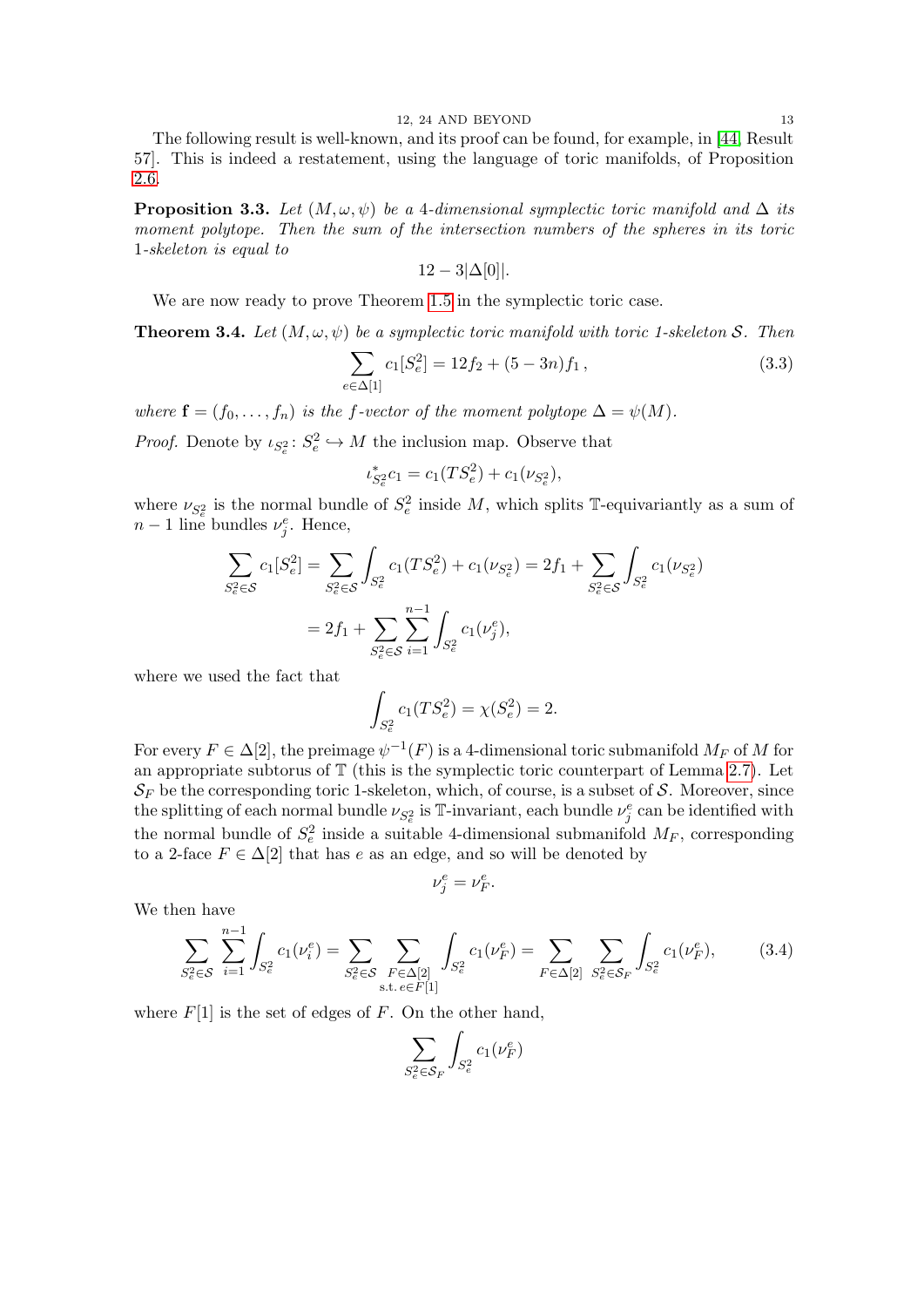is the sum of the intersection numbers  $S_e^2 \cdot S_e^2$  for all the spheres in the toric 1-skeleton of the 4-dimensional toric manifold  $M_F$ . So, by Proposition [3.3,](#page-12-1) it is equal to  $12-3|F[0]|$ , where  $|F[0]|$  is the number of vertices of F. Consequently,

<span id="page-13-0"></span>
$$
\sum_{F \in \Delta[2]} \sum_{S_e^2 \in \mathcal{S}_F} \int_{S_e^2} c_1(\nu_F^e) = \sum_{F \in \Delta[2]} (12 - 3|F[0]|) = 12f_2 - 3\binom{n}{2}f_0 = 12f_2 - 3(n-1)f_1 \tag{3.5}
$$

where we used the fact that, since  $\Delta$  is simple, each vertex is in exactly  $\binom{n}{2}$  $n \choose 2$  faces of dimension 2, and  $2f_1 = nf_0$ .

## Remark 3.5

(1) Equations [\(3.4\)](#page-12-2) and [\(3.5\)](#page-13-0) give that

$$
\sum_{S_e^2 \in S} \sum_{i=1}^{n-1} \int_{S_e^2} c_1(\nu_i^e) = 12f_2 - 3(n-1)f_1.
$$
 (3.6)

This is the exact translation, into toric geometry terms, of Theorem [2.5.](#page-5-0) Indeed, one can prove that, for each  $e \in E$  and each  $a_i^e$  with  $i = 2, \ldots, n$ , there exists a line bundle  $\nu_e^j$  such that  $a_i^e = \int_{S_e^2} c_1(\nu_j^e)$ , for some  $j = 1, \ldots, n-1$ , where the  $a_i^e$ 's are the integers defined in Proposition [2.4.](#page-5-1)

(2) Note that, if we express [\(3.3\)](#page-12-3) in terms of the h-vector of  $\Delta = \psi(M)$ , we obtain exactly  $C(n, h)$  (see  $(1.5)$ ).

We recall an alternative characterization of the h-vector of a Delzant polytope, which is used in Section [5.3](#page-30-0) to define the h-vector in a more general context. Let  $\Delta$  be an ndimensional Delzant polytope, and  $\xi \in \mathbb{R}^n$  a generic vector in  $\mathbb{R}^n$ , namely  $\langle w, \xi \rangle \neq 0$  for every vector w tangent to the edges of  $\Delta$ . Direct the edges of  $\Delta$  using  $\xi$ , i.e. the edge e with endpoints  $v_1$  and  $v_2$  is directed from  $v_1$  to  $v_2$  if  $\langle v_2 - v_1, \xi \rangle > 0$ . For every generic vector  $\xi \in \mathbb{R}^n$ , define the  $h^{\xi}$ -vector to be  $\mathbf{h}^{\xi} = (h_0^{\xi})$  $\zeta_0^{\xi}, \ldots, \zeta_n^{\xi}$ , where

$$
h_j^{\xi} := \{ \# \text{ of vertices with } j \text{ entering edges} \} \text{ for all } j = 0, \dots, n. \tag{3.7}
$$

<span id="page-13-1"></span>**Lemma 3.6.** Let  $\Delta$  be an n-dimensional Delzant polytope. Then the following three vectors associated to  $\Delta$  are the same:

- (1)  $\mathbf{h} = (h_0, \ldots, h_n)$
- (2)  $h^{\xi} = (h_0^{\xi})$  $\zeta_0^{\xi}, \ldots, h_n^{\xi}$  for a generic  $\xi \in \mathbb{R}^n$
- (3)  $\mathbf{b} = (b_0, b_2, \ldots, b_{2n})$ , the vector of even Betti numbers of the associated (symplectic toric) manifold  $M_{\Delta}$ .

In particular  $h^{\xi}$  is independent of the generic  $\xi$  chosen.

*Proof.* Since  $\Delta$  is simple, the equivalence between the h-vector and the h<sup> $\xi$ </sup>-vector is proved in [\[12,](#page-37-13) Theorem 1.3.4]. The proof of  $\mathbf{b} = \mathbf{h}^{\xi}$  involves a standard argument in Morse theory, which we only sketch here (see [\[5\]](#page-37-11)). The function  $\varphi: M_{\Delta} \to \mathbb{R}$  defined as  $\varphi(p) := \langle \psi(p), \xi \rangle$ is, for a generic  $\xi \in \mathbb{R}^n$ , a Morse function with only even Morse indices and so it is a perfect Morse function. Moreover, its critical points agree with the fixed points of the torus action which, in turn, are in bijection with the vertices of  $\Delta$ . At a critical point p, the Morse index is precisely twice the number of edges entering in  $v = \psi(p)$  (the orientation being that induced by  $\xi$ ). By a standard argument in Morse theory, we have that  $b_{2j}(M_{\Delta}) = h_j^{\xi}$ that induced by  $\zeta$ ). By a standard argument in worse theory, we have that  $v_{2j}(M\Delta) - h_j$ <br>for every  $j = 0, ..., n$ .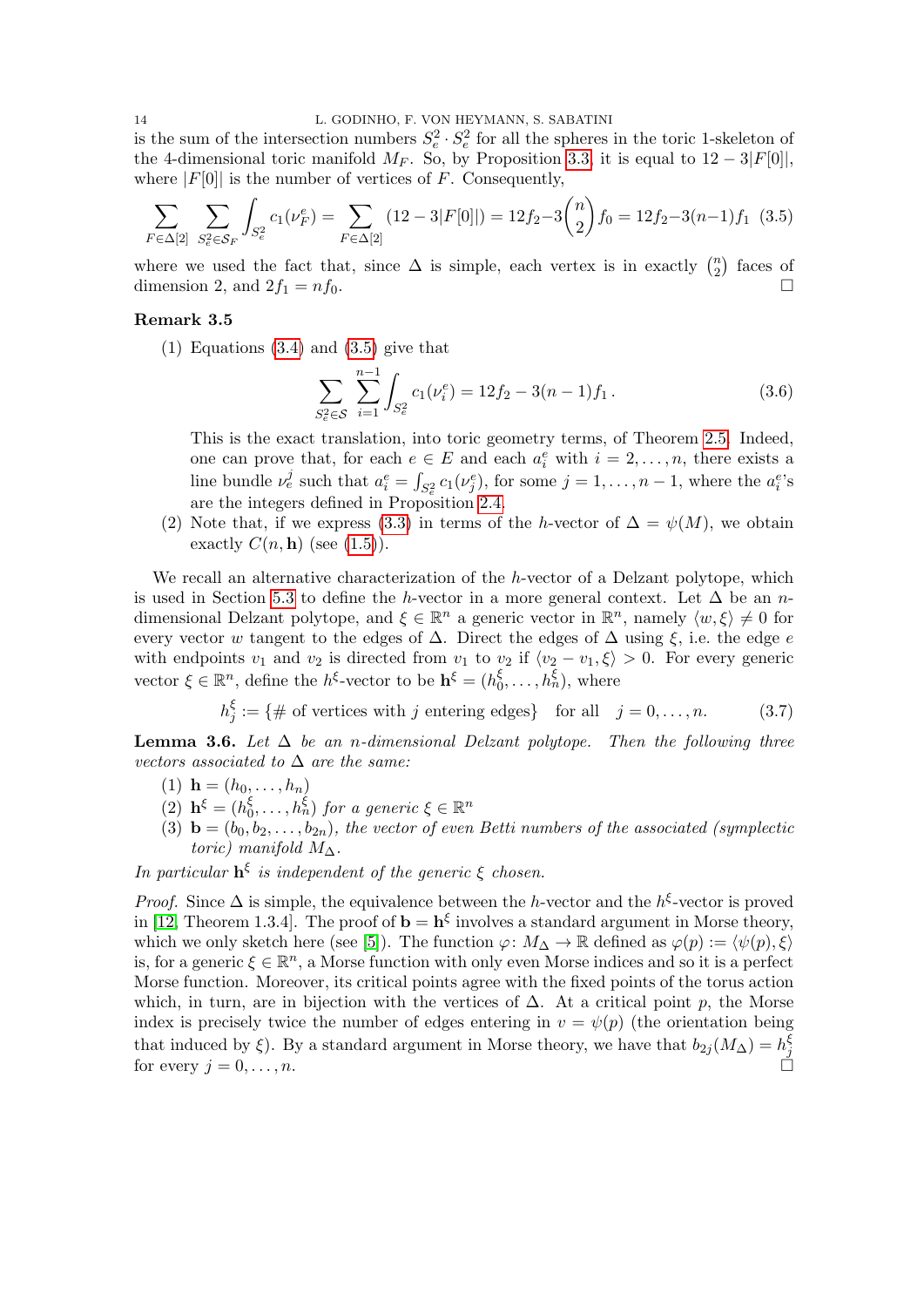## <span id="page-14-0"></span>3.3. Monotone toric manifolds.

**Definition 3.7.** A symplectic manifold  $(M, \omega)$  is called **monotone** if  $c_1 = r[\omega]$  for some  $r \in \mathbb{R}$ . If, in addition,  $(M, \omega, \psi)$  is a symplectic toric manifold, it is called a **monotone** toric manifold.

If  $\Delta$  is a Delzant reflexive polytope and  $(M_{\Delta}, \omega, \psi)$  is the corresponding symplectic toric manifold (unique up to equivariant symplectomorphisms), we have the following proposition (see [\[20,](#page-37-10) Prop. 1.8] and [\[41,](#page-38-8) Sect. 3]), which is the analogue in symplectic geometry terms of Proposition [2.10.](#page-7-2) We include a proof for the sake of clarity and completeness.

<span id="page-14-2"></span>**Proposition 3.8.** Let  $\Delta \subset \mathbb{R}^n$  be an n-dimensional Delzant polytope with 0 in its interior. Then the following conditions are equivalent:

- (i)  $\Delta$  is a reflexive polytope:
- (ii) The symplectic toric manifold  $(M_\Delta, \omega, \psi)$  with  $\Delta$  as moment polytope is monotone, with  $c_1 = [\omega]$ .

Remark 3.9 Note that, from Proposition [2.10,](#page-7-2) being a Delzant reflexive polytope is equivalent to the condition that for every vertex  $v$  we have

$$
\sum_{j=1}^{n} w_j = -v,\tag{3.8}
$$

where  $w_1, \ldots, w_n$  are the weights at v. This is equivalent to the fact that  $\psi$  can be chosen<sup>[3](#page-14-1)</sup> so that

<span id="page-14-3"></span>
$$
c_1^{\mathbb{T}}(p) = -\psi(p) \quad \text{for every} \quad p \in M^{\mathbb{T}}, \tag{3.9}
$$

where  $c_1^{\mathbb{T}}$  denotes the equivariant first Chern class of  $TM$ , and  $c_1^{\mathbb{T}}$  $\mathcal{I}_1^{\mathbb{T}}(p)$  its restriction to the fixed point p. Indeed, for every fixed point  $p \in M^{\mathbb{T}}$ , we have that  $c_1^{\mathbb{T}}$  $E_1^{\mathbb{T}}(p)$  is precisely the sum of the weights at  $p$  and so the equivalence follows from Lemma [3.2](#page-11-1) (1)-(2).

*Proof of Prop. [3.8.](#page-14-2)* (i)  $\implies$  (ii) By the Kirwan Injectivity Theorem [\[36\]](#page-38-9), the map

$$
H^*_\mathbb{T}(M;\mathbb{R}) \to H^*_\mathbb{T}(M^\mathbb{T};\mathbb{R})
$$

in equivariant cohomology induced by the inclusion  $M^{\mathbb{T}} \hookrightarrow M$  is always *injective* for Hamiltonian torus actions. When the fixed points are isolated, one can take  $\mathbb Z$  as coefficient ring. Hence, [\(3.9\)](#page-14-3) implies that

$$
c_1^{\mathbb{T}} = [\omega - \psi] \in H^2_{\mathbb{T}}(M; \mathbb{Z}).
$$

(Note that here we regard  $H^2_{\mathbb{T}}(M;\mathbb{Z})$  as a subgroup of  $H^2_{\mathbb{T}}(M;\mathbb{R})$ , where  $[\omega - \psi]$  naturally lives.) Since the restriction map

$$
r\colon H^*_\mathbb{T}(M;\mathbb{R})\to H^*(M;\mathbb{R})
$$

takes  $c_1^{\mathbb{T}}$  $\mathbb{I}_{1}^{\mathbb{T}}$  to  $c_{1}$  and  $[\omega - \psi]$  to  $[\omega]$ , we conclude that (i), which is equivalent to [\(3.9\)](#page-14-3), implies (ii).

<span id="page-14-1"></span><sup>&</sup>lt;sup>3</sup>The moment map of a torus action is only defined up to a constant vector in  $Lie(T)^*$ .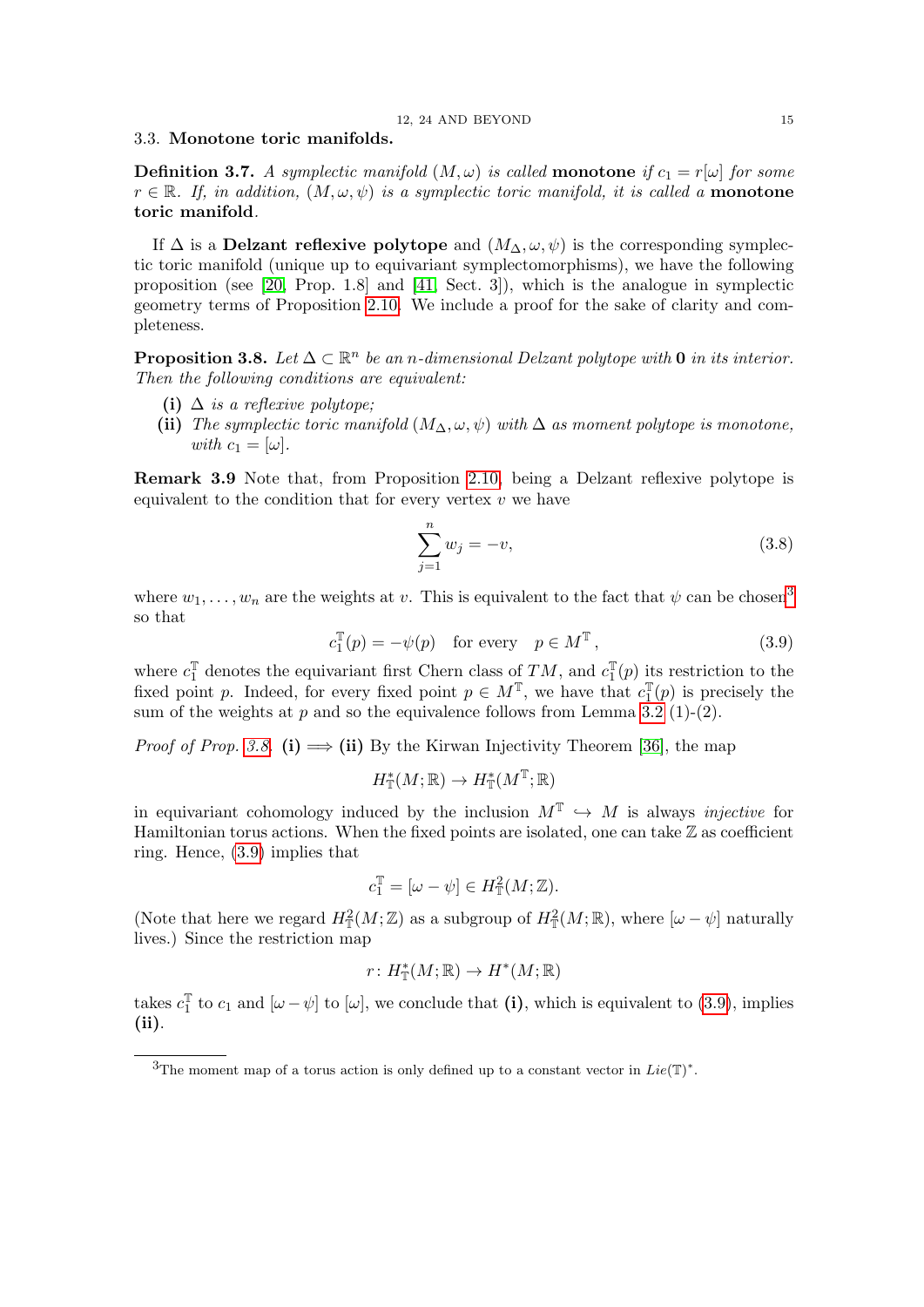(ii)  $\implies$  (i) The kernel of r is precisely the ideal generated by  $\mathcal{S}(Lie(\mathbb{T})^*)$ , the symmetric algebra on  $Lie(\mathbb{T})^*$ . Since both  $c_1$  and  $[\omega]$  admit equivariant extensions, given respectively by  $c_1^{\mathbb{T}}$  $\mathbb{I}^{\mathbb{T}}_1$  and  $[\omega - \psi]$ , it follows from (ii) that

$$
c_1^{\mathbb{T}} = [\omega - \psi] + c,
$$

for some constant vector  $c \in Lie(\mathbb{T})^*$ . Hence, modulo shifting the moment map by c, we have that  $(3.9)$ , which is equivalent to (i), holds.

Given an edge  $e$  of the polytope  $\Delta$ , it is possible to recover the symplectic volume of the T-invariant 2-sphere  $S_e^2$ . This is exactly the relative length of e.

<span id="page-15-1"></span>**Lemma 3.10.** Let  $(M, \omega, \psi)$  be a symplectic toric manifold and let  $\Delta$  be the corresponding moment polytope. Then for each edge  $e \subset \Delta$  with vertices  $v_1, v_2$  we have

$$
v_2 - v_1 = Vol_{\omega}(S_e^2) w_e = l(e) w_e,
$$

where  $Vol_{\omega}(S_e^2) = \int_{S_e^2} i^*\omega$  is the symplectic volume of  $S_e^2$  (with  $i: S_e^2 \hookrightarrow M$  the inclusion map) and  $w_e \in \ell^*$  is the weight of the T-action on  $S_e^2$  at  $\psi^{-1}(v_1)$ . In particular,  $l(e)$  $Vol_{\omega}(S_e^2)$ .

Proof. The proof of this lemma is a standard application of the Atiyah-Bott-Berline-Vergne Localization Theorem (ABBV in short) [\[6,](#page-37-14) [10\]](#page-37-15) to the T-invariant submanifold  $S_e^2$ . Indeed, this sphere inherits a Hamiltonian T-action from M, implying that the 2-form  $i^*\omega$  can be extended to an equivariant form  $i^*(\omega - \psi)$  which, by [\(3.1\)](#page-10-3), is equivariantly closed in the Cartan complex with differential  $d_{\mathbb{T}} = d - \sum_j \iota_{\xi_j} \otimes x^j$ . Applying ABBV to  $i^*(\omega - \psi)$ , we obtain

$$
Vol_{\omega}(S_e^2) w_e = \left(\int_{S_e^2} i^*\omega\right) w_e = \left(\int_{S_e^2} i^*(\omega - \psi)\right) w_e = v_2 - v_1
$$

and the result follows from the definitions of  $l(e)$  and  $w_e$ .

We are now ready to give an alternative proof of Theorem [1.2](#page-1-0) that uses symplectic geometry.

*Proof of Theorem [1.2.](#page-1-0) (Symplectic toric)* Let  $\Delta$  be a Delzant reflexive polytope and consider a symplectic toric manifold  $(M_{\Delta}, \omega, \psi)$  such that  $\psi(M_{\Delta}) = \Delta$ . Then by Proposi-tion [2.10,](#page-7-2) the manifold  $M_{\Delta}$  is monotone with  $c_1 = [\omega]$ . Let S be the toric 1-skeleton of  $M_{\Delta}$ . Then

$$
\sum_{e \in E} l(e) = \sum_{S_e^2 \in \mathcal{S}} Vol_{\omega}(S_e^2) = \sum_{S_e^2 \in \mathcal{S}} [\omega] ([S_e^2]) = \sum_{S_e^2 \in \mathcal{S}} c_1 [S_e^2], \tag{3.10}
$$

<span id="page-15-0"></span>where we used Lemma [3.10.](#page-15-1) The conclusion follows from Theorem [3.4.](#page-12-0)

$$
\qquad \qquad \Box
$$

# 4. Theorem [1.5](#page-3-0) and its consequences

In this Section we give the proof of Theorem [1.5](#page-3-0) (equivalent to Theorem [3.4](#page-12-0) in the symplectic toric case) which uses a special behavior of the Hirzebruch genus. Theorem [1.5](#page-3-0) applies to a much broader category of spaces, namely Hamiltonian  $S^1$ -spaces admitting a 'toric 1-skeleton'. In turns, this allows us to give a third proof of Theorem [1.2](#page-1-0) (see page [24\)](#page-23-3) and generalize it to some objects, called *reflexive (GKM)* graphs, which behave very much like Delzant reflexive polytopes.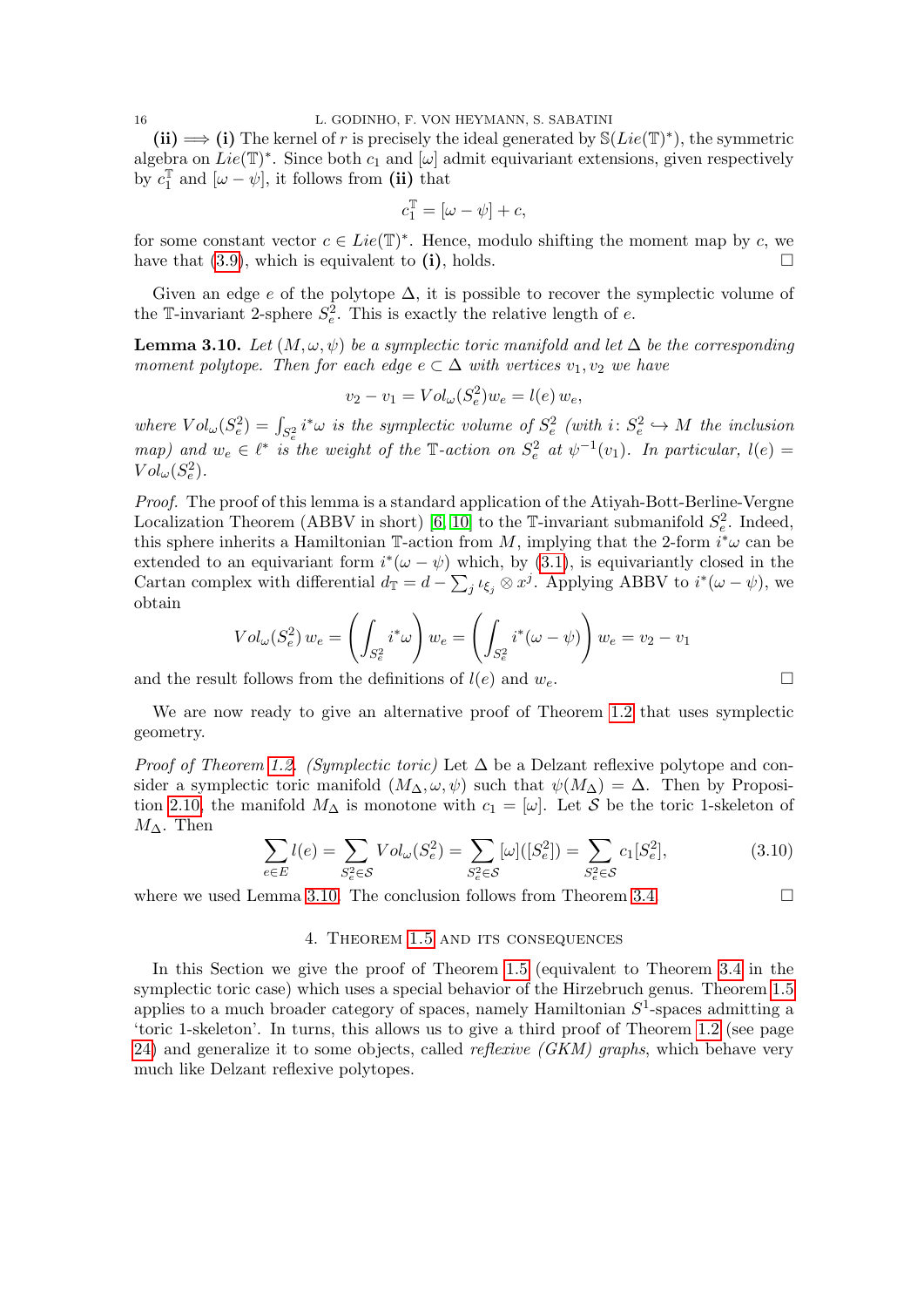<span id="page-16-0"></span>4.1. **GKM spaces and toric 1-skeletons.** Let  $(M, \omega, \psi)$  be a Hamiltonian T-space (see page [11\)](#page-10-3). When the torus acting is just a circle  $S^1$ , the weights at each  $p \in M^{S^1}$  defined in [\(3.2\)](#page-10-2) are simply integers, and none of these can be zero, since we are requiring the action to have isolated fixed points.

Using a key property of the set of weights of a Hamiltonian  $S^1$ -space  $(M, \omega, \psi)$ , the au-thors in [\[23\]](#page-37-4) define a family of multigraphs associated to  $(M, \omega, \psi)$ , called *integral multi*graphs (that can actually be defined for any  $S^1$ -action on a compact almost complex manifold with isolated fixed points). Namely, if we collect all the weights for all  $p \in M^{S^1}$ , counting them with multiplicity, we obtain a multiset  $W$  of non-zero integers with the property that every time k belongs to W with multiplicity m, then  $-k$  belongs to W with the same multiplicity. This fact was proved by Hattori for almost complex manifolds [\[31,](#page-37-16) Proposition 2.11]. The possible pairings between positive and negative weights is at the core of the definition of (integral, directed) multigraphs associated to  $(M, \omega, \psi)$ , which we now recall (see [\[23,](#page-37-4) Section 4.2] for additional details).

**Definition 4.1.** A multigraph  $\Gamma = (V, E)$  is a directed, integral multigraph associated to  $(M, \omega, \psi)$  if it is a multigraph of degree  $n = \dim(M)/2$  such that

- (a) The vertex set V coincides with the fixed point set of the action, denoted by  $M^{S^1}$ ;
- (b) The edge set E describes one of the possible bijections between the multisets of positive and negative weights; namely, if there exists an edge  $e = (p, q) \in E \subset V \times V$ directed from p to q, then one of the weights at p is  $k \in \mathbb{Z}_{>0}$ , and one of the weights at q is  $-k$ . We label the edge by k;
- (c) For every edge  $e = (p, q)$  labeled by  $k > 1$ , both p and q belong to the same connected component of  $M^{\mathbb{Z}_k}$ , the submanifold of M fixed by  $\mathbb{Z}_k$  (see [\[23,](#page-37-4) Lemma 4.8]).

<span id="page-16-1"></span>Remark 4.2 Note that the pairing between positive and negative weights, used in (b) to define the edge set, may not be unique and that every Hamiltonian  $S^1$ -space is associated to a family of multigraphs. As an example, consider the semi-free  $S^1$ -action on  $S^2 \times S^2$ described in [\[23,](#page-37-4) Example 4.13], with  $a = b = 1$ . This action has four possible associated integral multigraphs (see [\[23,](#page-37-4) Figure 4.1]).

The definition of a multigraph associated to  $(M, \omega, \psi)$  is inspired by the edge set of the Delzant polytope associated to a symplectic toric manifold or, more generally, by the GKM graph associated to a GKM space.

**Definition 4.3.** Let  $(M, \omega, \psi)$  be a Hamiltonian T-space, with  $\dim(\mathbb{T}) > 1$ . The T-action is called **GKM** (Goresky-Kottwitz-MacPherson [\[24\]](#page-37-7)) - and the triple  $(M, \omega, \psi)$  is called a (Hamiltonian) GKM space - if, for every codimension-1 subgroup  $K \subset \mathbb{T}$ , the fixed submanifold  $M^K$  has dimension at most 2.

Note that the closure of each 2-dimensional component fixed by a codimension-1 subtorus K is a symplectic surface smoothly embedded in M (see the proof of Lemma [4.11](#page-19-0) for details), inheriting an effective Hamiltonian action of the circle  $T/K$ . Hence it must be a sphere on which  $T$  acts with exactly two fixed points and, in analogy with the toric case, we have the following definition.

<span id="page-16-2"></span>**Definition 4.4.** Given a GKM space  $(M, \omega, \psi)$ , the union of the smoothly embedded, symplectic,  $\mathbb{T}$ -invariant spheres fixed by codimension-1 tori is called the **toric 1-skeleton** of  $(M, \omega, \psi)$ .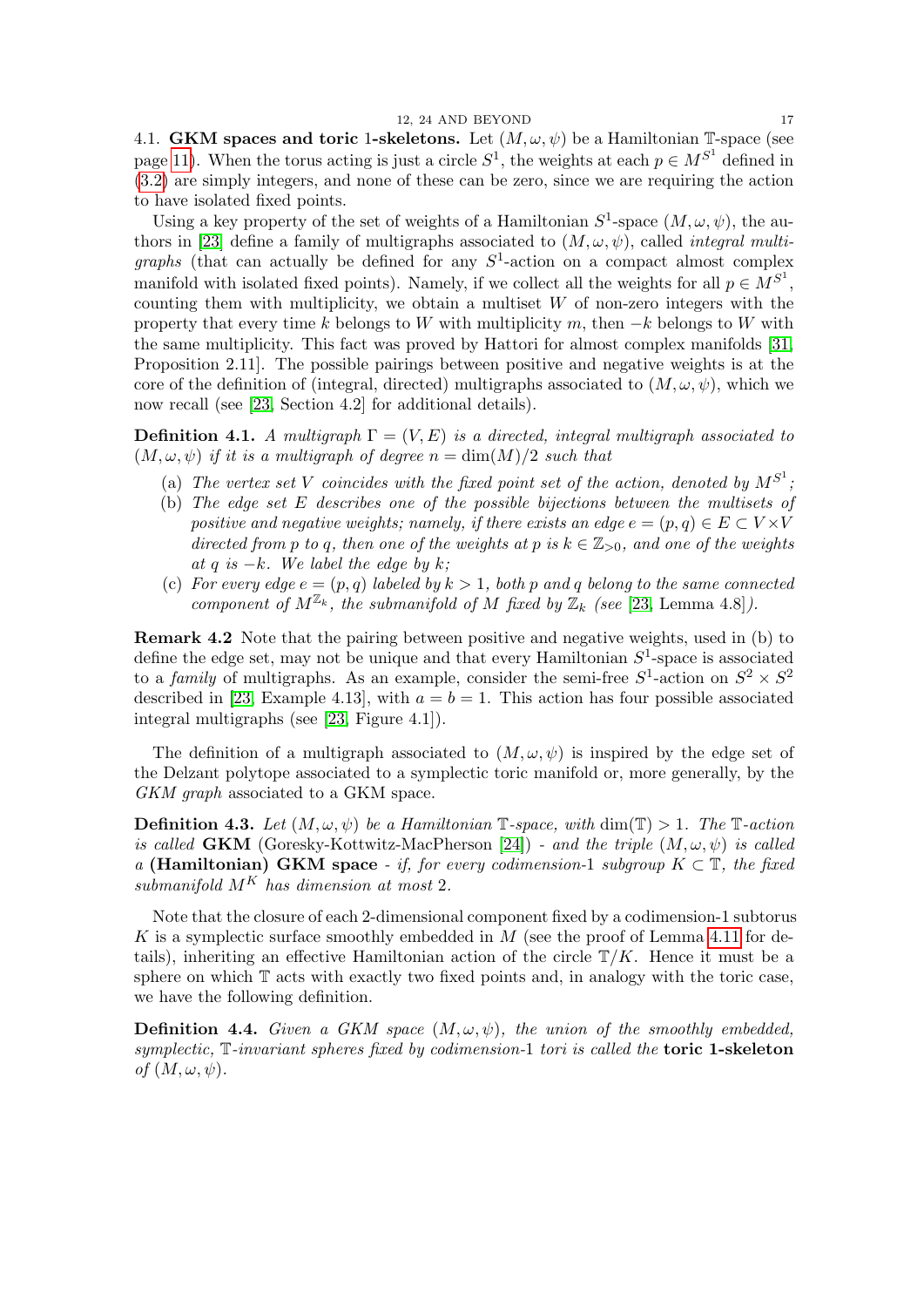The "GKM condition" can be rephrased in terms of the weights of the T-action at the fixed points. Indeed, from [\(3.2\)](#page-10-2) it is easy to see that the action is GKM if and only if for each fixed point p the weights at p are pairwise linearly independent. Hence,  $(D3)$ and Lemma [3.2](#page-11-1) (2) imply that symplectic toric manifolds are GKM spaces. However, not every Hamiltonian GKM space is toric because in general

$$
\frac{\dim(M)}{2} - \dim(\mathbb{T}) \ge 0.
$$

Moreover, the spheres in the toric 1-skeleton of the GKM space  $(M, \omega, \psi)$  may not be in one-to-one correspondence with the edges of the convex polytope  $\psi(M)$ , as the image of some of these spheres may be in the interior of  $\psi(M)$  (see Figure [4.1\)](#page-17-0).



<span id="page-17-0"></span>FIGURE 4.1. Two examples of GKM graphs embedded in  $Lie(\mathbb{T}^2)^* \simeq \mathbb{R}^2$ with lattice  $\mathbb{Z}^2$  corresponding to coadjoint orbits of type A and B. The vertices are marked in blue, and the image of the moment map is the convex hull of the vertices.

Therefore, the moment map image  $\psi(M)$  is no longer enough to keep track of information on the intersection properties of these spheres and their stabilizers. So, to every GKM space  $(M, \omega, \psi)$  one associates a (directed, labeled) graph  $\Gamma_{GKM} = (V, E_{GKM})$ , called (directed, labeled) GKM graph. This is defined as follows. First, pick a generic vector  $\xi \in Lie(\mathbb{T})$ , i.e.  $\langle w, \xi \rangle \neq 0$  for every  $w \in \ell^*$  that occurs as a weight of the T-action at a fixed point. Assuming that  $\xi$  generates a circle subgroup C in  $\mathbb{T}$ , let  $\varphi := \psi^{\xi} \colon M \to \mathbb{R}$ be the  $\xi$ -component of the moment map, namely

$$
\varphi(\cdot) = \langle \psi(\cdot), \xi \rangle.
$$

Note that this is a moment map for the action of C on  $(M,\omega)$  with isolated fixed points.

<span id="page-17-1"></span>**Definition 4.5.** The GKM graph associated to a GKM space  $(M, \omega, \psi)$  is the graph  $\Gamma_{GKM} = (V, E_{GKM})$  such that:

- (a) The vertex set V coincides with  $M^{\mathbb{T}}$ ;
- (b') The edge set  $E_{GKM} \subset V \times V$  describes the intersection properties of the 2-spheres fixed by a codimension-1 subtorus. In particular, there exists an edge  $e = (p, q)$ from p to q precisely if there exists a 2-sphere fixed by a codimension-1 subtorus of  $\mathbb{T}$ , where  $\mathbb{T}$  acts with fixed points p and q, and  $\varphi(p) < \varphi(q)$ .
- (c) Each edge  $e = (p, q) \in E_{GKM}$  with associated sphere  $S_e^2$  is labeled by the weight  $w_e \in \ell^*$  of the T-action on  $S_e^2$  at p.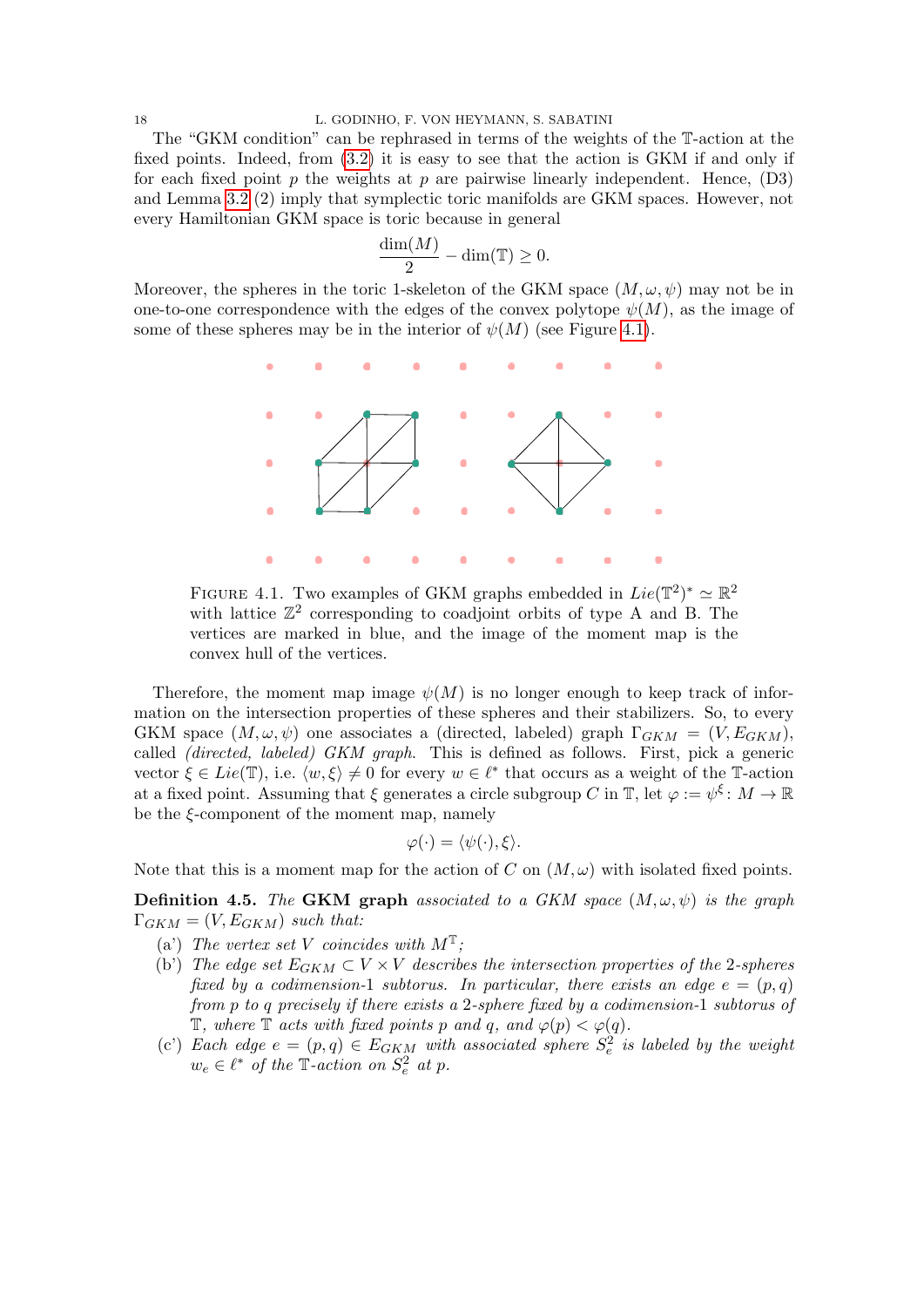## Remark 4.6

- (i) The GKM graph of a GKM-space  $(M, \omega, \psi)$  is automatically *n*-valent, where  $n =$  $\dim(M)/2$ .
- (ii) In contrast with Hamiltonian  $S^1$ -spaces, every GKM space  $(M, \omega, \psi)$  has a unique GKM graph (see Remark [4.2\)](#page-16-1).
- (iii) Suppose that, given a Hamiltonian  $S^1$ -space  $(M, \omega, \psi)$ , the  $S^1$ -action extends to a Hamiltonian GKM action of a torus  $\mathbb T$  on  $(M, \omega)$ , and let  $\xi$  be a primitive generic vector in  $\ell$  (the weight lattice of T) so that  $\exp(\mathbb{R}\xi) = S^1$ . Then one of the possible multigraphs associated to  $(M, \omega, \psi)$  is the GKM graph of the T-action directed by ξ. This is labeled as follows: If an edge  $e$  of the GKM graph is labeled by  $w_e \in \ell^*$ , then  $e$ , regarded as an edge of the multigraph associated to the Hamiltonian  $S^1$ space  $(M, \omega, \psi)$ , is labeled by  $w_e(\xi)$ .

<span id="page-18-2"></span>**Remark 4.7** Using the moment map, one can map the GKM graph into  $Lie(T)^*$  in the following way:

- (a") A vertex v, corresponding to  $p \in M^{\mathbb{T}}$  is mapped to the corresponding value of the moment map  $\psi(p)$ ;
- (b") An edge  $e = (p, q)$ , corresponding to a sphere  $S_e^2$  is mapped to the line segment from  $\psi(p)$  to  $\psi(q)$ , which is exactly  $\psi(S_e^2)$ .
- (c") If  $\ell^*$  is the dual lattice in  $Lie(\mathbb{T})^*$ , the weight  $w_e$  associated to the edge  $e = (p, q)$ is the vector with the same direction of  $\psi(q) - \psi(p)$  which is primitive in  $\ell^*$ .

The concept of relative length in Definition [2.9](#page-7-3) can be easily generalized to line segments in  $Lie(\mathbb{T})^*$  endowed with lattice  $\ell^*$ .

If  $e \in E_{GKM}$  is an edge of a GKM graph, it is again possible to recover the symplectic volume of the corresponding sphere in the toric 1-skeleton, in analogy with Lemma [3.10.](#page-15-1)

<span id="page-18-0"></span>**Lemma 4.8.** Let  $(M, \omega, \psi)$  be a GKM space, and let  $(V, E_{GKM})$  be its labeled GKM graph. Then, for each edge  $e = (p, q) \in E_{GKM}$ , we have

$$
\psi(q) - \psi(p) = Vol_{\omega}(S_e^2) w_e = l(e) w_e,
$$

where  $Vol_{\omega}(S_e^2) = \int_{S_e^2} i^*\omega$  is the symplectic volume of  $S_e^2$  and  $i: S_e^2 \hookrightarrow M$  is the inclusion map.

The proof is, *mutatis mutandis*, the same as that of Lemma [3.10.](#page-15-1)

Remark 4.9 Note that Lemma [4.8](#page-18-0) and the "GKM condition" (the weights of the action at each fixed point are pairwise linearly independent) imply that there is exactly one edge e of the GKM graph with endpoints p and q. Hence, if  $\psi(S_e^2) = \psi(S_f^2)$ , then  $S_e^2 = S_f^2$ , for every  $e, f \in E_{GKM}$ .

Symplectic toric and GKM spaces motivate the following definition, now for Hamiltonian  $S^1$ -spaces.

<span id="page-18-1"></span>**Definition 4.10.** Let  $(M, \omega, \psi)$  be a Hamiltonian  $S^1$ -space.

(1) We say that  $(M, \omega, \psi)$  admits a toric 1-skeleton if there exists an integral multi $graph \Gamma = (V, E)$  associated to  $(M, \omega, \psi)$  satisfying the following property: For each edge  $e = (p, q) \in E$  labeled by  $k \in \mathbb{Z}_{\geq 0}$  there exists a smoothly embedded, symplectic,  $S^1$ -invariant sphere fixed by  $\mathbb{Z}_k$ , where  $S^1$  acts with fixed points p and q.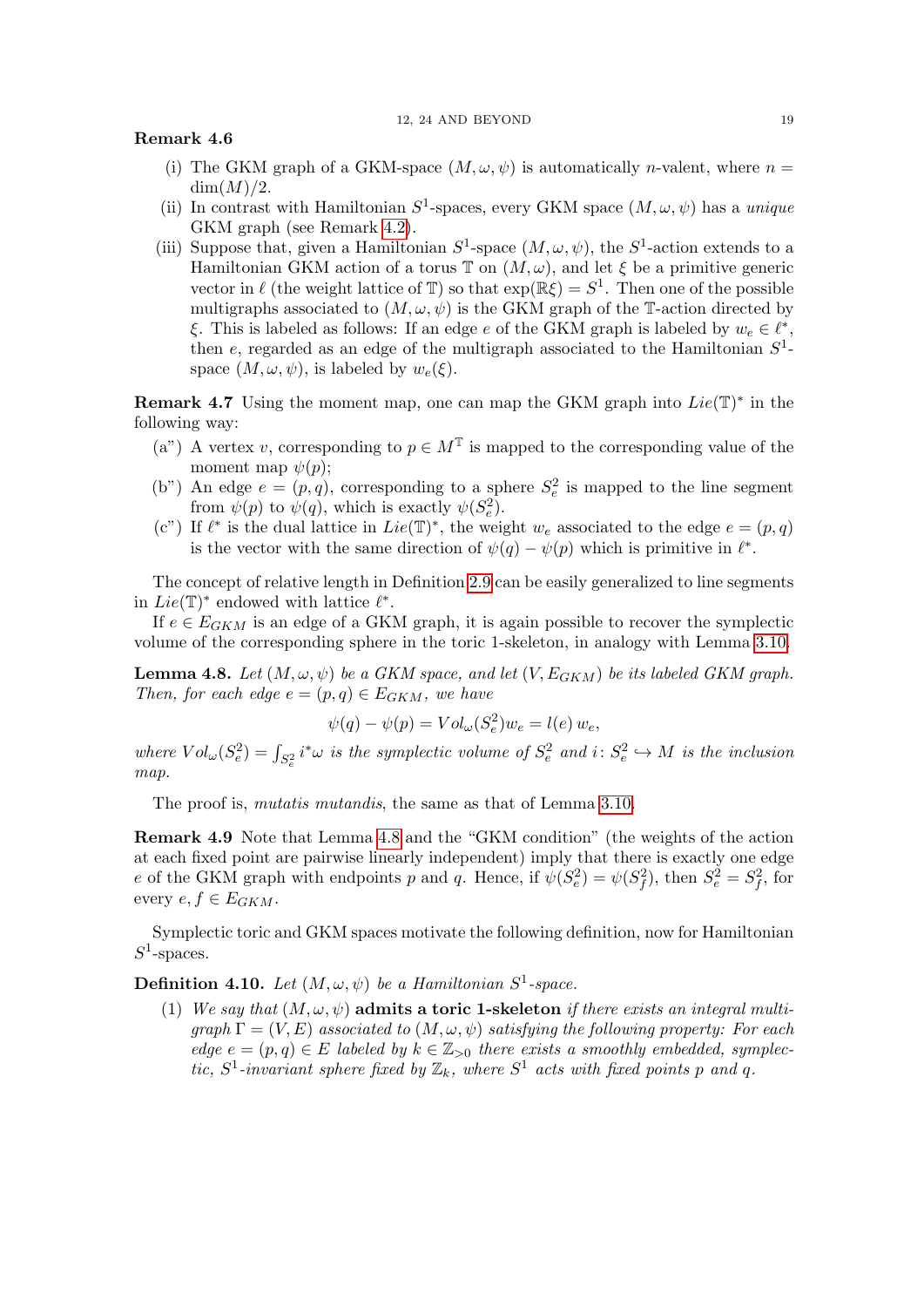(2) If such a multigraph  $\Gamma$  exists, the set of spheres  $S = \{S_e^2\}_{e \in E}$  obtained by picking for each edge  $e \in E$  exactly one sphere  $S_e^2$  satisfying the properties in (1) is called the toric 1-skeleton of  $(M, \omega, \psi)$  associated to  $\Gamma$ .

The idea behind the toric 1-skeleton is the following. Consider an  $S^1$ -invariant metric on M, and let grad  $\psi$  be the gradient of  $\psi$  w.r.t. this metric. Then the R-action associated to the flow of grad  $\psi$  commutes with the  $S^1$  action, giving rise to a  $\mathbb{C}^* = S^1 \times \mathbb{R}^+$ -action on M. For each  $p \in M$ , the closure of the  $\mathbb{C}^*$ -orbit through p is an embedded, symplectic  $(S<sup>1</sup>$ -invariant) 2-sphere, not necessarily smooth at the poles. The toric 1-skeleton exists if one can pick a subset of such spheres satisfying the properties in (1) (see [\[2,](#page-36-2) Section 3]).

The name follows from the fact that, if such spheres exist, they are symplectic submanifolds endowed with a Hamiltonian circle action with stabilizer  $\mathbb{Z}_k$ , and so they admit an effective Hamiltonian action of the circle  $S^1/\mathbb{Z}_k$ , turning each of them into a symplectic toric (sub)manifold. Also note that from  $(2)$  the cardinality of S is finite and equal to

$$
|E| = \frac{\dim(M)}{4} |M^{S^1}| = \frac{n}{2} \chi(M),
$$

where  $\chi(M)$  denotes the Euler characteristic<sup>[4](#page-19-1)</sup> of M and  $n = \dim(M)/2$ . Hence, Hamiltonian  $S^1$ -spaces admitting a toric 1-skeleton have a special finite subset of  $S^1$ -invariant symplectic spheres. The following Lemma gives us some examples of Hamiltonian  $S^1$ spaces admitting a toric 1-skeleton.

<span id="page-19-0"></span>**Lemma 4.11.** Let  $(M, \omega, \varphi)$  be a Hamiltonian  $S^1$ -space. If  $(M, \omega, \varphi)$  satisfies one of the following conditions, then it admits a toric 1-skeleton:

- (i) the  $S<sup>1</sup>$ -action extends to a GKM action, (or, in particular, to a symplectic toric action);
- (ii) none of the weights is equal to 1 and, at each fixed point  $p \in M^{S^1}$ , the weights are pairwise prime;
- (iii) the (real) dimension of  $M$  is 4.

*Proof.* (i) Let us assume that the action of  $S^1$  extends to a GKM-action of a torus T and consider its GKM toric 1-skeleton S as in Definition [4.4](#page-16-2) and its GKM graph  $\Gamma_{GKM}$  =  $(V, E_{GKM})$ . Each sphere in S is T-invariant, and therefore is also  $S^1$ -invariant. Moreover, since  $S^1$  has a discrete fixed point, set it does not fix any sphere in  $S$ , and every connected component of  $M^{S^1}$  (isolated points) is T-invariant. Consequently,  $S^1$  has exactly two fixed points on each sphere, which must coincide with the two  $\mathbb{T}$ -fixed points and  $M^{S^1} = M^{\mathbb{T}}$ .

Let us take  $\xi \in Lie(\mathbb{T})$  such that  $S^1 = {\exp(t\xi) \mid t \in \mathbb{R}}$ . Since  $S^1$  has a discrete fixed point set,  $\langle w, \xi \rangle \neq 0$  for every  $w \in \ell^*$  that occurs as a weight of the T-action at a fixed point. If S is a sphere in S with associated edge  $e = (p, q) \in E_{GKM}$  labeled by the weight  $w_e \in \ell^*$ , then  $\langle w_e, \xi \rangle$  is the S<sup>1</sup>-isotropy weight at p, while  $-\langle w_e, \xi \rangle$  is the one at q. Moreover, it is clear that if  $|\langle w_e, \xi \rangle| = k > 1$ , then both p and q belong to the same connected component of  $M^{\mathbb{Z}_k}$  (the set of points fixed by the finite subgroup  $\mathbb{Z}_k \subset S^1$ ).

We conclude that  $\Gamma_{GKM}$  is an integral multigraph  $\Gamma = (E, V)$  for  $(M, \omega, \varphi)$  and, for each edge  $e = (p, q) \in E$  labeled by  $k = |\langle w_e, \xi \rangle| \in \mathbb{Z}_{>0}$ , there exists a smoothly embedded sphere fixed by  $\mathbb{Z}_k$  (the corresponding sphere in S), where  $S^1$  acts with fixed points p and  $q$ .

<span id="page-19-1"></span><sup>&</sup>lt;sup>4</sup>Indeed  $|M^{S^1}| = \chi(M)$  holds for every compact almost complex manifold with an  $S^1$  with isolated fixed points.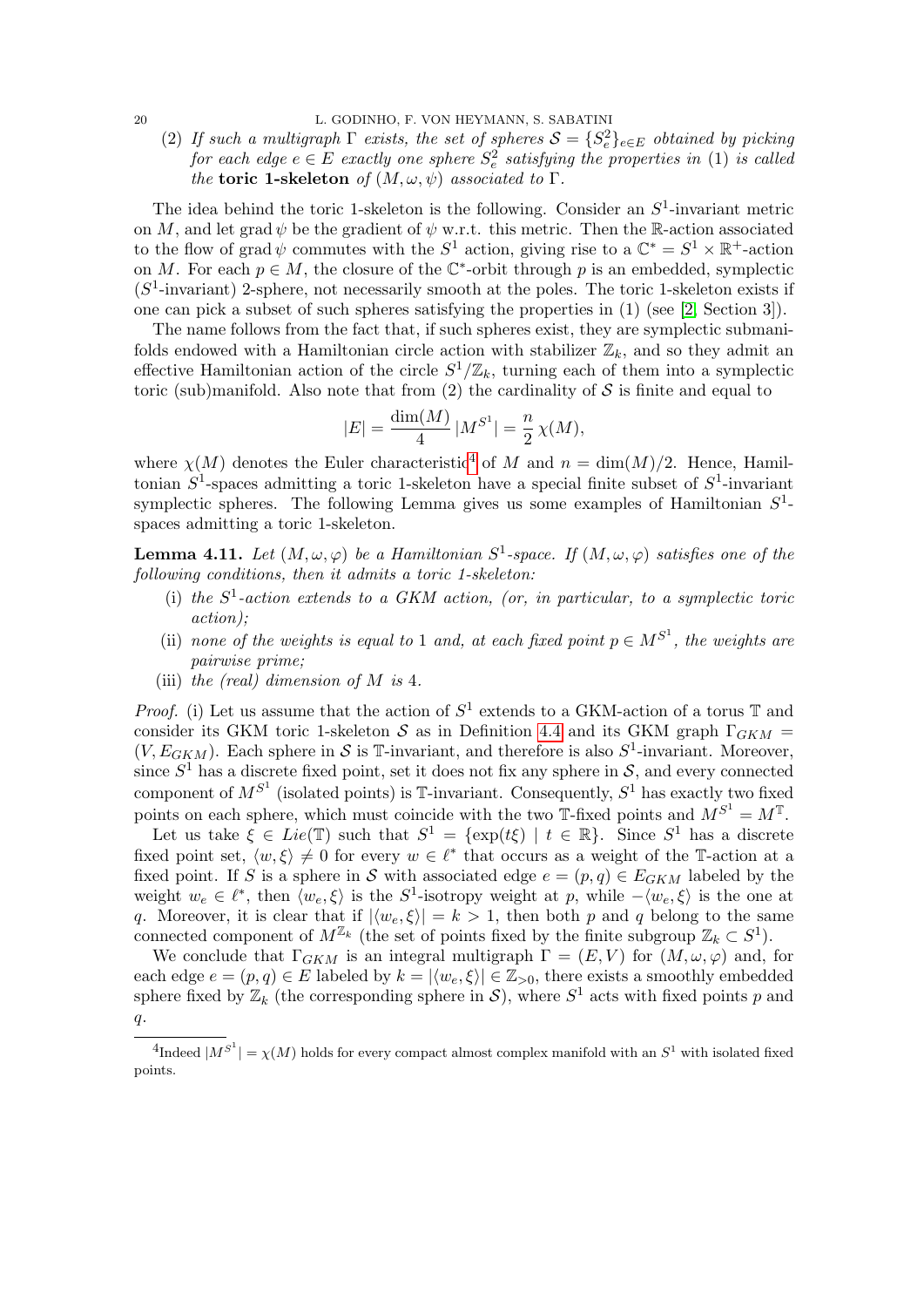(ii) If none of the weights is equal to 1 and at each fixed point the weights are pairwise prime then, for each isotropy group  $\mathbb{Z}_k \subset S^1$ , the connected components of the manifolds  $M^{\mathbb{Z}_k}$  are smoothly embedded closed symplectic 2-spheres (here called  $\mathbb{Z}_k$ -spheres). Each of these spheres contains exactly two fixed points. Moreover, for  $k \geq 2$ , a fixed point has weight  $-k$  if and only if it is the north pole of a  $\mathbb{Z}_k$ -sphere and it has weight k if and only if it is the south pole of a  $\mathbb{Z}_k$ -sphere. Hence, there is a pairing between the positive and negative weights resulting in a multigraph for the  $S^1$ -action that satisfies Definition [4.10,](#page-18-1) and the result follows.

(iii) If  $\dim(M) = 4$  then, since  $S^1$  has a discrete fixed point set, it extends to a  $\mathbb{T}^2$  toric action [\[35,](#page-38-10) Theorem 5.1], and the result follows from (i).

## Remark 4.12

- (a) Note that there are no examples known of Hamiltonian  $S<sup>1</sup>$ -spaces with a discrete fixed point set that do not admit a toric 1-skeleton.
- (b) Observe that in Lemma [4.11](#page-19-0) (i) and (ii) the smoothness of the spheres is ensured by the fact that each of them is a connected component of an isotropy submanifold, i.e. the set of points in M fixed by some subgroup of the torus.
- (c) In [\[35\]](#page-38-10), Karshon exhibits an algorithm to extend a Hamiltonian  $S^1$ -action with isolated fixed points on a 4-dimensional symplectic manifold to a toric  $\mathbb{T}^2$ -action. Such extension is not unique. From the discussion about the toric 1-skeleton of symplectic toric manifolds we deduce that the same Hamiltonian  $S^1$ -space may admit more than one toric 1-skeleton.

An important topological property of the toric 1-skeleton comes from Poincaré duality.

<span id="page-20-0"></span>**Lemma 4.13.** Let  $(M, \omega, \psi)$  be a Hamiltonian  $S^1$ -space admitting a toric 1-skeleton  $S =$  $\{S_e^2\}_{e \in E}$ . Then the Chern class  $c_{n-1} \in H^{2(n-1)}(M;\mathbb{Z})$  is the Poincaré dual to the class of  $S \in H_2(M; \mathbb{Z})$ .

*Proof.* Let us consider a class  $\alpha \in H^2(M; \mathbb{Z})$ . We need to show that

<span id="page-20-1"></span>
$$
\sum_{e \in E} \int_{S_e^2} i^* \alpha = \int_M \alpha \smile c_{n-1},\tag{4.1}
$$

where  $i : \mathcal{S} \to M$  is the inclusion map. By the Kirwan Surjectivity Theorem [\[36\]](#page-38-9), we know that the restriction map

$$
r\colon H^2_{S^1}(M;{\Bbb Z})\to H^2(M;{\Bbb Z})
$$

is surjective (note that the fixed points are isolated, hence we can take Z-coefficients). Hence one can consider an equivariant extension  $\alpha^{S^1} \in H^2_{S^1}(M;\mathbb{Z})$  of  $\alpha$  and, by dimensional reasons, we have

$$
\int_{S_e^2} i^* \alpha^{S^1} = \int_{S_e^2} i^* \alpha.
$$

We can compute the integral on the LHS of [\(4.1\)](#page-20-1) using the ABBV Localization Theorem. Let p, q be the fixed points of the  $S^1$  action on  $S_e^2$ , and  $w_e$  the weight of the isotropy action at p. Then ABBV gives

$$
\int_{S_e^2} i^* \alpha = \frac{\alpha^{S^1}(p) - \alpha^{S^1}(q)}{w_e}
$$

 $\Box$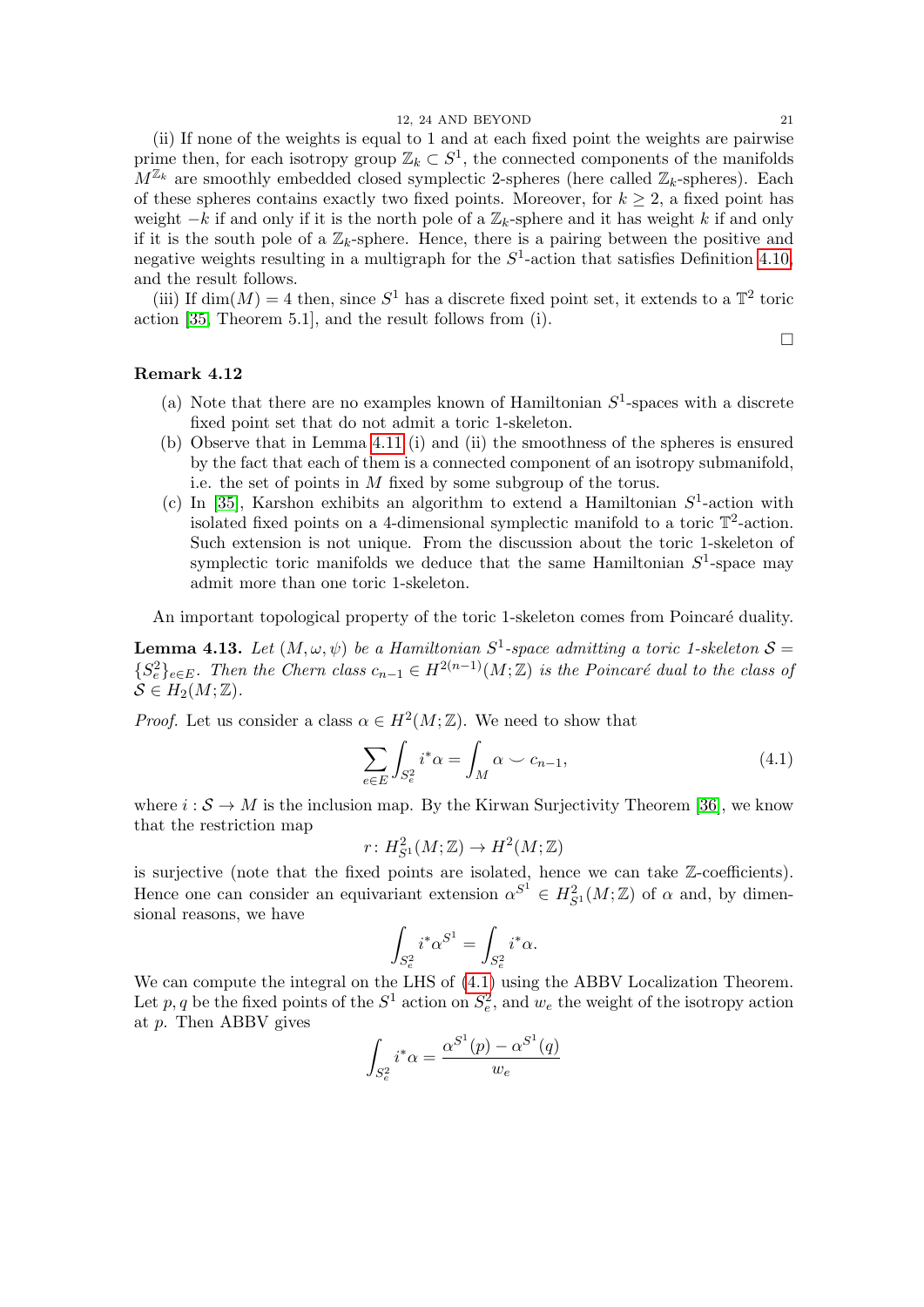and so

$$
\sum_{e \in E} \int_{S_e^2} i^* \alpha = \sum_{e = (p,q) \in E} \frac{\alpha^{S^1}(p) - \alpha^{S^1}(q)}{w_e}.
$$
\n(4.2)

We can apply the same procedure to compute the integral on the RHS of [\(4.1\)](#page-20-1). Note that, if  $S_e^2$  is a sphere in S, the weights of the  $S^1$ -representations on the tangent spaces at the two  $S^1$ -fixed points  $p, q \in S^2_e$  are given respectively by  $w_{1,p}, w_{2,p}, \ldots, w_{n,p}$  and  $w_{1,q}, w_{2,q}, \ldots, w_{n,q}$ , where  $w_{1,p} = w_e$  and  $w_{1,q} = -w_e$ . Considering equivariant extensions  $\alpha^{S^1}$  and  $c_{n-1}^{S^1}$  $\sum_{n=1}^{S^1}$  of  $\alpha$  and  $c_{n-1}$  we again have, for dimensional reasons,

$$
\int_M \alpha \smile c_{n-1} = \int_M \alpha^{S^1} \smile c_{n-1}^{S^1}.
$$

Hence ABBV gives

$$
\int_{\mathsf{M}} \alpha \smile c_{n-1} = \sum_{p \in M^{S^1}} \frac{\alpha^{S^1}(p)c_{n-1}^{S^1}(p)}{\prod_{j=1}^n w_{j,p}} = \sum_{p \in M^{S^1}} \frac{\alpha^{S^1}(p)\left(\sum_{l=1}^n \prod_{k \neq l} w_{k,p}\right)}{\prod_{j=1}^n w_{j,p}}
$$
\n
$$
= \sum_{p \in M^{S^1}} \sum_{k=1}^n \frac{\alpha^{S^1}(p)}{w_{k,p}} = \sum_{e=(p,q) \in E} \frac{\alpha^{S^1}(p) - \alpha^{S^1}(q)}{w_e}
$$

and  $(4.1)$  follows.

## Remark 4.14

- (a) Lemma [4.13](#page-20-0) is already known for (symplectic) toric manifolds. However it still holds true for the much broader category of Hamiltonian  $S^1$ -spaces admitting a toric 1-skeleton.
- (b) For a symplectic toric manifold  $(M, \omega, \psi)$  it is well known that the j-th Chern class is the Poincar´e Dual class to the sum of the fundamental classes of the preimages of  $(n - j)$ -dimensional faces of the moment polytope  $\Delta$  (see [\[18,](#page-37-17) Corollary 11.5]). However, the existence of just a circle action does not allow us, in general, to define toric skeleta of higher dimensions.

<span id="page-21-0"></span>4.2. Proof of Theorem [1.5.](#page-3-0) Let  $S = {S_e^2}_{e \in E}$  be a toric 1-skeleton associated to  $(M, \omega, \psi)$ . From Lemma [4.13,](#page-20-0) applied to  $\alpha = c_1$ , we obtain

<span id="page-21-2"></span>
$$
\sum_{e \in E} c_1[S_e^2] = \int_M c_1 c_{n-1}, \qquad (4.3)
$$

where  $c_1[S_e^2]$  denotes  $\int_{S_e^2} c_1$ . So [\[23,](#page-37-4) Corollary 3.1] gives

<span id="page-21-1"></span>
$$
\sum_{S_e^2 \in S} c_1 \left[ S_e^2 \right] = \sum_{j=0}^n b_{2j}(M) \left[ 6j(j-1) + \frac{5n - 3n^2}{2} \right]. \tag{4.4}
$$

Observe that the moment map  $\psi$  is a perfect Morse function, hence the odd Betti numbers of M vanish and  $\chi(M) = \sum_{j=0}^{n} b_{2j}(M)$ . Moreover, Poincaré duality implies  $b_{2j}(M)$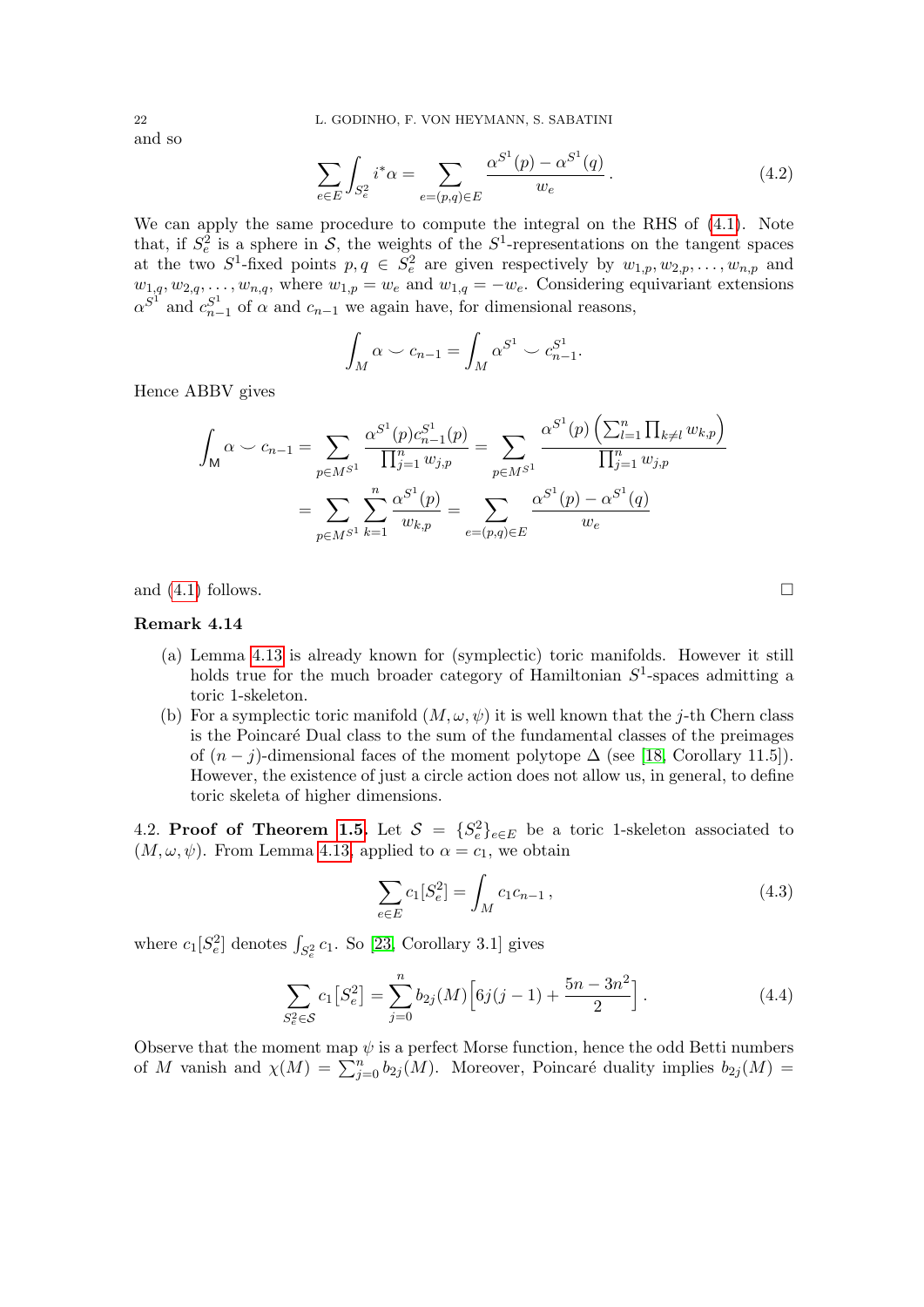12, 24 AND BEYOND 23  $b_{2(n-j)}(M)$  for every  $j = 0, \ldots, n$ . Set  $g(j, n) = 6j(j-1) + \frac{5n-3n^2}{2}$  $\frac{-3n^2}{2}$ . For *n* even, the right hand side of [\(4.4\)](#page-21-1) becomes

$$
\sum_{j=0}^{n} b_{2j}(M)g(j,n) = -\frac{n}{2}b_n(M) + \sum_{k=1}^{\frac{n}{2}} b_{n-2k}(M) \left[ g\left(\frac{n}{2} - k, n\right) + g\left(\frac{n}{2} + k, n\right) \right]
$$
  

$$
= -\frac{n}{2}b_n(M) + 2\sum_{k=1}^{\frac{n}{2}} \left(6k^2 - \frac{n}{2}\right) b_{n-2k}(M)
$$
  

$$
= 12\sum_{k=1}^{\frac{n}{2}} (k^2 b_{n-2k}(M)) - \frac{n}{2} \left[ b_n(M) + 2\sum_{k=1}^{\frac{n}{2}} b_{n-2k}(M) \right]
$$
  

$$
= 12\sum_{k=1}^{\frac{n}{2}} \left[ k^2 b_{n-2k}(M) \right] - \frac{n}{2}\chi(M),
$$
 (4.5)

where we used that  $\chi(M) = b_n(M) + 2$  $\sum_{2}^{\frac{n}{2}}$  $_{k=1}$  $b_{n-2k}(M)$ , and the claim follows. For  $n$  odd, the right hand side of  $(4.4)$  becomes

$$
\sum_{j=0}^{n} b_{2j}(M)g(j,n) = \sum_{k=0}^{\frac{n-1}{2}} b_{n-1-2k}(M) \left[ g\left(\frac{n-1}{2} - k, n\right) + g\left(\frac{n-1}{2} + k + 1, n\right) \right]
$$
  

$$
= 2 \sum_{k=0}^{\frac{n-1}{2}} \left[ 6k(k+1) - \frac{n-3}{2} \right] b_{n-1-2k}(M) \tag{4.6}
$$
  

$$
= 12 \sum_{k=1}^{\frac{n-1}{2}} \left[ k(k+1)b_{n-1-2k}(M) \right] - \left(\frac{n-3}{2}\right) \chi(M),
$$

where we used that  $\chi(M) = 2$  $\frac{n-1}{2}$  $k=0$  $b_{n-1-2k}(M)$ , and the claim follows.

# Remark 4.15

- (i) There are three key facts needed to prove Theorem [1.5](#page-3-0) in its generality. First, [\(4.3\)](#page-21-2) holds for Hamiltonian  $S^1$ -spaces admitting a toric 1-skeleton. Then the integral of  $c_1c_{n-1}$  only depends on the Hirzebruch genus [\[48,](#page-38-1) Theorem 2], and, finally, for Hamiltonian  $S^1$ -spaces the Hilzebruch genus is *rigid*, depending only on the Betti numbers of M.
- (ii) Although a Hamiltonian  $S^1$ -space may admit more than one toric 1-skeleton, the sum of the integrals of  $c_1$  on the corresponding spheres is independent of the toric 1-skeleton chosen, and so it is an invariant of  $(M, \omega, \psi)$ .

<span id="page-22-0"></span>Corollary 4.16. Under the same hypotheses of Theorem [1.5,](#page-3-0) as special cases we have: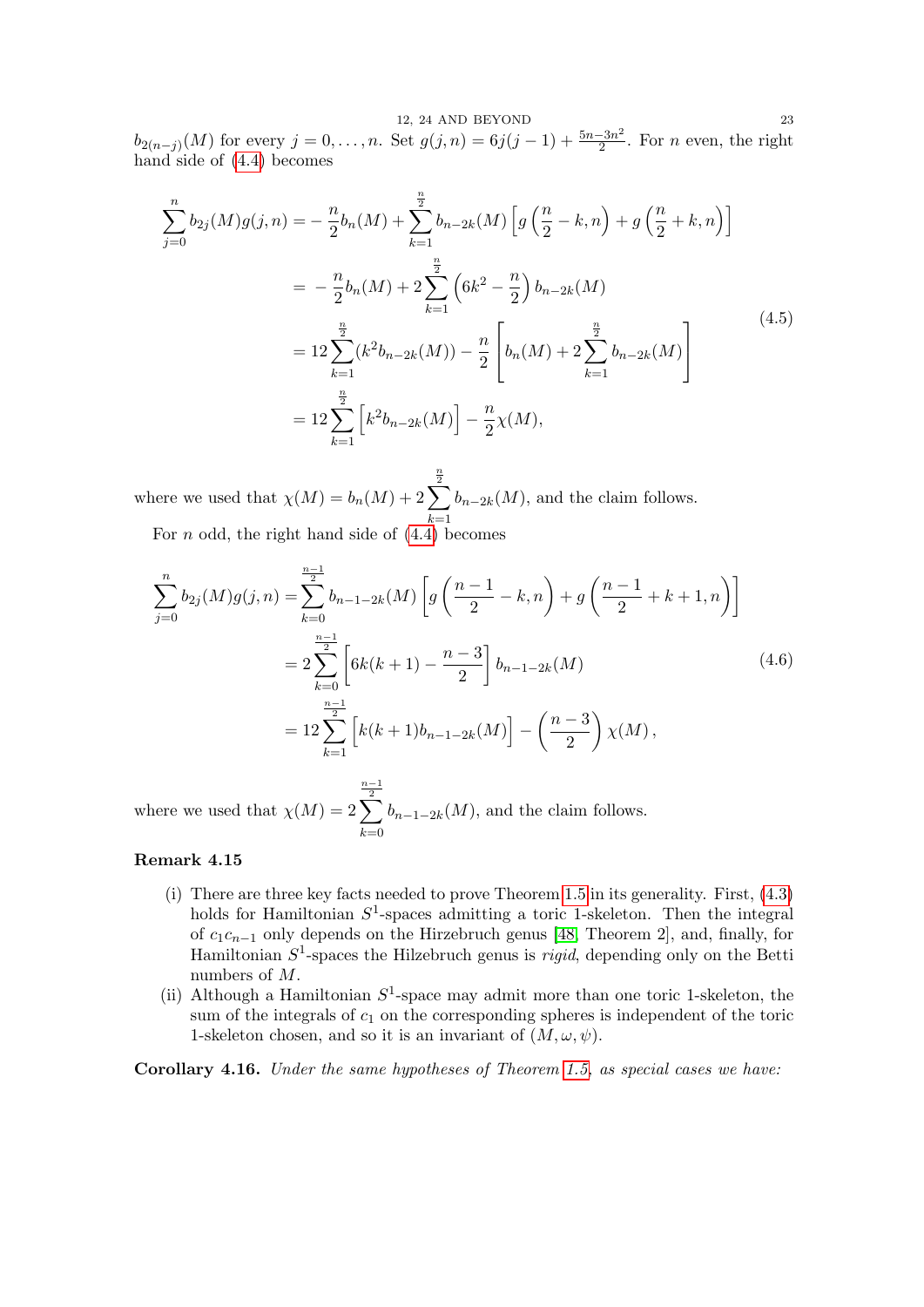• If  $n=2$  then

<span id="page-23-4"></span>
$$
\sum_{S_e^2 \in S} c_1 [S_e^2] + \chi(M) = 12.
$$
 (4.7)

• If  $n=3$  then

$$
\sum_{S_e^2 \in \mathcal{S}} c_1[S_e^2] = 24. \tag{4.8}
$$

We observe the following important facts:

### <span id="page-23-2"></span>Remark 4.17

- (i) Equation  $(4.7)$  can be regarded as a generalization of *Noether's formula* to Hamiltonian  $S^1$ -spaces of (real) dimension 4, which, by Lemma [4.11](#page-19-0) (iii), always admit a toric 1-skeleton.
- (ii) Corollary [4.16](#page-22-0) may be regarded as a symplectic analogue of the "12" and "24" theorem for reflexive polytopes (see Corollary [2.15\)](#page-9-4).

We can now provide the third more general proof of Theorem [1.2.](#page-1-0)

S<sup>2</sup>

Proof of Theorem [1.2.](#page-1-0) (Symplectic) The proof is identical to the symplectic toric proof of Theorem [1.2](#page-1-0) in page [16.](#page-15-1) One just has to replace Theorem [3.4](#page-12-0) with Theorem [1.5.](#page-3-0)  $\Box$ 

<span id="page-23-3"></span>Remark 4.18 The expression involving the Hirzebruch genus in [\(1.3\)](#page-1-5) is the key tool to prove [\(4.4\)](#page-21-1).

5. Consequences in symplectic geometry and combinatorics

### <span id="page-23-1"></span><span id="page-23-0"></span>5.1. Monotone Hamiltonian spaces: indices and Betti numbers.

**Definition 5.1.** A monotone Hamiltonian  $S^1$ -space *is a Hamiltonian*  $S^1$ *-space*  $(M,\omega,\psi)$ with  $c_1 = r[\omega]$ , for some  $r \in \mathbb{R}$ .

<span id="page-23-5"></span>**Lemma 5.2.** Let  $(M, \omega, \psi)$  be a monotone Hamiltonian  $S^1$ -space. Then  $c_1 = r[\omega]$ , with  $r > 0$ .

*Proof.* The key ingredient to prove that  $r > 0$  is the fact that the action is Hamiltonian. The first Chern class  $c_1$  always admits an equivariant extension  $c_1^{S^1} \in H^2_{S^1}(M;\mathbb{Z})$  and, in this case, since the action is Hamiltonian, so does  $[\omega]$ : an equivariant extension is given precisely by  $[\omega - \psi \otimes x]$ . Moreover, by a theorem of Kirwan, the restriction map  $H_{S^1}^2(M;\mathbb{R}) \to H^2(M;\mathbb{R})$  is surjective, and the kernel is the ideal generated by x, where x is the generator of the integral equivariant cohomology ring of a point, namely

$$
H^*(BS^1; \mathbb{Z}) = H^*(\mathbb{C}P^\infty; \mathbb{Z}) = \mathbb{Z}[x].
$$

It follows that  $c_1^{S^1} = r[\omega - \psi \otimes x] + ax$ , for some  $a \in \mathbb{R}$ . To conclude that  $r > 0$  it is sufficient to evaluate the previous expression at the minimum  $p_{min}$  and maximum  $p_{max}$  of the moment map  $\psi$ , which are also fixed points of the action. Our conventions imply that all the weights at the minimum (resp. maximum) are positive (resp. negative). Moreover,  $c_1^{S^1}$  $S^1(p) = (\sum_j w_j)x$ , where  $w_1, \ldots, w_n$  are the weights of the  $S^1$ -action at p. Hence we have

$$
-r \psi(p_{min}) = \frac{c_1^{S^1}(p_{min})}{x} > \frac{c_1^{S^1}(p_{max})}{x} = -r \psi(p_{max})
$$

and the conclusion follows.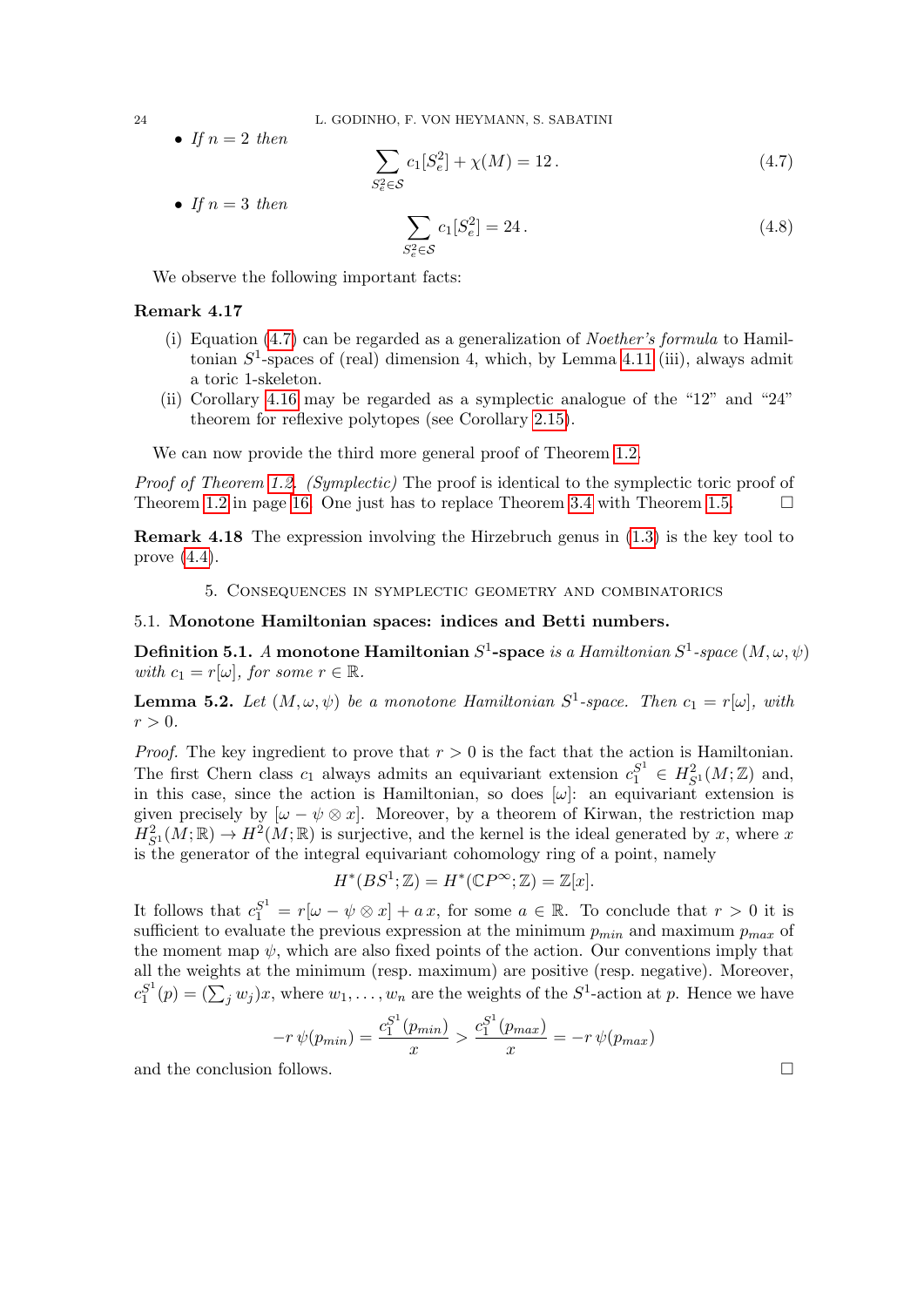From Lemma [5.2,](#page-23-5) for monotone Hamiltonian  $S^1$ -spaces, the symplectic form can be rescaled so that  $c_1 = [\omega]$ .

Theorem [1.5](#page-3-0) implies the existence of inequalities relating the Betti numbers and the index of a monotone Hamiltonian  $S^1$ -space admitting a toric 1-skeleton. The concept of index is inspired by the analogue in algebraic geometry, and is defined as follows.

<span id="page-24-3"></span>**Definition 5.3.** Let  $(M, \omega)$  be a compact symplectic manifold, and let  $c_1$  be the first Chern class of  $(TM, J)$ . The index  $k_0$  is the largest integer such that  $c_1 = k_0 \eta$  for some non-zero element  $\eta \in H^2(M;\mathbb{Z})$ , modulo torsion elements.

Since a Hamiltonian  $S^1$ -space (which has isolated fixed points) is simply connected (see [\[39\]](#page-38-11)), the index coincides with the minimal Chern number, i.e. the integer N such that  $\langle c_1, \pi_2(M)\rangle = N\mathbb{Z}$  (see [\[46,](#page-38-3) Remark 3.13]). Moreover, it satisfies

<span id="page-24-2"></span>
$$
1 \le k_0 \le n+1 \tag{5.1}
$$

(see [\[46,](#page-38-3) Corollary 1.3]). For monotone toric manifolds the index can be easily recovered from the image of the moment map.

<span id="page-24-1"></span>**Proposition 5.4.** Let  $(M, \omega, \psi)$  be a monotone toric manifold with moment polytope  $\Delta$ and  $c_1 = [\omega]$ . Then

$$
k_0 = \gcd\{l(e) \mid e \in \Delta[1]\}.
$$
 (5.2)

*Proof.* From the definition of  $k_0$  it is clear that  $l(e)$  is a multiple of  $k_0$  for all  $e \in$  $\Delta[1]$ . Moreover, since the spheres in the toric 1-skeleton generate  $H_2(M;\mathbb{Z})$ , we have  $\gcd\{l(e)/k_0\}_{e\in\Lambda[1]} = 1$ , and the conclusion follows.

It is natural to ask whether there exists a relation between the index and the Betti numbers of  $(M, \omega)$ . This question is inspired by the long-standing *Mukai conjecture* for Fano varieties [\[43\]](#page-38-2) and its generalizations, and has been extensively studied in the algebraic geometric setting (see for instance  $[11, 3, 13, 14]$  $[11, 3, 13, 14]$  $[11, 3, 13, 14]$  $[11, 3, 13, 14]$ ). In the next corollary we prove that when  $(M, \omega, \psi)$  is a monotone Hamiltonian  $S^1$ -space admitting a toric 1-skeleton, there are inequalities relating the index and the Betti numbers. As one may expect, such inequalities imply stronger restrictions when the index is high.

<span id="page-24-0"></span>**Corollary 5.5.** Let  $(M, \omega)$  be a compact, connected symplectic manifold of dimension 2n with index  $k_0$ , and let  $\mathbf{b} = (b_0, \ldots, b_{2n})$  be the vector of its even Betti numbers. Consider the integer  $C(k_0, n, \mathbf{b})$  defined as

$$
C(k_0, n, \mathbf{b}) := \begin{cases} \sum_{k=1}^{\frac{n}{2}} \left[ 12k^2 - n(k_0 + 1) \right] b_{n-2k} - \frac{n}{2} (k_0 + 1) b_n, \text{ for } n \text{ even} \\ \sum_{k=1}^{\frac{n-1}{2}} \left[ 12k(k+1) + 3 - n(k_0 + 1) \right] b_{n-1-2k} - \left[ n(k_0 + 1) - 3 \right] b_{n-1}, \text{ for } n \text{ odd.} \end{cases}
$$

If  $(M, \omega, \psi)$  is a monotone Hamiltonian  $S^1$ -space which admits a toric 1-skeleton S, then  $C(k_0, n, \mathbf{b})$  is a non-negative multiple of  $k_0$ .

Moreover  $C(k_0, n, \mathbf{b})$  vanishes if and only if  $c_1[S_e^2] = k_0$  for all  $S_e^2 \in \mathcal{S}$ .

We remark that, thanks to Lemma [4.11,](#page-19-0) the corollary above applies to all monotone toric manifolds (or more generally to all monotone GKM spaces).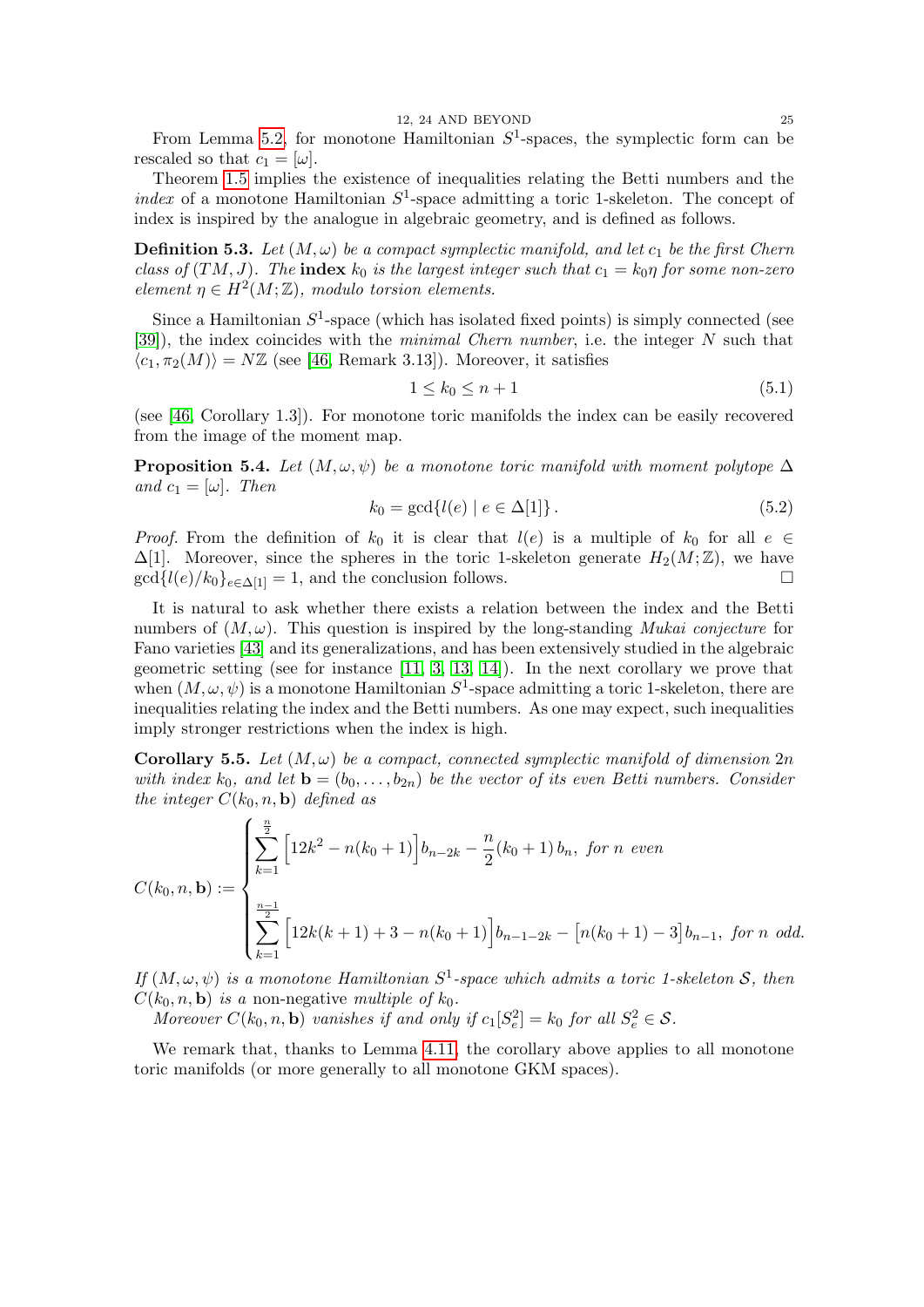26 L. GODINHO, F. VON HEYMANN, S. SABATINI *Proof.* Let  $S = \{S_e^2\}_{e \in E}$  be the toric 1-skeleton associated to a suitable multigraph  $\Gamma =$  $(V, E)$ . Observe that, for each  $e \in E$ , the integral of  $c_1$  on  $S_e^2$  is an integer. Moreover, since the symplectic form can be taken so that  $c_1 = [\omega]$ , and since each of these spheres is symplectic, this integral must be a positive integer. Finally, since the index is  $k_0$ , this integer  $c_1[S_e^2]$  must be a positive multiple of  $k_0$ . Thus

<span id="page-25-0"></span>
$$
\sum_{e \in E} c_1[S_e^2] - k_0|E| = \sum_{e \in E} c_1[S_e^2] - k_0 \frac{n}{2} \chi(M)
$$
\n(5.3)

is a non-negative multiple of  $k_0$ , and it is zero precisely if  $c_1[S_e^2] = k_0$  for all  $S_e^2 \in \mathcal{S}$ .

For *n* even, Theorem 1.5 implies that the right-hand side of 
$$
(5.3)
$$
 is

$$
12\sum_{k=1}^{\frac{n}{2}} \left[ k^2 b_{n-2k}(M) \right] - \frac{n}{2}(k_0+1)\chi(M)
$$

and the claim follows easily from the definition of  $C(k_0, n, \mathbf{b})$ , and the fact that, for n even,

$$
\chi(M) = b_n(M) + 2 \sum_{k=1}^{\frac{n}{2}} b_{n-2k}(M).
$$

The case *n* odd is similar, and the details are left to the reader.  $\Box$ 

| $k_0$          | $\mid n=2$ | $n=3$                                               | $n=4$                                  | $n=5$                 |
|----------------|------------|-----------------------------------------------------|----------------------------------------|-----------------------|
|                |            | $1 \parallel 2(4-b_2) \parallel 3(7-b_2) \parallel$ | $4(10+b_2-b_4)$                        | $65+17b_2-7b_4$       |
| 2 <sup>1</sup> |            | $ 3(2 - b_2)  6(3 - b_2)$                           | $6(6-b_4)$                             | $2(25+6b_2-6b_4)$     |
| 3              |            |                                                     | $4(1-b_2)$ $3(5-3b_2)$ $4(8-b_2-2b_4)$ | $55 + 7b_2 - 17b_4$   |
| $\overline{4}$ |            |                                                     | $12(1-b_2)$   $2(14-4b_2-5b_4)$        | $2(25 + b_2 - 11b_4)$ |
| 5              |            |                                                     | $12(2 - b_2 - b_4)$                    | $3(15 - b_2 - 9b_4)$  |
|                |            |                                                     |                                        | $8(5 - b_2 - 4b_4)$   |

<span id="page-25-1"></span>TABLE 1. Values of  $C(k_0, n, \mathbf{b})$  for  $2 \leq n \leq 5$ . The colored cells correspond to values of n and  $k_0$  where the only positive coefficient in  $C(k_0, n, \mathbf{b})$ is that of  $b_0 = 1$ .

In Table [1](#page-25-1) we write the values of  $C(k_0, n, \mathbf{b})$  for all  $2 \leq n \leq 5$  and  $1 \leq k_0 \leq n+1$  in terms of b, where we used that  $b_0 = 1$ . In the green cells we list the cases where, as a consequence of Corollary [5.5,](#page-24-0) the Betti numbers are completely determined by n and  $k_0$ . In the orange cells we list the cases where there are only finitely many possibilities for the vector of Betti numbers. It is easy to check that Corollary [5.5](#page-24-0) gives the restrictions for b in Table [2.](#page-26-2) (Note that the odd Betti numbers vanish and that, by Poincaré duality, it is only necessary to compute the Betti numbers in Table [2.](#page-26-2))

**Remark 5.6** For  $n = 2$  there are (infinitely many non equivariantly symplectomorphic) examples of monotone Hamiltonian  $S^1$ -spaces with  $b_2(M) = 1, 2, 3$ , and 4, so the corre-sponding conditions in Table [2](#page-26-2) are sharp (however  $k_0 = 1$  implies  $b_2 \geq 2$ ). They can be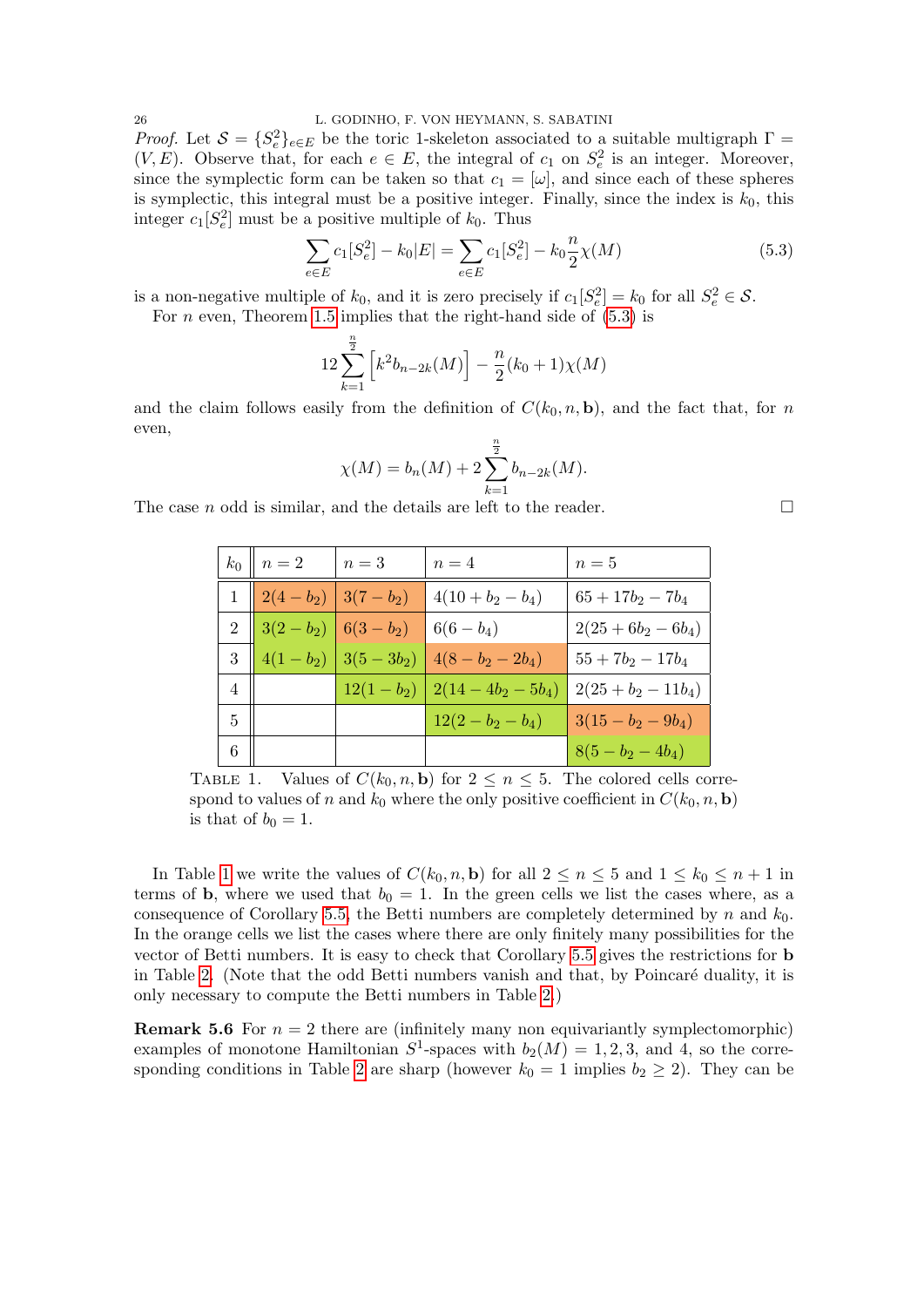|                |                                                                                                                               |                              |                                          | $n=5$        |
|----------------|-------------------------------------------------------------------------------------------------------------------------------|------------------------------|------------------------------------------|--------------|
|                | $k_0$ $\begin{array}{c c} n = 2 & n = 3 \\ b_2 & b_2 \end{array}$ $\begin{array}{c c} n = 4 & n = 4 \\ b_2 & b_3 \end{array}$ |                              |                                          | $(b_2, b_4)$ |
| 1              |                                                                                                                               | $b_2 \leq 4 \mid b_2 \leq 7$ |                                          |              |
| $\overline{2}$ | $\overline{2}$                                                                                                                | $b_2\leq 3$                  |                                          |              |
| 3              | 1                                                                                                                             | 1                            | $(1, 2), (2, 3), (3, 1), (4, 2), (6, 1)$ |              |
| 4              |                                                                                                                               | 1                            | (1, 2)                                   |              |
| 5              |                                                                                                                               |                              | (1,1)                                    | (1,1), (6,1) |
| 6              |                                                                                                                               |                              |                                          | (1,1)        |

<span id="page-26-2"></span>TABLE 2. List of allowed values of  $b_2$  and  $b_4$  for  $2 \le n \le 5$ .

obtained from the monotone toric manifolds associated with the polytopes in Figure [2.1,](#page-10-4) by restricting the  $\mathbb{T}^2$  action to different circle subgroups.

An immediate consequence of Corollary [5.5](#page-24-0) is the following:

<span id="page-26-0"></span>**Corollary 5.7.** Assume that the hypotheses of Corollary [5.5](#page-24-0) hold. Fixing n and  $k_0$ , if none of the coefficients of  $C(k_0, n, \mathbf{b})$  vanishes, then the Betti numbers with positive coefficients in  $C(k_0, n, \mathbf{b})$  determine a finite number of possibilities for the remaining ones. In particular, if  $n \leq 5$ , then

$$
k_0 = n + 1 \implies \chi(M) = n + 1. \tag{5.4}
$$

For higher values of n, if one also assumes unimodality of the vector  $\mathbf{b} = (b_0, \ldots, b_{2n})$ of even Betti numbers, meaning that  $b_{2i} \leq b_{2i+2}$  for all  $i \leq \frac{n}{4}$  $\frac{n}{4}$ , we can conclude that, for all  $k_0 \geq n-2$ , there are only finitely many possibilities for **b**. Note that assuming unimodality of b is not very restrictive. Indeed, in [\[34,](#page-38-12) Sect. 4.2], Tolman asked whether the sequence of even Betti numbers of a Hamitonian  $S^1$ -space is unimodal. Since then there has been much work trying to answer this question [\[40,](#page-38-13) [15,](#page-37-22) [16\]](#page-37-23). In particular, it is known that unimodality holds whenever the moment map associated with the action is index increasing [\[15,](#page-37-22) Thm. 1.2].

<span id="page-26-1"></span>**Corollary 5.8.** Let  $(M, \omega, \psi)$  be a monotone Hamiltonian  $S^1$ -space of dimension  $2n$  with index  $k_0$ , and assume it admits a toric 1-skeleton. Suppose that the vector  $\mathbf{b} = (b_0, \ldots, b_{2n})$ of even Betti numbers is unimodal. Then

- (1) If  $k_0 = n + 1$ , then  $b_{2j} = 1$  for all  $j = 0, ..., n$ .
- (2) If  $k_0 = n$ , then (a) if n is odd, then  $b_{2j} = 1$  for all  $j = 0, \ldots, n;$ (b) if n is even, then  $b_{2j} = 1$  for all  $j \in \{0, ..., n\} \setminus \{\frac{n}{2}\}\$  and  $b_n = 2$ .
- (3) If  $k_0 = n 1$  and  $n \geq 2$ , then

$$
b_{2j} = b_{2(n-j)} \le 2 + \left\lfloor \frac{2}{n-1} \right\rfloor \quad \text{for all} \quad 0 \le j \le \lambda,
$$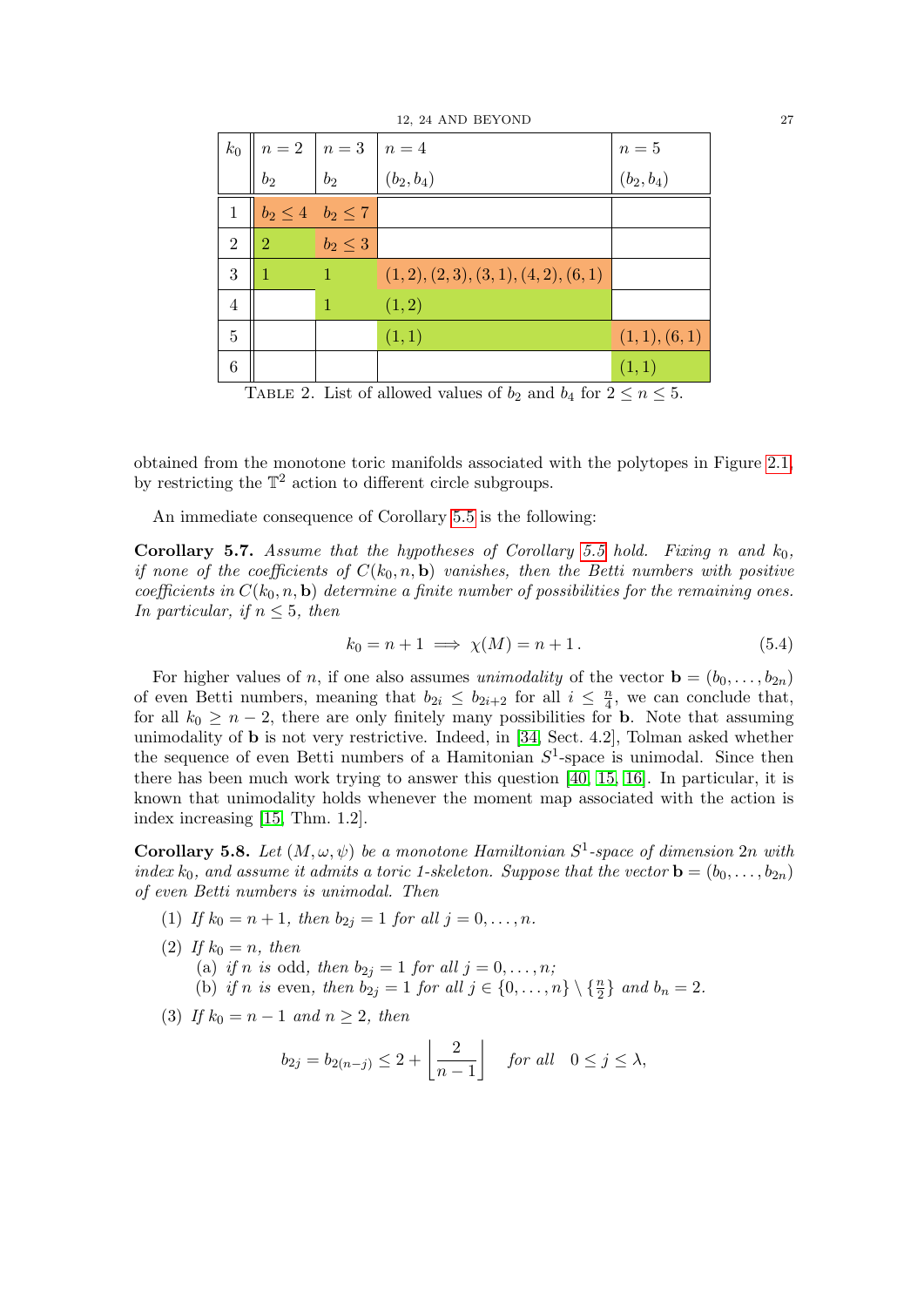28 L. GODINHO, F. VON HEYMANN, S. SABATINI where  $\lambda = \frac{n-1}{2} - \left( \frac{n\sqrt{3}-3}{6} \right)$  $\left| \frac{\overline{3}-3}{6} \right|$  if n is odd, and  $\lambda = \frac{n}{2} - \left| \frac{n\sqrt{3}}{6} \right|$  $\frac{\sqrt{3}}{6}$  *if n is* even. Moreover there are finitely many possibilities for the other Betti numbers.

(4) If  $k_0 = n - 2$  and  $n \geq 3$ , then

$$
b_{2j} = b_{2(n-j)} \le 4 + \left\lfloor \frac{6}{n-1} \right\rfloor \quad \text{for all} \quad 0 \le j \le \lambda,
$$
\n
$$
\text{where } \lambda = \frac{n-1}{2} - \left\lfloor \frac{\sqrt{3n(n-1)} - 3}{6} \right\rfloor \text{ if } n \text{ is odd, and } \lambda = \frac{n}{2} - \left\lfloor \frac{\sqrt{3n(n-1)}}{6} \right\rfloor \text{ if } n \text{ is even.}
$$
\n
$$
\text{Moreover, there are finitely many possibilities for the other Betti numbers.}
$$

*Proof.* Fixing n and  $k_0$  we can see  $C(k_0, n, \mathbf{b})$  as a linear function of **b**. Let  $A_i$  be the coefficient of  $b_{2i}$  in  $C(k_0, n, \mathbf{b})$  and let  $2\lambda$  be the smallest index of the Betti numbers that have a negative coefficient in  $C(k_0, n, \mathbf{b})$ . In particular,

$$
2\lambda = n-2\left\lfloor\sqrt{\frac{n(k_0+1)}{12}}\right\rfloor \text{ if } n \text{ is even, and } 2\lambda = n-1-2\left\lfloor\frac{1}{2} + \sqrt{\frac{n(k_0+1)}{12}}\right\rfloor \text{ if } n \text{ is odd.}
$$

Moreover, let

$$
S := \sum_{i=1}^{\lfloor \frac{n}{2} \rfloor} A_i = \frac{1}{2} n(n-1)(n-k_0-3).
$$

Using the fact that  $1 = b_0 \leq b_2 \leq \cdots \leq b_{2\lfloor n/2 \rfloor}$ , we have from Corollary [5.5](#page-24-0) that

<span id="page-27-0"></span>
$$
0 \le C(k_0, n, \mathbf{b}) = A_0 + \sum_{i=1}^{\lfloor \frac{n}{2} \rfloor} A_i b_{2i} \le A_0 + S b_{2\lambda}, \tag{5.5}
$$

with  $A_0 = n(3n - k_0 - 1)$ . Hence, if  $k_0 \geq n - 2$  we have  $S < 0$  and

<span id="page-27-1"></span>
$$
b_{2\lambda} \le -\frac{A_0}{S} = 2 \frac{3n - k_0 - 1}{(n - 1)(k_0 - n + 3)}.
$$
\n(5.6)

If  $k_0 = n+1$  then  $b_{2\lambda} \leq 1$  and so, by unimodality of **b**, we have  $1 = b_0 = b_2 = \ldots = b_{2\lambda}$ . We now show by induction that  $b_{2j} = 1$  for all  $\lambda \leq j \leq \lfloor n/2 \rfloor$ . Assuming that  $b_{2j} = 1$ , and hence  $b_{2i} = 1$  for all  $i \leq j$ , and substituting these values of  $b_{2i}$  in [\(5.5\)](#page-27-0), we obtain

$$
0 \le C(n+1,n,\mathbf{b}) = \sum_{i=0}^{j} A_i + \sum_{i=j+1}^{\lfloor n/2 \rfloor} A_i b_{2i} \le \sum_{i=0}^{j} A_i + \sum_{i=j+1}^{\lfloor n/2 \rfloor} A_i b_{2(j+1)},
$$

since  $A_i < 0$  for all  $i \geq \lambda$ . Hence,

$$
b_{2(j+1)} \le -\frac{\sum_{i=0}^{j} A_i}{\sum_{i=j+1}^{\lfloor n/2 \rfloor} A_i} = \frac{\sum_{i=0}^{j} A_i}{\sum_{i=0}^{j} A_i - (S + A_0)} = 1,
$$

implying that  $b_{2(j+1)} = 1$ . Here we used the fact that, for  $k_0 = n+1$ , we have  $S + A_0 = 0$ . We conclude that, if  $k_0 = n + 1$ , all the even Betti numbers are 1.

If  $k_0 = n$  and  $n \geq 4$  is even, then by [\(5.6\)](#page-27-1) we have  $b_{2\lambda} \leq 1$  and so, by unimodality of **b**, we have  $1 = b_0 = b_2 = \ldots = b_{2\lambda}$ . Moreover, assuming  $1 = b_{2i}$  for all  $i \leq j$  and  $\lambda \leq j < n/2 - 1$ , substituting these values in [\(5.5\)](#page-27-0), we get

$$
b_{2(j+1)} \le 1 + \frac{S + A_0}{\sum_{i=0}^{j} A_i - (S + A_0)} < 1 + \frac{S + A_0}{\sum_{i=0}^{n/2 - 1} A_i - (S + A_0)} = 2
$$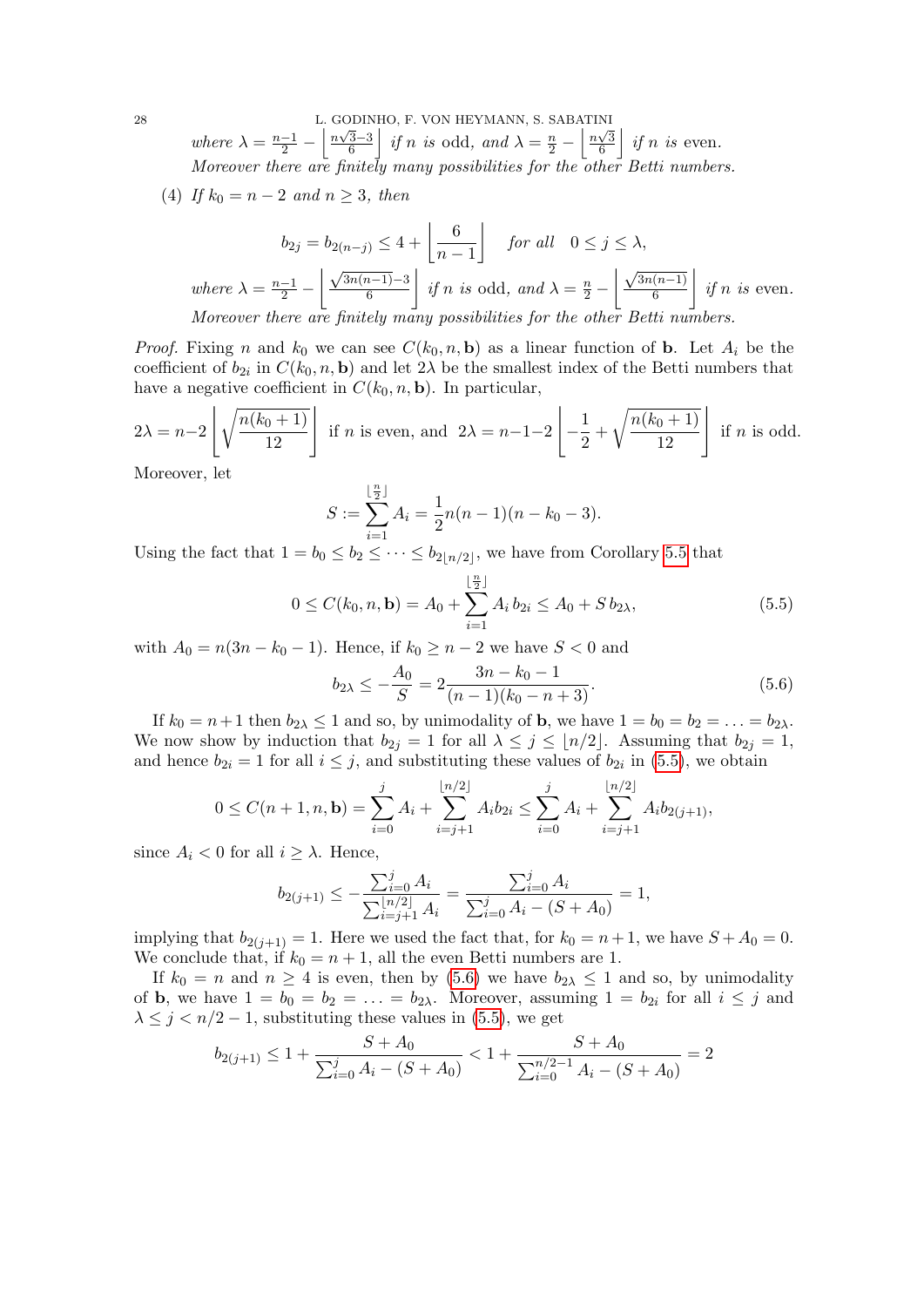implying that  $b_{2(j+1)} = 1$ . Here we used the fact that for  $k_0 = n$  we have

$$
\sum_{i=0}^{n/2-1} A_i = 2(S + A_0) = n(n+1)
$$

and that  $j < n/2 - 1$ . We conclude that, if  $k_0 = n$  and  $n \ge 4$  is even, all the even Betti numbers up to  $b_n$  are 1 and that  $b_n$  can be 1 or 2. If  $n = 2$  then  $b_0 = 1$  and  $b_2$  can be 1 or 2.

If  $k_0 = n$  and  $n \geq 3$  is odd then  $b_{2\lambda} \leq 1$  and so, by unimodality of **b**, we have  $1 = b_0 = b_2 = \ldots = b_{2\lambda}$ . Moreover, assuming  $b_{2i} = 1$  for all  $i \leq j$  and  $\lambda \leq j \leq (n-1)/2-1$ , substituting these values in [\(5.5\)](#page-27-0), we get

$$
b_{2(j+1)} \le 1 + \frac{S + A_0}{\sum_{i=0}^{j} A_i - (S + A_0)} \le 1 + \frac{S + A_0}{\sum_{i=0}^{(n-1)/2 - 1} A_i - (S + A_0)} = \frac{3}{2} \left( 1 + \frac{1}{n^2 + n - 3} \right) < 2
$$

implying that  $b_{2(i+1)} = 1$ . Here we used the fact that for  $k_0 = n$  we have

$$
\sum_{i=0}^{(n-1)/2-1} A_i - (S + A_0) = A_{\frac{n-1}{2}} = n^2 + n - 3.
$$

We conclude that, if  $k_0 = n$  and  $n \geq 3$  is odd, all the even Betti numbers are 1.

If  $k_0 = n - 1$ , then from [\(5.6\)](#page-27-1) we have

<span id="page-28-1"></span>
$$
b_{2\lambda} \le 2 + \left\lfloor \frac{2}{n-1} \right\rfloor , \tag{5.7}
$$

implying that for all  $n \geq 4$ , up to  $2\lambda$  all the Betti numbers are 1 or 2. Then [\(5.5\)](#page-27-0) gives

$$
0 \leq C(n-1,n,\mathbf{b}) = A_0 + \sum_{i=1}^{\lambda-1} A_i b_{2i} + A_{\lambda} b_{2\lambda} + \sum_{i=\lambda+1}^{\lfloor \frac{n}{2} \rfloor} A_i b_{2i} \leq A_0 + 2 \sum_{i=1}^{\lambda-1} A_i + A_{\lambda} + \sum_{i=\lambda+1}^{\lfloor \frac{n}{2} \rfloor} A_i b_{2i},
$$

implying that

$$
\sum_{i=\lambda+1}^{\lfloor \frac{n}{2} \rfloor} |A_i| b_{2i} \le A_0 + 2 \sum_{i=1}^{\lambda-1} A_i + A_\lambda,
$$

which gives a finite number of possibilities for the remaining Betti numbers of  $M$ . From [\(5.7\)](#page-28-1) we have that, if  $n = 2$ , then  $b_2 \leq 4$ , and if  $n = 3$  then  $b_2 \leq 3$ .

Repeating the same procedure for  $k_0 = n - 2$ , from [\(5.6\)](#page-27-1) we have  $b_{2\lambda} \leq 4 + \lfloor \frac{6}{n-1} \rfloor$ , and all the claims follow similarly.

## <span id="page-28-0"></span>5.2. Delzant reflexive polytopes: indices, f-vectors and h-vectors.

**Definition 5.9.** Let  $\Delta$  be a Delzant reflexive polytope of dimension n. The index  $k_0$  of  $\Delta$  is defined as

$$
k_0 := \gcd\{l(e) \mid e \in \Delta[1]\}.
$$

From Proposition [5.4](#page-24-1) it is clear that the index of  $\Delta$  is the same as the index of the corresponding symplectic toric manifold  $(M_{\Delta}, \omega, \psi)$ . Hence it agrees with the standard notion of index defined in algebraic geometry, and satisfies  $1 \leq k_0 \leq n+1$  (see [\(5.1\)](#page-24-2)). Moreover, it can be seen that  $k_0$  is the largest integer l such that  $\frac{1}{l}\Delta$  is a (Gorenstein) integral polytope (compare with [\[46,](#page-38-3) Sect. 4.2]).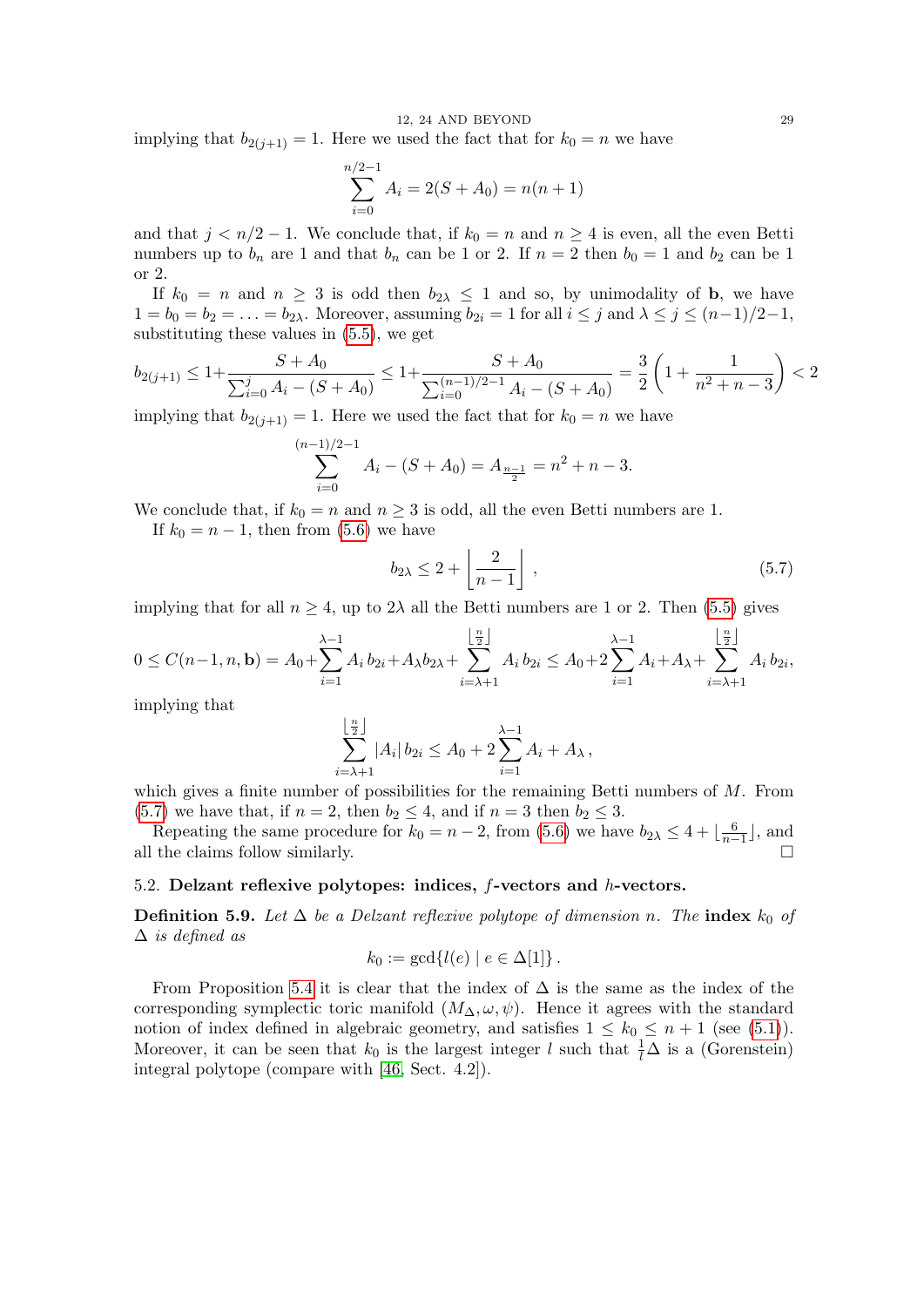Just like in the previous subsection, there is a clear relation between the index and the f-vector, or the h-vector of  $\Delta$ . The following corollary is an immediate consequence of Theorem [1.2.](#page-1-0)

<span id="page-29-0"></span>Corollary 5.10. Let  $\Delta$  be a Delzant reflexive polytope of dimension n with f-vector f and h-vector h. Consider the integers

$$
C(k_0, n, \mathbf{f}) := 12f_2 + (5 - 3n - k_0)f_1
$$

and  $C(k_0, n, \mathbf{h})$  defined, for  $n = 2m$  even, as

$$
\sum_{k=1}^{m} \left[ 12k^2 - 2m(k_0 + 1) \right] h_{m-k} - m(k_0 + 1) h_m,
$$

and, for  $n = 2m + 1$  odd, as

$$
\sum_{k=1}^{m} \left[ 12k(k+1) + 3 - (2m+1)(k_0+1) \right] h_{m-k} - \left[ (2m+1)(k_0+1) - 3 \right] h_m.
$$

Then  $C(k_0, n, f) = C(k_0, n, h)$  is a non-negative multiple of  $k_0$ . Moreover, these numbers are zero if and only if  $l(e) = k_0$  for all  $e \in \Delta[1]$ .

## Remark 5.11

- (1) For  $n = 2$ , Corollary [5.10](#page-29-0) gives  $h_1 \leq 4$ , hence  $f_0 \leq 6$ . The inequality is sharp, and is attained by the reflexive hexagon (see Figure [2.1\)](#page-10-4). However, for  $n = 3$ , one obtains  $h_1 \leq 7$ , hence  $f_0 \leq 16$ . This inequality is not sharp, since from the classification of reflexive polytopes of dimension 3, one has  $f_0 \leq 14$ .
- (2) Delzant reflexive polytopes are dual to Fano polyhedra. In [\[7,](#page-37-24) Theorem 2.3.7] Batyrev proves an inequality for simplicial Fano polyhedra that is equivalent to  $C(1, n, f) \geq 0.$

The next result is the combinatorial analogue of Corollary [5.8.](#page-26-1) Observe that the unimodality of the h-vector holds for every simple polytope. This was proved by Stanley in the celebrated paper [\[49\]](#page-38-14). Note that much more is known on (toric) Fano varieties. Indeed, for  $k_0 \geq n-2$  they are completely classified [\[4,](#page-37-25) [50\]](#page-38-15). However, the proof of Corollary [5.12](#page-29-1) relies on different tools, not involving any of the techniques used in algebraic geometry. Instead, it is a very special case of Corollary [5.8,](#page-26-1) which applies to a class of monotone Hamiltonian  $S^1$ -spaces which is much broader than the class of toric Fano manifolds, and is not classified for  $n > 2$ .

<span id="page-29-1"></span>Corollary 5.12. Let  $\Delta$  be a Delzant reflexive polytope of dimension n and h-vector  $h =$  $(h_0, \ldots, h_n)$ . Let  $k_0$  be the index of  $\Delta$ . Then

- (1) If  $k_0 = n + 1$ , then  $\Delta$  is a Delzant reflexive simplex.
- (2) If  $k_0 = n$ , then  $n = 2$ , and  $\Delta$  is  $GL(2, \mathbb{Z})$ -equivalent to the reflexive square.
- (3) If  $k_0 = n 1$  and  $n \geq 2$ , then

$$
h_j = h_{n-j} \le 2 + \left\lfloor \frac{2}{n-1} \right\rfloor \quad \text{for all} \quad 0 \le j \le \lambda,
$$

where  $\lambda = \frac{n-1}{2} - \left( \frac{n\sqrt{3}-3}{6} \right)$  $\frac{\overline{3}-3}{6}$  if n is odd, and  $\lambda = \frac{n}{2} - \left\lfloor \frac{n\sqrt{3}}{6} \right\rfloor$  $\frac{\sqrt{3}}{6}$  *if n is even.* Moreover, there are finitely many possibilities for the remaining h-numbers.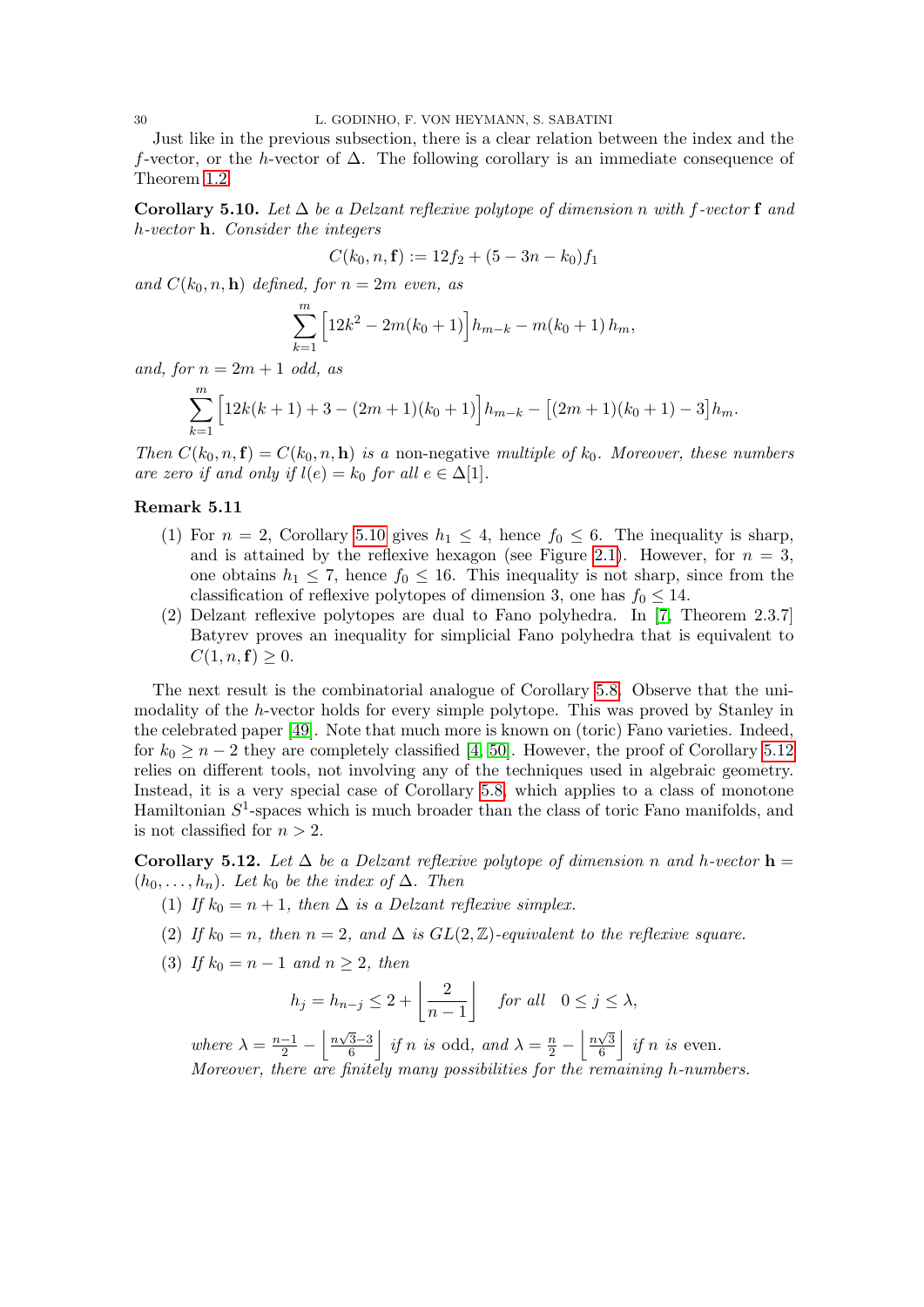(4) If  $k_0 = n - 2$  and  $n \ge 3$ , then

$$
h_j = h_{n-j} \le 4 + \left\lfloor \frac{6}{n-1} \right\rfloor \quad \text{for all} \quad 0 \le j \le \lambda,
$$
\n
$$
\text{where } \lambda = \frac{n-1}{2} - \left\lfloor \frac{\sqrt{3n(n-1)} - 3}{6} \right\rfloor \text{ if } n \text{ is odd, and } \lambda = \frac{n}{2} - \left\lfloor \frac{\sqrt{3n(n-1)}}{6} \right\rfloor \text{ if } n \text{ is even.}
$$
\n
$$
\text{Moreover, there are finitely many possibilities for the remaining } h\text{-numbers}
$$

Moreover, there are finitely many possibilities for the remaining h-numbers.

Proof. The proof follows exactly that of Corollary [5.8,](#page-26-1) by replacing Corollary [5.5](#page-24-0) with Corollary [5.10](#page-29-0) and the vector of Betti numbers b with h, which is automatically unimodal. The only thing which must be proved is the claim in (2). By the same procedure as in the proof of Corollary [5.8](#page-26-1) (2), we have that, if n is odd, then  $h_i = 1$  for all  $i = 0, \ldots, n$ , and, if *n* is even, then  $h_i = 1$  for all  $i \neq \frac{n}{2}$  $\frac{n}{2}$ , and  $h_{\frac{n}{2}}=2$ .

If n is odd, then the Delzant polytope  $\Delta$  has  $n+1$  vertices, implying that it is a simplex. Since it is Delzant, the relative length of all its edges must be the same, because a Delzant simplex is, modulo rescaling,  $GL(n;\mathbb{Z})$ -equivalent to the standard simplex

 $\Delta_0 = \{(x_1, \ldots, x_n) \mid x_1 + \cdots + x_n \leq 1, x_i \geq 0, i = 1, \ldots, n\}.$ 

Since  $k_0 = n$ , it follows that  $\Delta$  is  $GL(n;\mathbb{Z})$ -equivalent to  $n\Delta_0$ . However, from Theorem [1.2,](#page-1-0) we have that

$$
n|\Delta[1]| = \sum_{e \in \Delta[1]} l(e) = \frac{1}{2}n(n+1)^2,
$$

with  $|\Delta[1]| = \frac{1}{2}$  $\frac{1}{2}n(n+1)$ , which is impossible.

If n is even, then  $\Delta$  is a Delzant polytope with  $n+2$  vertices. From the classification of polytopes with  $n+2$  vertices [\[25,](#page-37-26) Sect. 6.1] we see that the only cases where the polytope is simple occur in dimension 2. From the classification of Delzant reflexive polygons, the only possible case with  $k_0 = 2$  is the reflexive square, modulo  $GL(2;\mathbb{Z})$ -transformations (see Figure [2.1\)](#page-10-4).

<span id="page-30-0"></span>5.3. Reflexive GKM graphs. Theorem [1.5](#page-3-0) allows us to generalize Theorem [1.2](#page-1-0) to a larger class of objects, called reflexive (GKM) graphs.

Let  $(M, \omega, \psi)$  be a Hamiltonian GKM space, with an effective action of a torus T of dimension d. As we pointed out in Remark [4.7,](#page-18-2) using the moment map  $\psi$ , the GKM graph  $(V, E_{GKM})$  associated to  $(M, \omega, \psi)$  can be regarded as a graph in  $Lie(\mathbb{T})^* \simeq \mathbb{R}^d$ . It is indeed possible to prove that such graph cannot be contained in any affine subspace of  $\mathbb{R}^d$ , as this would contradict effectiveness of the action. In contrast with the graph associated to a symplectic toric manifold (the 1-skeleton of the corresponding polytope), this graph may not be embedded in  $\mathbb{R}^d$  (see Figure [1.1,](#page-4-4) where different edges intersect in points which are not vertices). In the following, we require that the moment map is injective on the fixed point set. With abuse of notation, we also denote the image of the GKM graph in  $\mathbb{R}^d$  by  $(V, E_{GKM})$ , and call it a GKM graph. With this convention we have that vertices  $v \in V$  are points in  $\mathbb{R}^d$  (which we mark with a blue dot) and edges  $e \in E_{GKM}$ are segments in  $\mathbb{R}^d$  between vertices (see Figure [1.1\)](#page-4-4).

Note that the number of edges incident to a vertex is always the same. This follows from the injectivity of  $\psi$  on the fixed point set, the fact that, for each edge  $e = (v_1, v_2)$ , the segment  $\psi(v_2) - \psi(v_1)$  has the same direction as the weight  $w_e$  associated to the edge (Lemma [3.10\)](#page-15-1), and for each vertex v, the weights of the edges  $(v, v_i)$  are pairwise linearly independent. Hence the graph  $(V, E_{GKM})$  is *regular*, with degree equal to  $n = \dim(M)/2$ .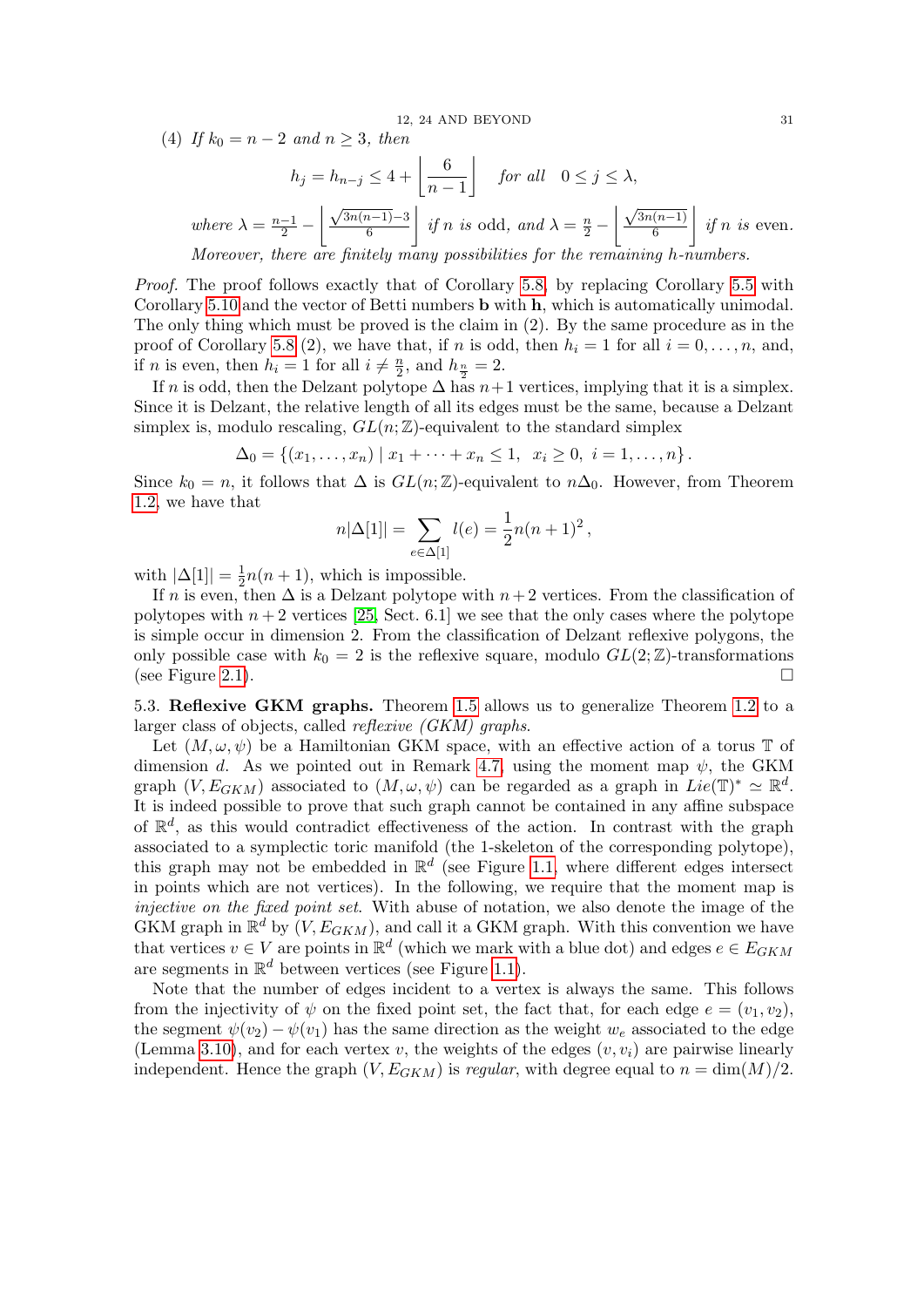Observe that, in contrast with the toric case, n is not necessarily equal to  $d = \dim(T)$ . Since the orbits of  $\mathbb T$  are isotropic and the action is effective, we must have  $n \geq d$ . In literature, the difference  $n-d$  is called the *complexity* of the Hamiltonian (GKM) T-space.

Now we can define the objects that replace the concept of reflexive (Delzant) polytope. First of all, denote by  $\ell^* \subset \mathbb{R}^d$  the dual lattice of the torus T. Here we do not necessarily identify it with  $\mathbb{Z}^d$ .

<span id="page-31-0"></span>**Definition 5.13 (Reflexive GKM graphs).** Let  $(M, \omega, \psi)$  be a GKM space with  $\psi$ injective on the fixed point set, and  $(V, E_{GKM})$  the corresponding GKM graph in  $\mathbb{R}^d$ . Such graph is called reflexive if, for every vertex  $v \in V \subset \mathbb{R}^d$ , the following condition holds.

<span id="page-31-1"></span>
$$
\sum_{j=1}^{n} w_j = -v, \tag{5.8}
$$

where  $w_1, \ldots, w_n$  are the primitive vectors in  $\ell^*$  pointing along the edges of  $E_{GKM}$  incident to v.

Note that, mutatis mutandis, [\(5.8\)](#page-31-1) is exactly [\(2.7\)](#page-8-0) in Proposition [2.10.](#page-7-2) Indeed, as already remarked, symplectic toric manifolds are special cases of Hamiltonian GKM spaces, and the graph corresponding to the 1-skeleton of a Delzant reflexive polytope  $\Delta$  is a reflexive GKM graph.

In analogy with Gorenstein polytopes as generalizations of reflexive polytopes, it is possible to define Gorenstein (or monotone) GKM graphs as those GKM graphs  $\Gamma_{GKM}$  associated to a GKM space  $(M, \omega, \psi)$  as above, such that there exists  $r > 0$  for which

<span id="page-31-2"></span>
$$
\sum_{j=1}^{n} w_j = -rv, \tag{5.9}
$$

for every vertex  $v \in V$ , where  $w_1, \ldots, w_n$  are the primitive vectors in  $\ell^*$  pointing along the edges of  $E_{GKM}$  incident to v. In analogy with Gorenstein polytopes, we can refer to r as the **index** of  $\Gamma_{GKM}$ . Note that the index r should not be confused with the index  $k_0$  of the underlying Hamiltonian (GKM) space, see Definition [5.3.](#page-24-3) However, it can be proved that if  $\Gamma_{GKM}$  is a Gorenstein GKM graph which is 'primitive', namely gcd $\{l(e) | e \in E_{GKM}\}=1$ , and all of its vertices are in the lattice  $\ell^*$ , then the index r coincides with the index  $k_0$ of the corresponding Hamiltonian GKM space. The graphs in Figure [4.1](#page-17-0) are examples of (primitive) Gorenstein GKM graphs with index r given respectively by 2 and 3.

Figures [1.1](#page-4-4) and [5.1](#page-36-3) give examples of reflexive graphs, all associated to flag varieties. In Proposition [5.23](#page-35-1) we exhibit a whole class of reflexive graphs associated to flag varieties.

## Remark 5.14

- (1) From Definition [5.13](#page-31-0) it follows that the vertices of a reflexive graph are all elements of  $\ell^*$ .
- (2) We recall that reflexive polytopes have a unique interior lattice point, which is set to be the origin. Reflexive graphs may not have a unique interior point in  $\ell^*$ , as Figure [1.1](#page-4-4) shows. However, condition [\(5.8\)](#page-31-1) implies that the sum of all their vertices is zero, implying that the origin is an interior point of the convex hull of all the vertices  $Conv(V)$ . Indeed, the sum over all the vertices of the left hand side of [\(5.8\)](#page-31-1) always contains pairs of the form  $w_i$  and  $-w_i$ . Hence the origin is still a 'special' interior point of  $Conv(V)$ .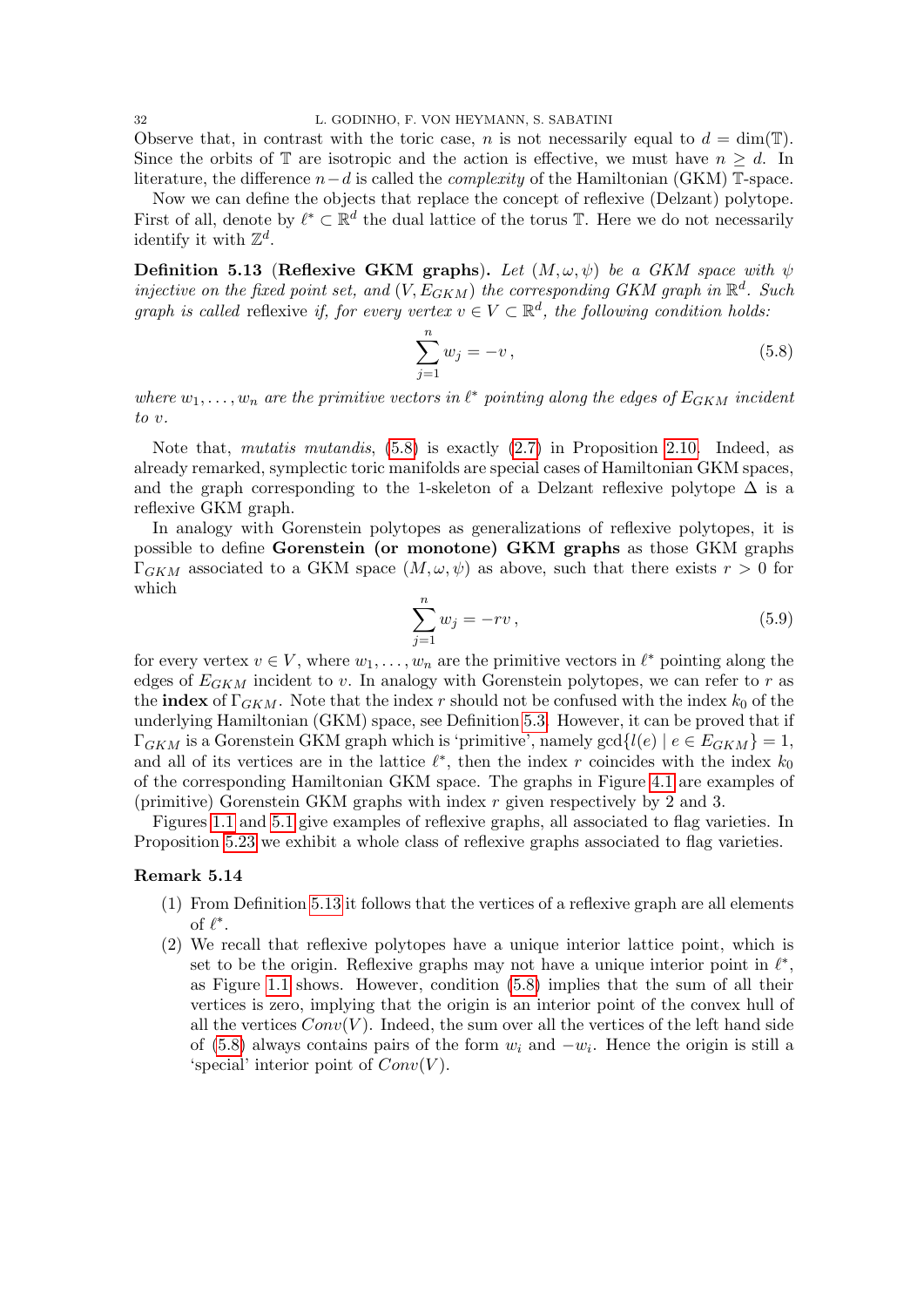<span id="page-32-1"></span>**Proposition 5.15.** Let  $(M, \omega, \psi)$  be a GKM space with  $\psi$  injective on the fixed point set, and  $(V, E_{GKM})$  the corresponding GKM graph in  $\mathbb{R}^d$ . Then the following are equivalent:

- (I)  $(V, E_{GKM})$  is reflexive;
- (II)  $(M, \omega, \psi)$  is monotone, with  $c_1 = [\omega]$ .

Since symplectic toric manifolds are special GKM spaces, Proposition [5.15](#page-32-1) is a generalization of Proposition [3.8.](#page-14-2) Moreover, it can be immediately generalized, to say that having a Gorenstein GKM graph of index r is equivalent to having a monotone GKM space  $(M, \omega, \psi)$  with  $c_1 = r[\omega]$ . (Note that, from Lemma [5.2,](#page-23-5) this constant r is necessarily positive.)

*Proof.* First of all observe that, by Definition [4.5](#page-17-1) (c') and Remark [4.7](#page-18-2) (c''), the vectors  $w_1, \ldots, w_n$  in [\(5.8\)](#page-31-1) are exactly the weights of the isotropy representation of  $\mathbb{T}$  at  $p \in M$ , where p is the unique fixed point such that  $\psi(p) = v$ . Hence [\(5.8\)](#page-31-1) is equivalent to [\(3.9\)](#page-14-3). Then the proof of Proposition [5.15](#page-32-1) is *verbatim* the proof of Proposition [3.8,](#page-14-2) where we do not use the fact that the action is toric, but just that it is Hamiltonian with isolated fixed  $\Box$  points.

Before stating the analogue of Theorem [1.2,](#page-1-0) we need to define the analogue of the  $h$ -vector for a GKM graph. Inspired by Lemma [3.6,](#page-13-1) let  $\xi \in \mathbb{R}^d$  be a generic vector, hence  $\langle w_e, \xi \rangle \neq 0$  for all  $e \in E_{GKM}$ , and use it to direct the edges in  $E_{GKM}$ . For every generic vector  $\xi \in \mathbb{R}^d$ , define the  $h^{\xi}$ -vector of  $(V, E_{GKM})$  to be  $\mathbf{h}^{\xi} = (h^{\xi}_{\mathbb{C}})$  $\zeta_0^{\xi}, \ldots, \zeta_n^{\xi}$ , where

$$
h_j^{\xi} := \{ \# \text{ of vertices with } j \text{ entering edges} \} \quad \text{for all} \quad j = 0, \dots, n,
$$
 (5.10)

and  $2n$  is the dimension of the corresponding GKM manifold  $M$ . The next result is the analogue of Lemma [3.6.](#page-13-1)

<span id="page-32-2"></span>**Lemma 5.16.** Let  $(M, \omega, \psi)$  be a GKM space of dimension 2n, with  $\psi$  injective on the fixed point set, and let  $(V, E_{GKM})$  be the corresponding GKM graph in  $\mathbb{R}^d$ . Then the following two vectors associated to the GKM space above are the same:

- (1)  $\mathbf{h}^{\xi} = (h_0^{\xi})$  $\zeta_0^{\xi}, \ldots, h_n^{\xi}$  for a generic  $\xi \in \mathbb{R}^d$
- (2)  $\mathbf{b} = (b_0, b_2, \ldots, b_{2n})$ , the vector of even Betti numbers of M.

In particular  $h^{\xi}$  is independent of the generic  $\xi$  chosen.

*Proof.* The proof of equivalence between  $\mathbf{h}^{\xi}$  and  $\mathbf{b}$  is identical to that of Lemma [3.6.](#page-13-1)  $\Box$ 

**Remark 5.17** The independence of  $h^{\xi}$  on the generic  $\xi \in \mathbb{R}^d$  chosen can be proved entirely combinatorially [\[29,](#page-37-27) Thm. 1.3.1].

**Definition 5.18.** Given a GKM graph  $(V, E_{GKM})$  of degree n, the h-vector  $\mathbf{h} = (h_0, \ldots, h_n)$ is defined to be the  $h^{\xi}$ -vector  $\mathbf{h}^{\xi} = (h_0^{\xi})$  $\zeta_0^{\xi}, \ldots, h_n^{\xi}$ , for some generic  $\xi \in \mathbb{R}^d$ .

**Example 5.19** For the GKM graphs in Figure [1.1,](#page-4-4) the h-vectors are respectively  $(1, 2, 2, 2, 1)$ ,  $(1, 1, 1, 1)$  and  $(1, 1, 1, 1)$ .

The next corollary is a generalization of Theorem [1.2.](#page-1-0)

<span id="page-32-0"></span>**Corollary 5.20.** Let  $(V, E_{GKM})$  be a reflexive GKM graph associated to the Hamiltonian GKM space  $(M, \omega, \psi)$ . Let  $l(e)$  be the relative length of e, for every  $e \in E_{GKM}$ , and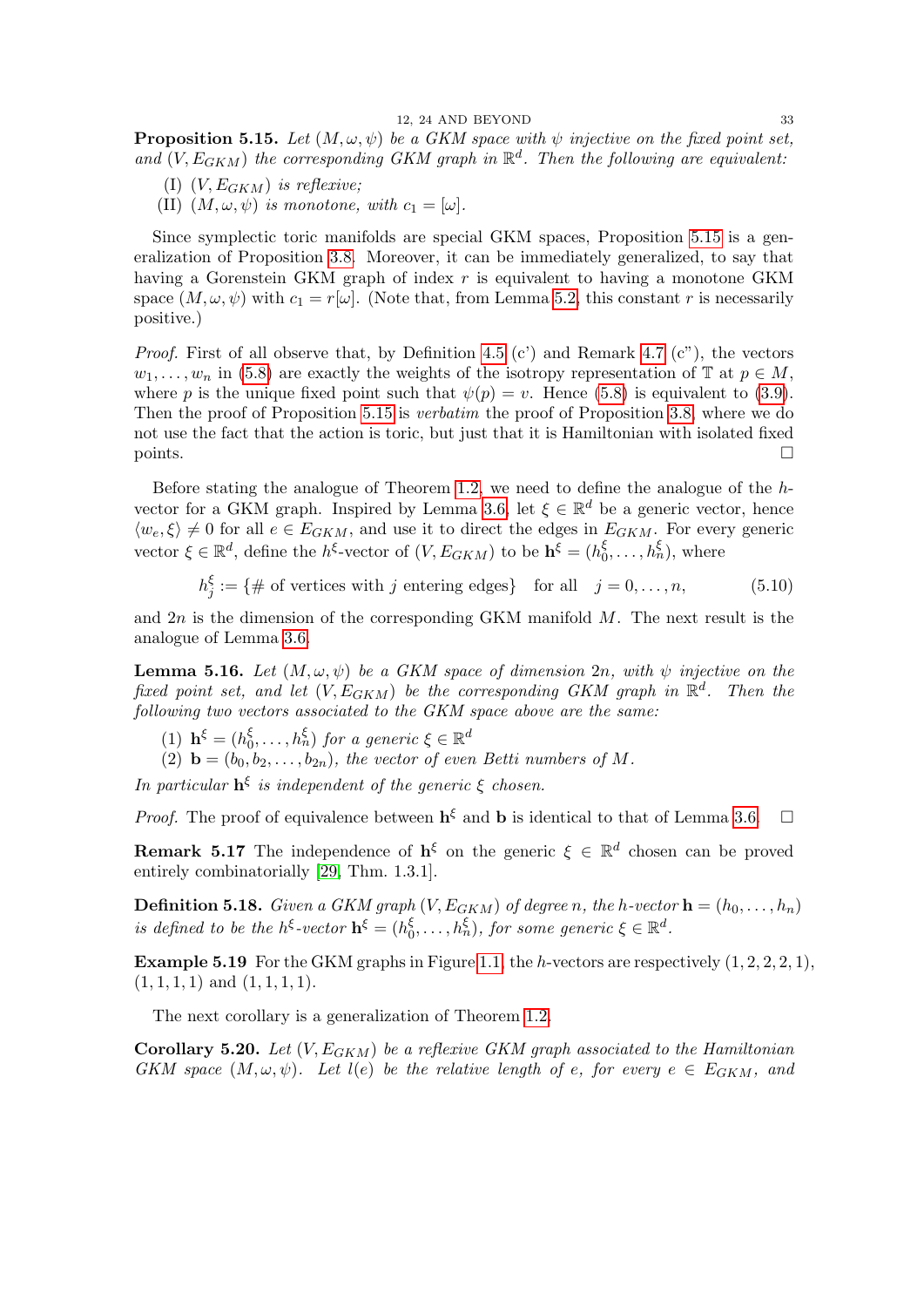34 L. GODINHO, F. VON HEYMANN, S. SABATINI  $\mathbf{h} = (h_0, \ldots, h_n)$  the h-vector of  $(V, E_{GKM})$ . Then  $\sum$  $e \in E_{GKM}$  $l(e)$  only depends on **. More** 

precisely,

$$
\sum_{E_{GKM}} l(e) = C(n, \mathbf{h}),\tag{5.11}
$$

where  $C(n, h)$  is the integer defined in [\(1.5\)](#page-2-1).

 $e$ 

Proof. The proof is entirely analogous to the symplectic proof of Theorem [1.2](#page-1-0) on page [16.](#page-15-1) Indeed, Proposition [5.15](#page-32-1) implies that  $(M, \omega, \psi)$  is monotone with  $c_1 = [\omega]$ . Hence  $c_1[S_e^2] = \int_{S_e^2} i^*\omega = l(e)$  for every  $e \in E_{GKM}$ , where the last equality follows from Lemma [3.10.](#page-15-1) Now the claim follows from Theorem [1.5,](#page-3-0) Lemma [5.16](#page-32-2) and the fact that  $\chi(M) =$  $|V| = \sum_{i=1}^{n}$  $\sum_{j=0}^n h_j$ .

<span id="page-33-2"></span>Remark 5.21 The above corollary can be immediately generalized to Gorenstein GKM graphs of index  $r > 0$ , for which one has

$$
\sum_{e \in E_{GKM}} l(e) = \frac{1}{r} C(n, \mathbf{h})
$$

(see also Remark [1.3](#page-2-2)  $(2)$ ).

<span id="page-33-0"></span>5.3.1. Examples of reflexive GKM graphs: Coadjoint orbits. In this subsection we exhibit an interesting class of reflexive GKM graphs, namely those arising as the GKM graphs of coadjoint orbits of compact simple Lie groups (or equivalently flag varieties) endowed with a monotone symplectic structure, with  $c_1 = [\omega]$ . In the following we recall facts about such manifolds regarded as GKM spaces. More details can be found in [\[26\]](#page-37-28), [\[28,](#page-37-29) Sect. 4.2] and [\[47,](#page-38-16) Sect. 6].

Let G be a compact simple Lie group with Lie algebra g, and let  $\mathbb{T} \subset G$  be a maximal torus with Lie algebra t. Let  $\langle \cdot, \cdot \rangle$  be a positive definite, symmetric, G-invariant bilinear form on  $\mathfrak{g}$ , and use it to view  $\mathfrak{t}^*$  as a subspace of  $\mathfrak{g}^*$ . Denote by  $R \subset \mathfrak{t}^*$  the set of roots, by  $R^+$  a choice of positive roots, and by  $R_0$  the corresponding simple roots. Let W be the Weyl group of G, which is generated by the reflections  $s_{\alpha} : \mathfrak{t}^* \to \mathfrak{t}^*$  across the hyperplanes  $H_{\alpha}$  orthogonal to the simple roots  $\alpha \in R_0$ . We denote the action of an element  $w \in W$  on  $\beta \in \mathfrak{t}^*$  by  $w(\beta)$ . We recall that for every  $\alpha \in R$  and  $w \in W$  one has

<span id="page-33-1"></span>
$$
s_{w(\alpha)}w = w s_{\alpha} \,. \tag{5.12}
$$

For any choice of a subset  $\emptyset \subseteq I \subset R_0$ , let  $W_I$  be the subgroup of W generated by reflections  $s_{\alpha}$  with  $\alpha \in I$ , and let  $\langle I \rangle \subseteq R^+$  be the set of positive roots that can be written as linear combinations of elements of  $I$ . Notice that any reflection in  $W_I$  is of the form  $s_{\alpha}$ , for some  $\alpha \in \langle I \rangle$  (see [\[33,](#page-38-17) Sect. 1.14]). Moreover, the set  $R^+ \setminus \langle I \rangle$  is  $W_I$ -invariant [\[28,](#page-37-29) Lemma 4.1].

For any such I, we define the following abstract graph  $\Gamma_I = (V_I, E_I)$ :

• The vertices are the right cosets

$$
W/W_I = \{wW_I \mid w \in W\} = \{[w] \mid w \in W\}.
$$

• Two vertices [v] and [w] are joined by an edge if and only if  $[v] = [ws_\alpha]$  for some  $\alpha \in R^+ \setminus \langle I \rangle$ . The invariance of  $R^+ \setminus \langle I \rangle$  under the action of  $W_I$  proves that this definition makes sense. Note that, for every [v],  $[w] \in W/W_I$ , there exists an edge from  $[v]$  to  $[w]$  exactly if there is one from  $[w]$  to  $[v]$ . Instead of having such pair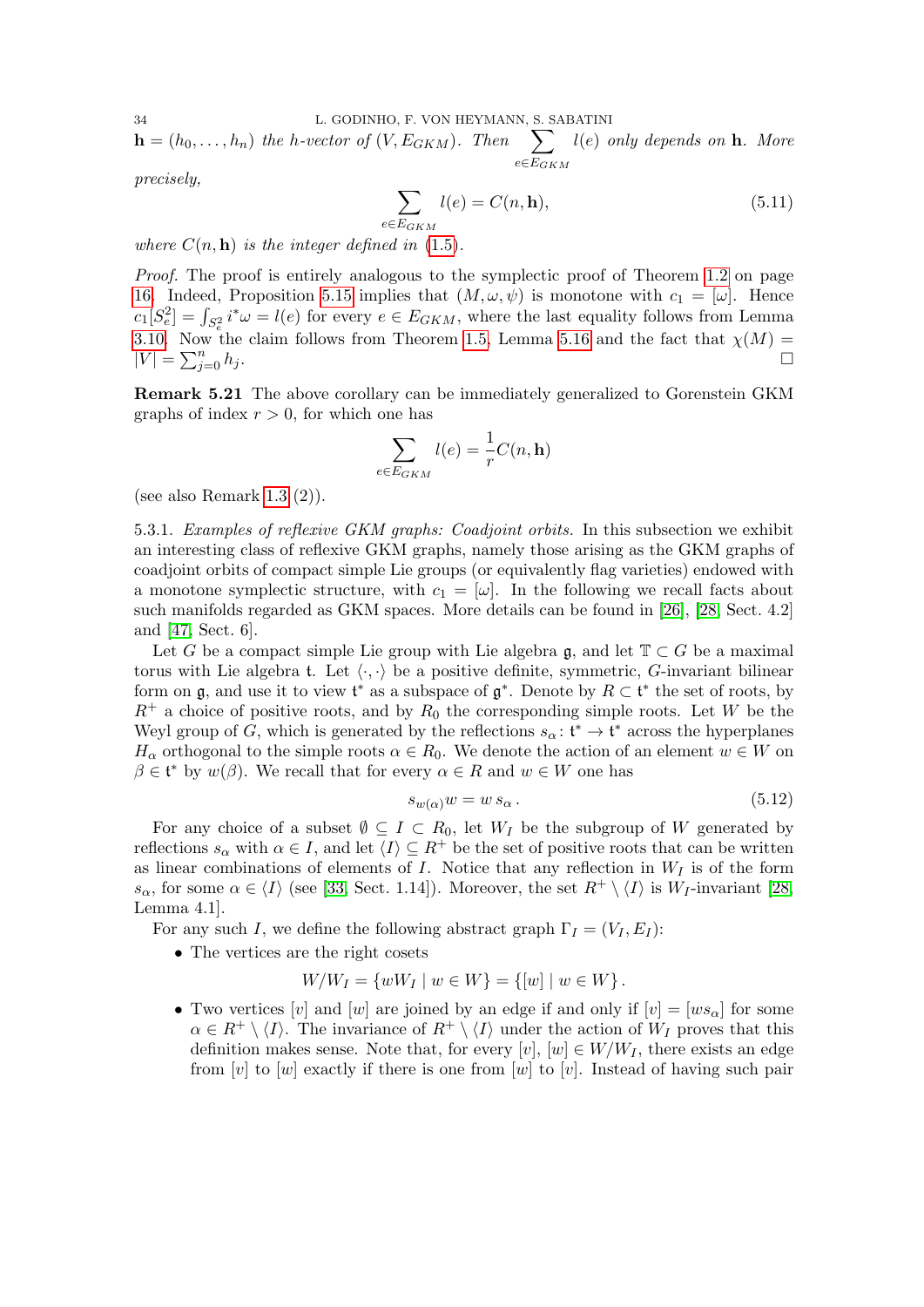of directed edges, we just take one undirected edge with endpoints  $[w s_{\alpha}] = [v]$  and  $[w]$ . Thus this graph has *unoriented* edges.

We define a map from  $\Gamma_I$  to  $\mathfrak{t}^* \simeq \mathbb{R}^d$  that restricts to a bijection on  $V_I$ , such that the image of  $\Gamma_I$  in  $\mathbb{R}^d$  is the GKM graph of a Hamiltonian T-space.

Let  $p_0 \in \mathfrak{t}^*$  be a point lying in the intersection of the hyperplanes  $\bigcap_{\alpha \in I} H_\alpha$ . The point  $p_0$  is said to be *generic* in this intersection if  $s_\alpha(p_0) \neq p_0$  for all  $\alpha \in R^+ \setminus \langle I \rangle$ . Since  $p_0$ is not orthogonal to any of the roots in  $R^+ \setminus \langle I \rangle$ , we can assume that  $\langle p_0, \alpha \rangle < 0$  for all  $\alpha \in R^+ \setminus \langle I \rangle$ .

For any such choice, define the following map:

<span id="page-34-0"></span>
$$
\Psi_{p_0}: W/W_I \to \mathfrak{t}^*, \quad \Psi_{p_0}([v]) = v(p_0). \tag{5.13}
$$

Since  $W_I$  acts trivially on  $\bigcap_{\alpha \in I} H_\alpha$ , and since  $p_0$  belongs to this intersection, the map  $\Psi_{p_0}$ is well-defined.

**Lemma 5.22.** The map  $\Psi_{p_0}$  defined in [\(5.13\)](#page-34-0) is injective.

*Proof.* Injectivity is equivalent to saying that the stabilizer group  $W_{p_0}$  of  $p_0$  is exactly  $W_I$ . But this follows from [\[33,](#page-38-17) Thm. 1.12 (c)]:  $W_{p_0}$  is generated by the reflections that it contains. Since  $W_{p_0}$  contains all reflections  $s_\alpha$  for  $\alpha \in \langle I \rangle$ , but no  $s_\alpha$ , for  $\alpha \in R^+ \setminus \langle I \rangle$ , the conclusion follows.  $\Box$ 

With the map [\(5.13\)](#page-34-0) at hand, we can define the graph  $\Gamma_I(p_0) = (V, E)$  as the 'image' of the abstract graph  $\Gamma_I$  in  $\mathbb{R}^d$ , where  $\mathbb{R}^d$  is endowed with lattice  $\ell^* = \mathbb{Z}\langle \alpha_1,\ldots,\alpha_d \rangle$ , and  $R_0 = {\alpha_1, \ldots, \alpha_d}$ . Hence we have that:

- The vertex set V is obtained by  $(5.13)$ ;
- Two vertices  $v(p_0)$  and  $w(p_0)$  are joined by an edge if and only if

$$
v(p_0) - w(p_0) = m \cdot w(\alpha)
$$

for some  $\alpha \in R^+ \setminus \langle I \rangle$  and  $m \in \mathbb{R} \setminus \{0\}$ . Indeed, from [\(5.12\)](#page-33-1) we have that if  $[v] = [ws_\alpha] = [s_{w(\alpha)}w]$ , then

$$
v(p_0) - w(p_0) = s_{w(\alpha)}w(p_0) - w(p_0) = m \cdot w(\alpha).
$$

The converse follows similarly.

Now we introduce the Hamiltonian GKM space which has  $\Gamma_I(p_0)$  as the corresponding GKM graph. Given  $p_0 \in \mathfrak{t}^*$ , consider its coadjoint orbit  $\mathcal{O}_{p_0} := G \cdot p_0 \subset \mathfrak{g}^*$ . Then  $\mathcal{O}_{p_0}$  can be endowed with the Kostant–Kirillov symplectic form  $\omega,$  and the induced action of  $\mathbb T$  on  $(\mathcal{O}_{p_0}, \omega)$  is Hamiltonian with moment map given by the inclusion  $\mathcal{O}_{p_0} \hookrightarrow \mathfrak{g}^*$  followed by the projection  $\mathfrak{g}^* \to \mathfrak{t}^*$ . As it is carefully described in [\[26\]](#page-37-28), this action is GKM with GKM graph given exactly by  $\Gamma_I(p_0)$ .

The GKM condition, which translates into proving that the isotropy weights at each T-fixed point are pairwise linearly independent, is easy to check. Let  $W(p)$  be the set of such weights. Consider first the right coset  $W_I/W_I$  which, under the map  $\Psi_{p_0}$ , is mapped exactly to  $p_0$ . First we compute  $W(p_0)$ . Note that  $p_0$  is connected, via the GKM graph, to all points of the form  $s_{\alpha}(p_0)$ , for all  $\alpha \in R^+ \setminus \langle I \rangle$ . Moreover, the weight of the isotropy representation of T on the tangent space at  $p_0$  of the sphere with fixed points  $p_0$  and  $s_\alpha(p_0)$ , is the unique primitive integral vector in  $\ell^*$  parallel to  $\psi(s_\alpha(p_0)) - \psi(p_0) = s_\alpha(p_0) - p_0$ with the same direction (see (c") and Lemma [3.10\)](#page-15-1). Since  $s_{\alpha}(p_0) - p_0 = -2\frac{\langle p_0, \alpha \rangle}{\langle \alpha, \alpha \rangle}$  $\frac{\langle p_0, \alpha \rangle}{\langle \alpha, \alpha \rangle} \alpha$ , and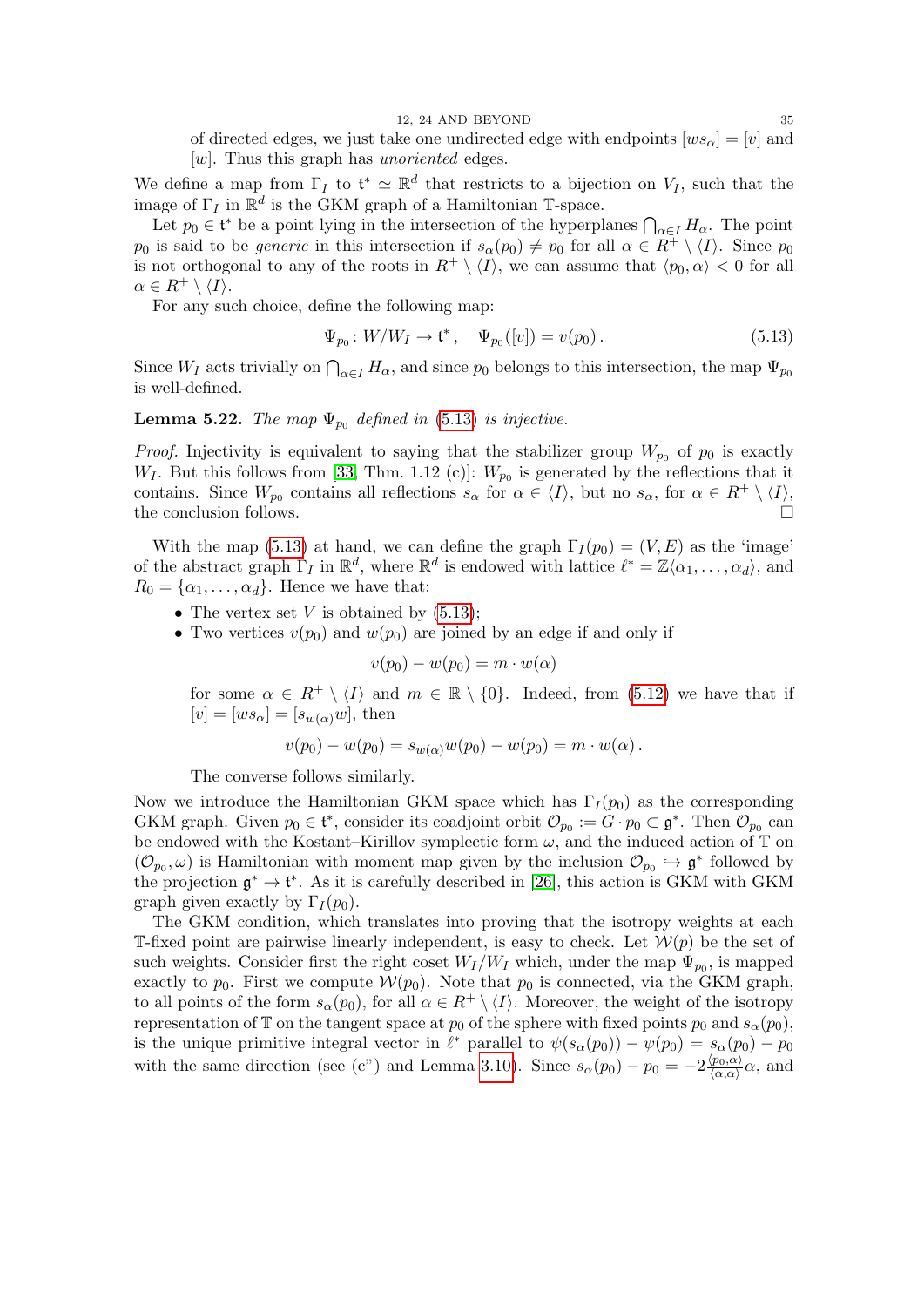by choice  $\langle p_0, \alpha \rangle < 0$ , it follows that this weight is exactly  $\alpha$ , and so

$$
\mathcal{W}(p_0) = R^+ \setminus \langle I \rangle \,. \tag{5.14}
$$

In analogy with the above argument, the vertex  $w(p_0)$  is joined in the GKM graph to vertices of the form  $ws_\alpha(p_0) = s_{w(\alpha)}w(p_0)$ . By G-invariance of  $\langle \cdot, \cdot \rangle$  we have that

$$
s_{w(\alpha)}w(p_0)-w(p_0)=-2\frac{\langle w(p_0),w(\alpha)\rangle}{\langle w(\alpha),w(\alpha)\rangle}w(\alpha)=-2\frac{\langle p_0,\alpha\rangle}{\langle\alpha,\alpha\rangle}w(\alpha)\,,
$$

implying that

<span id="page-35-2"></span>
$$
\mathcal{W}(w(p_0)) = w(R^+ \setminus \langle I \rangle) = \{w(\alpha) \mid \alpha \in R^+ \setminus \langle I \rangle\}.
$$
\n(5.15)

In the next proposition we find the point  $p_0 \in \mathfrak{t}^*$  such that the corresponding coadjoint orbit is monotone.

<span id="page-35-1"></span>**Proposition 5.23.** For  $p_0 = -\sum_{\alpha \in R^+ \setminus \{I\}} \alpha$  the GKM graph  $\Gamma_I(p_0)$  is reflexive, and the coadjoint orbit  $(\mathcal{O}_{p_0}, \omega)$  is monotone, with  $c_1 = [\omega]$ .

*Proof.* First of all, we prove that  $p_0$  lives in  $\bigcap_{\alpha \in I} H_\alpha$ , and that  $s_\alpha(p_0) \neq p_0$  for all  $\alpha \in I$  $R^+ \setminus \langle I \rangle$ . By [\[33,](#page-38-17) Sect. 1.15], it is enough to prove that the isotropy group of  $p_0$  under the action of W is exactly  $W_I$ . Observe that the isotropy group of  $p_0$  contains  $W_I$  since, as already remarked,  $R^+ \setminus \langle I \rangle$  is W<sub>I</sub>-invariant, hence the sum of its elements is fixed by W<sub>I</sub>.

Now suppose that  $w \in W$  satisfies  $w(p_0) = p_0$ . This implies that w leaves the set  $R^+ \setminus \langle I \rangle$ invariant. Indeed, write  $-p_0$  as a sum of simple roots, and let  $n_i$  be the coefficients in this sum of the simple roots  $\alpha_i \in R_0 \setminus I$ . By the choice of  $p_0$ , each  $n_i$  is strictly positive. If w did not leave the set  $R^+ \setminus \langle I \rangle$  invariant, then one of its positive roots would be sent to a root in  $\langle I \rangle$ . However, if we write each of the roots in  $\langle I \rangle$  as a combination of simple roots, by definition their coefficients w.r.t. the simple roots in  $R_0 \setminus I$  are zero. Hence one of the  $n_i$ 's would decrease, contradicting  $w(p_0) = p_0$ . So to conclude that the isotropy group of  $p_0$  is contained in  $W_I$ , it is enough to prove that, if w leaves the set  $R^+ \setminus \langle I \rangle$  invariant, then  $w \in W_I$ .

The proof of this fact is by induction on  $l(w)$ . If  $l(w) = 1$ , then w must be in  $W_I$ . In fact, if  $w = s_\alpha$  for some  $\alpha \in R_0 \setminus I$ , then  $s_\alpha$  would not leave  $R^+ \setminus \langle I \rangle$  invariant, as  $s_{\alpha}(\alpha) = -\alpha$ . If  $l(w) > 1$ , let  $R_w^+ := {\alpha \in R^+ \mid w(\alpha) \in -R^+}$ . Since by hypothesis w leaves  $R^+ \setminus \langle I \rangle$  invariant,  $R_w^+$  must be contained in  $\langle I \rangle$ . Observe that  $R_w^+$  contains a simple root. Indeed, write w in reduced expression as  $s_{i_1} \cdots s_{i_k}$ , where  $\alpha_{i_l}$  is a simple root and  $s_{i_l}$  denotes the corresponding reflection, for all  $l = 1, \ldots, k$ . Then by [\[37,](#page-38-18) Lemma 1.3.14] we have that  $\alpha_{i_k} \in R_w^+$ , and so  $\alpha_{i_k} \in I$  and  $s_{i_k} \in W_I$ . Thus  $w = w's_{i_k}$ , where  $w' := ws_{i_k}$ also leaves  $R^+ \setminus \langle I \rangle$  invariant, and  $l(w') = l(w) - 1$ .

Now we need to check that  $\Gamma_I(p_0)$  is a reflexive GKM graph. In order to do so, it is sufficient to observe that, by definition of  $p_0$ , we have  $\sum_{\alpha \in R^+ \setminus \{I\}} w(\alpha) = -w(p_0)$ , and that the sum on the left hand side is, by  $(5.15)$ , precisely the sum of the weights at  $w(p_0)$ . By Definition [5.13,](#page-31-0) the GKM graph  $\Gamma_I(p_0)$  is reflexive, and by Proposition [5.15,](#page-32-1)  $(\mathcal{O}_{p_0}, \omega)$  is a monotone symplectic manifold with  $c_1 = [\omega]$ .

<span id="page-35-0"></span>Example 5.24 We give examples of reflexive GKM graphs arising from the coadjoint orbits of  $SU(3)$ ,  $SU(4)$  and  $SO(5)$ .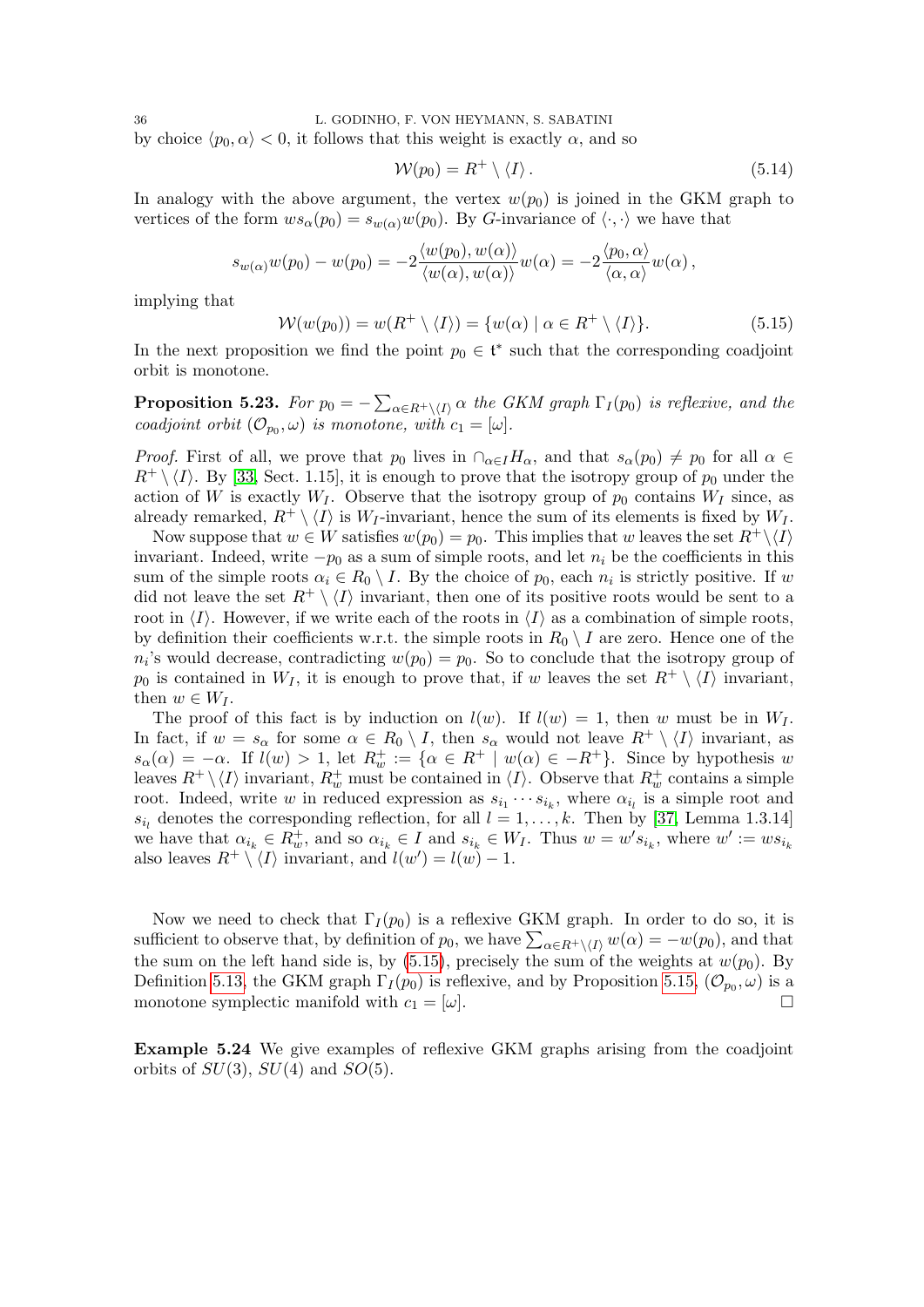

<span id="page-36-3"></span>Figure 5.1. Examples of reflexive GKM graphs associated to coadjoint orbits of type  $A_2$ .

For  $SU(3)$ , the root system is of type  $A_2$ , with simple roots  $R_0 = {\alpha, \beta}$  (see Figure [5.1\)](#page-36-3). The graph on the left corresponds to the choice of  $I = \emptyset$ , hence  $p_0 = -2\alpha - 2\beta$ . The one on the right to  $I = \{\beta\} = \langle I \rangle$ , hence  $p_0 = -2\alpha - \beta$ .

For  $SU(4)$ , the root system is of type  $A_3$ , with simple roots  $R_0 = {\alpha, \beta, \gamma}$ . Let  $I = {\alpha, \gamma}$  (the two simple roots at the extreme points of the Dynkin diagram), and  $\langle I \rangle = I$ . Then  $p_0 = -2(\alpha + 2\beta + \gamma)$ . The reader can check that the associated (reflexive) GKM graph is the 1-skeleton of an octahedron.

For  $SO(5)$ , the root system is of type  $B_2$ , with simple roots  $R_0 = \{x_1 - x_2, x_2\}$ . Here we identify the dual of the Lie algebra of a maximal compact torus of  $SO(5)$  with  $\mathbb{R}^2$  and lattice  $\mathbb{Z}^2$ , and consider its standard  $\mathbb{Z}$ -basis  $x_1, x_2$ . In this case there are three reflexive GKM graphs (see Figure [1.1\)](#page-4-4). The graph on the left corresponds to the choice of  $I = \emptyset$ , hence  $p_0 = -3x_1 - x_2$ . The one in the middle corresponds to  $I = \{x_1 - x_2\} = \langle I \rangle$ , and  $p_0 = -2x_1 - 2x_2$ . The graph on the right to  $I = \{x_2\} = \langle I \rangle$ , and  $p_0 = -3x_1$ .

**Remark 5.25** The coadjoint orbit of  $SU(4)$  that we describe above corresponds to a Grassmannian of complex planes in  $\mathbb{C}^4$ . In the associated reflexive GKM graph  $\Gamma_{GKM}$  =  $(V, E_{GKM})$ , the relative length of all of its edges is 4. Since the h-vector of  $\Gamma_{GKM}$  is given by  $(1, 1, 2, 1, 1)$ , Corollary [5.20](#page-32-0) gives

$$
\sum_{e \in E_{GKM}} l(e) = 44 + 8h_1 - 4h_2 = 48 = 4 \cdot 12.
$$

Let  $\Delta$  be the reflexive octahedron in  $\mathbb{R}^3$  (the dual to the reflexive cube). Since it is not simple, we cannot apply Theorem [1.2](#page-1-0) to  $\Delta$ . However, it is interesting to notice that the 1-skeleton of  $\Delta$  is a 'Gorenstein graph' of index 4. For instance, let  $\{x_1, x_2, x_3\}$  be the standard basis of  $\mathbb{R}^3$ . Then at the vertex  $x_1$ , equation [\(5.9\)](#page-31-2) holds. Indeed

$$
(-x_1+x_3)+(-x_1-x_3)+(-x_1+x_2)+(-x_1-x_2)=-4x_1.
$$

Hence we can apply the formula in Remark [5.21](#page-33-2) to count the sum of the relative lengths of its edges, which is exactly 12.

### <span id="page-36-0"></span>**REFERENCES**

- <span id="page-36-1"></span>[1] R.M. Adin. On h-vectors and symmetry. In Jerusalem combinatorics '93, volume 178 of Contemp. Math., 1–20. Amer. Math. Soc., Providence, RI, 1994.
- <span id="page-36-2"></span>[2] K. Ahara and A. Hattori, 4-dimensional symplectic  $S<sup>1</sup>$ -manifolds admitting moment map, J. Fac. Sci. Univ. Tokyo Sect. IA, Math. 38 (1991), 251–298.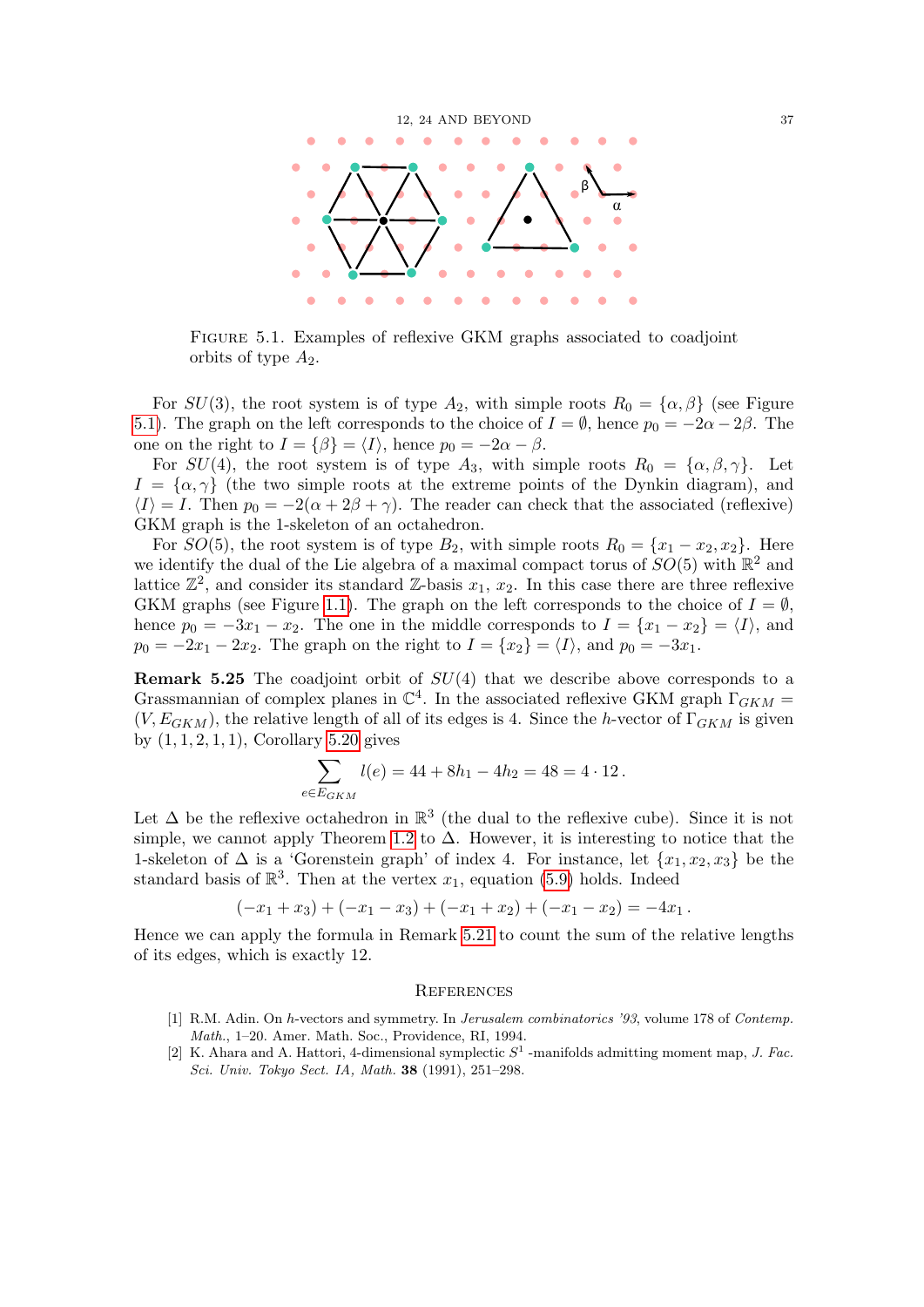- <span id="page-37-19"></span>[3] Andreatta, M., E. Chierici, and G. Occhetta, Generalized Mukai conjecture for special Fano varieties, *CEJM*, **2** (2004), 272-293.
- <span id="page-37-25"></span>[4] Araujo, C., and A. M. Castravet, Classification of 2-Fano manifolds with high index, Clay Mathematics Proceedings, 18 (2013), 70–118.
- <span id="page-37-11"></span>[5] Atiyah, M.F., Convexity and commuting Hamiltonians, Bull. London Math. Soc. 14 (1982), 1–15.
- <span id="page-37-14"></span>[6] Atiyah, M.F. and R. Bott, The moment map and equivariant cohomology, Topology 23 (1984), 1–28.
- <span id="page-37-24"></span>[7] Batyrev, V., On the classification of toric Fano 4-folds, *J. Math. Sci.* **94** (1999), 1021–1050.
- <span id="page-37-0"></span>[8] Batyrev, V., Dual polyhedra and mirror symmetry for Calabi-Yau hypersurfaces in toric varieties, J. Algebraic Geom. 3 (1994), 493–535.
- <span id="page-37-2"></span>[9] Batyrev, V., and D.I. Dais, Strong McKay Correspondence, String-Theoretic Hodge Numbers and Mirror Symmetry, Topology 35 (1996), 901–929.
- <span id="page-37-15"></span>[10] Berline, N. and M. Vergne, Classes caractéristiques équivariantes. Formule de localisation en cohomologie équivariante, C.R. Acad. Sci. Paris Sér. I Math. 295 (1982), 539–541.
- <span id="page-37-18"></span>[11] Bonavero, L., C. Casagrande, O. Debarre and S. Druel, Sur une conjecture de Mukai, Commentarii Mathematici Helvetici 78 (2003), 601–626.
- <span id="page-37-13"></span>[12] Buchstaber V.M. and T. Panov, Toric Topology, Mathematical Surveys and Monographs, 204, Amer. Math. Soc. (2015).
- <span id="page-37-20"></span>[13] Casagrande, C., The number of vertices of a Fano polytope, Ann. Inst. Fourier (Grenoble), 56 (2006), 121–130.
- <span id="page-37-21"></span>[14] Casagrande C., P. Jahnke and I. Radloff, On the Picard number of almost Fano threefolds with pseudo-index  $> 1$ , International Journal of Mathematics **19** (2008), 173–191.
- <span id="page-37-22"></span>[15] Cho, Y., Unimodality of the Betti numbers for Hamiltonian circle actions with index-increasing moment maps, To appear in *Internat. J. Math.*
- <span id="page-37-23"></span>[16] Cho, Y., and Kim K. M., Unimodality of the Betti numbers for Hamiltonian circle action with isolated fixed points, *Math. Res. Lett.* **21** (2014),691–696.
- <span id="page-37-8"></span>[17] Cox, D., J. Little and H. Schenck, Toric varieties. Graduate studies in Mathematics, 124. American Mathematical Society, Providence, RI, 2011.
- <span id="page-37-17"></span>[18] Danilov V. I., The geometry of toric varieties, (Russian) Uspekhi Mat. Nauk 33 (1978), 85-134.
- <span id="page-37-6"></span>[19] Delzant T., Hamiltoniens périodiques et images convexes de l'application moment, Bulletin de la S.M.F. **116** (1988), 315–339.
- <span id="page-37-10"></span>[20] Entov M. and L. Polterovich, Rigid subsets of symplectic manifolds, Compositio Math., 145 (2009), 773–826.
- <span id="page-37-9"></span>[21] Fulton, W., Introduction to toric varieties, volume 131 of Annals of Mathematics Studies. Princeton University Press, Princeton, NJ, 1993.
- <span id="page-37-5"></span>[22] Godinho L., F. von Heymann and Sabatini S., 12, 24 and beyond: Part II, in preparation.
- <span id="page-37-4"></span>[23] Godinho L. and Sabatini S., New tools for classifying Hamiltonian circle actions with isolated fixed points, Found. Comput. Math. 14 (2014), 791–860.
- <span id="page-37-7"></span>[24] Goresky, M., R. Kottwitz, and R. MacPherson, Equivariant cohomology, Koszul duality, and the localization theorem, Invent. Math. 131 (1998), 25–83.
- <span id="page-37-26"></span>[25] Grümbaum, B., Convex Polytopes, Graduate Text in Mathematics 221, Springer-Verlag 2003.
- <span id="page-37-28"></span>[26] Guillemin, V., T. Holm and C. Zara, A GKM description of the equivariant cohomology ring of a homogeneous space., *J. Algebr. Comb.* **23** (2006),  $21-41$ .
- <span id="page-37-12"></span>[27] Guillemin V. and S. Sternberg, Convexity properties of the moment mapping, Invent. Math. 67 (1982), 491–513.
- <span id="page-37-29"></span>[28] Guillemin V., S. Sabatini and C. Zara, Cohomology of GKM fiber bundles, J. Algebr. Comb. 35 (2012), 19–59.
- <span id="page-37-27"></span>[29] Guillemin V. and C. Zara, 1-Skeleta, Betti numbers, and equivariant cohomology, Duke Math. J. 107 (2001), 283–349.
- <span id="page-37-3"></span>[30] Haase C., Nill B., and Paffenholz A., Lecture Notes on Lattice polytopes, Preprint.
- <span id="page-37-16"></span>[31] Hattori, A.,  $S^1$ -actions on unitary manifolds and quasi-ample line bundles, J. Fac. Sci. Univ. Tokyo Sect. IA Math. 31 (1985), 433–486.
- <span id="page-37-1"></span>[32] Hille L. and H. Skarke, Reflexive polytopes in dimension 2 and certain relations in  $SL_2(\mathbb{Z})$ , J. Algebra Appl. 1 (2002), 159–173.